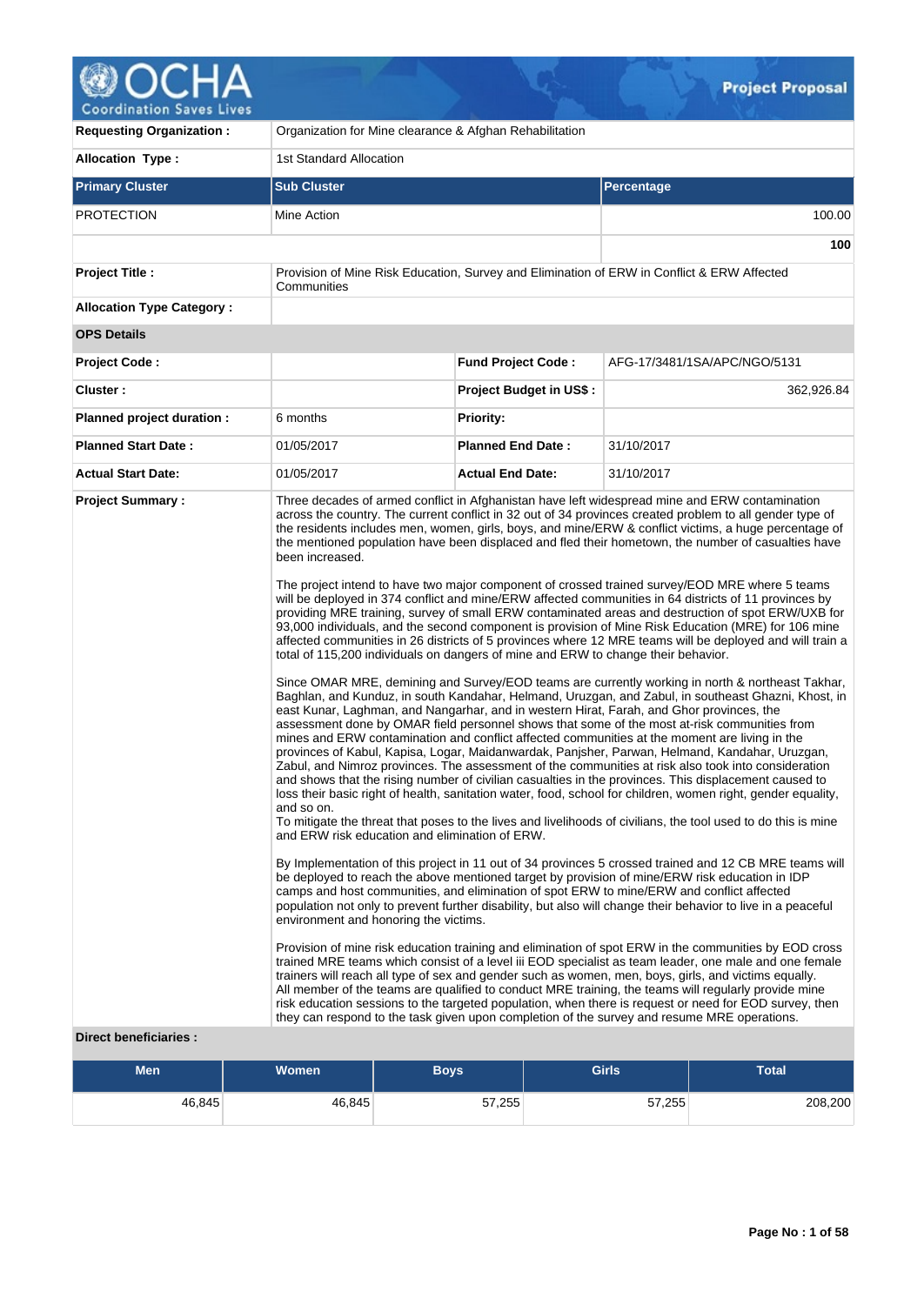#### **Other Beneficiaries :**

| <b>Beneficiary name</b>     | <b>Men</b> | <b>Women</b> | <b>Boys</b> | <b>Girls</b> | <b>Total</b> |
|-----------------------------|------------|--------------|-------------|--------------|--------------|
| <b>Host Communities</b>     | 25.920     | 25.920       | 31,680      | 31,680       | 115,200      |
| Internally Displaced People | 20,925     | 20,925       | 25.575      | 25,575       | 93,000       |
| - - - -<br>.                |            |              |             |              |              |

#### **Indirect Beneficiaries :**

The service provided by MRE and survey operations and elimination of spot ERW has direct and indirect beneficiaries by provision of mine risk education, neutralization of land by destruction of ERW/UXB, and changing the behavior of mine/ERW affected communities, displaced people in host communities, and in conflict affected communities.

OMAR MRE training policy is to conduct direct MRE classes, exhibitions to train and alert the IDPs, mine/ERW affected and host communities residents on dangers of mine/ERW and distribute training aid materials which is very much useful material for sustainable MRE training and following provision of indirect MRE training to their family members and villagers by these trainees and 260 MRE volunteers who received training and getting enough experience working with OMAR teams for a while, as well as destruction of ERW in the community not only benefit the person/family, but also will benefit all the villagers. In this way the number of indirect beneficiaries will be more and more than expected.

Total Indirect Beneficiaries under this project will be 416,400 (Men: 93,690 Women: 93,690 Boys: 114,510 Girls: 114,510) **Catchment Population:**

# **Link with allocation strategy :**

This proposal is prepared based on the call for proposal for CHF 1st Standard Allocation for 2017 and contact with UNMACA and UNHCR. The Allocation strategy says "Within the framework of the HRP and sector specific priorities, the main strategic objective of this 1st Standard Allocation 2017 is to provide life-saving humanitarian assistance to the targeted vulnerable displaced populations affected by conflict or natural disasters in the underserved white areas of North East, south and eastern Afghanistan and for the underfunded needs of populations affected by cross-border movements. The Afghanistan Protection Cluster (APC), Emergency Shelter and Non-Food Items Cluster (ES/NFI), Food Security and Agriculture Cluster (FSAC), Health Cluster, Water, Sanitation and Hygiene (WASH) Cluster, Nutrition Cluster, and the Refugee and Returnee Chapter (Multi-Sector) will ensure timely implementation, procurement and delivery of services, emergency supplies, food, and/or cash assistance in close coordination with targeted communities, officials and relevant humanitarian agencies."

Also APC Strategy Priority says "The APC aims to reduce conflict related death and impairment among vulnerable groups in areas recently affected by conflict or where conflict is ongoing through explosive ordnance disposal (EOD) and mine and explosive remnant of war (ERW) risk education (MRE).

In its 2016 Midyear Report on the Protection of Civilians in Armed Conflict.

As per OCHA weekly field report 19 – 25 February 2017, total of 651,453 individuals and 22,067 individuals displaced during 2017 in 18 out of 34 provinces fled their homes due to conflict. 29 of 34 provinces had recorded some level of forced displacement. Besides there are 33 provinces out 34 that are contaminated by mine/ERW from which 11 provinces with 297 mine/ERW hazards which affected the normal and safe life of the residents and caused 599 mine/ERW incidents so far.

IDPs are critically vulnerable to the risks of mines, ERW and IEDs given their high mobility. Apart from the imminent threat of harm, the presence of explosive hazards restricts free movement and consequently seriously risks limiting access to basic means of survival, including water, food, farm land and medical services."

Therefore, considering the geographical situation of Kabul, Kapisa, Logar, Maidanwardak, Panjsher, Parwan, Helmand, Kandahar, Uruzgan, Zabul, and Nimroz, provinces, current conflict and above strategic priorities, for sure the objective of the project is 100% fits the strategic and cluster sector specific objectives to cover the most vulnerable segment of the mine/ERW and conflict affect communities including all type of sex and age such as male, female, boys, girls, mine/ERW and conflict victims.

#### **Sub-Grants to Implementing Partners :**

| <b>Partner Name</b>                                   | <b>Partner Type</b> | <b>Budget in US\$</b> |
|-------------------------------------------------------|---------------------|-----------------------|
|                                                       |                     |                       |
| Other funding secured for the same project (to date): |                     |                       |

| <b>Other Funding Source</b> | <b>Other Funding Amount</b> |
|-----------------------------|-----------------------------|
|                             |                             |

#### **Organization focal point :**

| <b>Name</b>                      | <b>Title</b>                        | <b>Email</b>        | <b>Phone</b>     |  |  |  |  |
|----------------------------------|-------------------------------------|---------------------|------------------|--|--|--|--|
| Zekria Payab                     | Deputy Director<br>Operations & TQM | zekriap@gmail.com   | 0093 777 322 127 |  |  |  |  |
| Mohammad Arif                    | Deputy Director Admin &<br>Finance  | arif.omar@gmail.com | 0093 777 322 126 |  |  |  |  |
| <b>BACKGROUND</b>                |                                     |                     |                  |  |  |  |  |
| 1. Humanitarian context analysis |                                     |                     |                  |  |  |  |  |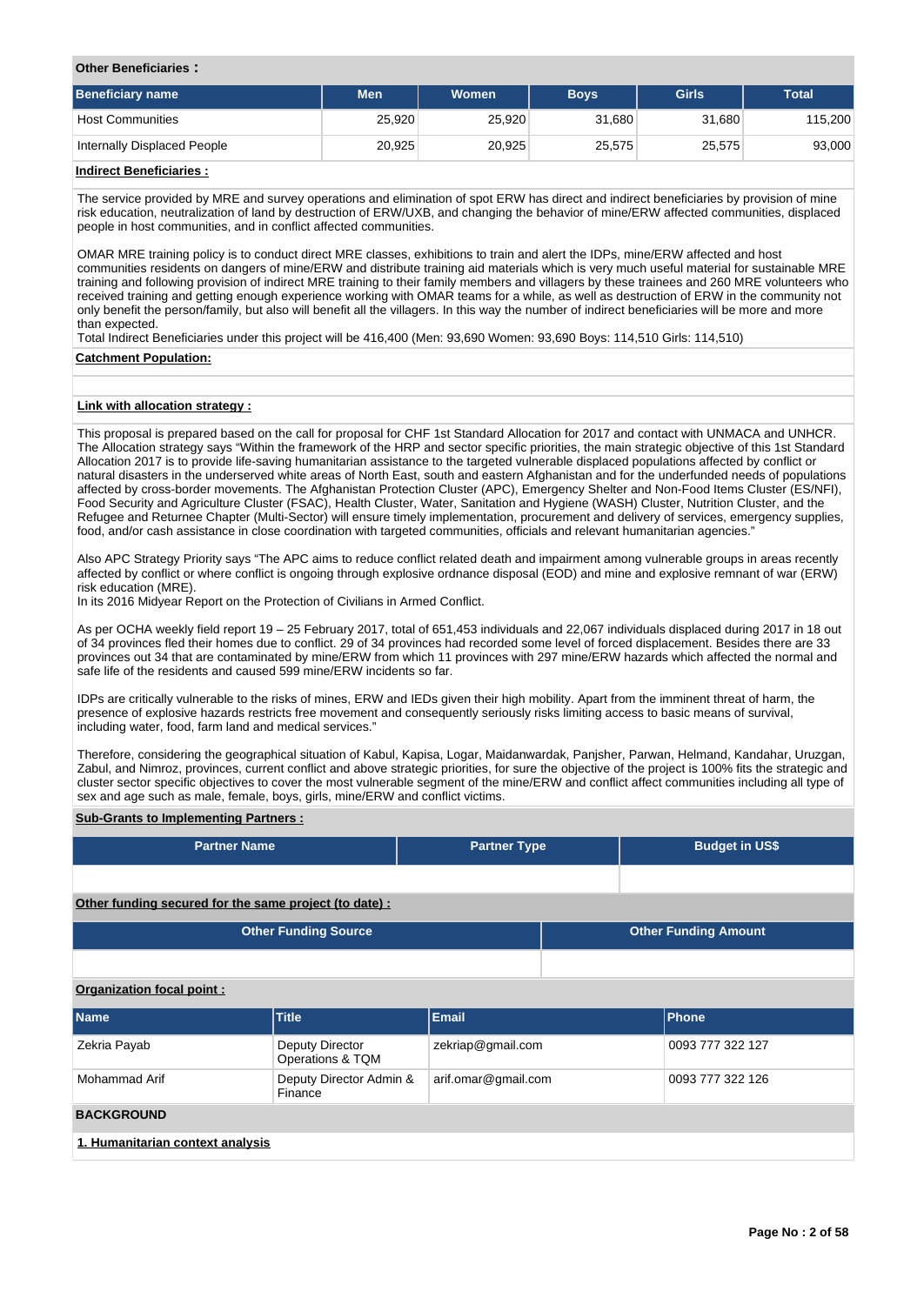The current conflict and military operations against AGE and conflict in the country caused around 651,453 internally displaced people, from which 504,673 IDPs in sixteen provinces of Kabul, Kapisa, Logar, Maidanwardak, Panjsher, Parwan, Samangan, Balkh, Jawzjan, Faryab, Saripul, Uruzgan, Kandahar, Helmand, Nimroz, and Zabul where the security situation is deteriorated and as per the information from the above IDPs 259,719 in northeast provinces, 39,474 in eastern provinces, 34,259 in central provinces, 24,189 in southeast provinces, and 176,083 in southern provinces, 92,166 in western provinces displaced and settled either in IDP camps or in neighboring communities, in addition approximately 126,000 new conflict IDPs reported as displaced hot to reach areas in 2017. This increase in people displacement reinforces the need for fast and flexible emergency response capacity to be in place across the country.

The Conflict, existence of ERW and IEDs caused to kill, injure, and maim the active person of the community, block utilization of land for peaceful purposes, lake of water, food and loss of livelihood affected all segment of the communities including men, women, girls, boys and victims. From 504,673 conflict affected displaced people in 16 provinces such as in central Kabul 1,134, Logar 1,085, Panjsher 500, Parwan 6,599, Kapisa 5,417, Maidanwardak 4,557, in northern Balkh 17,255, Faryab 31,634, Jawzjan 5,696, Samangan 3,192, Saripul 4,893,in southern Kandahar 87,421, Helmand 163,840, Zabul 22,840, Uruzgan 65,751 Nimroz 20,259 individuals fled their home and are settled in other districts of mentioned provinces and are in need of mine risk education and ERW elimination to live safely and start their normal and safe life.

#### **2. Needs assessment**

OMAR assessment team revealed that the current conflict in the country and existence of mine/ERW affected more than 443 communities in 62 districts of eleven provinces having a total population of 8,750,000 where the conflict is going on. The assessment team interviewed villagers, had meeting with the above mentioned community Shuras, and governmental authorities at the district and province level and specified the most vulnerable group of the community that includes all type of gender, this was due to lack of information and knowledge of the villagers about the dangers posed by mine and ERWs exist in the community and its surrounding, the list of the population and communities who are in dire needs of mine risk education and Survey/EOD spot ERW check and destruction is attached as annex B (work plan).

As per the list of conflict affected communities provided by UNMAS and IDPs from UNHCR and UNOCHA reports, OMAR would like to continue MRE and Survey of ERW spot check/ small ERW contamination areas and elimination operations in 443 communities in 65 districts of eleven provinces with 230,000 internally displaced people for 6 months (15 April – 15 October 2017) and to train/alert directly 78,000 IDPs and 15,000 host villagers including men 25,110, women 25,110, girls 30,690 and boys 30,690 and indirectly more than 223,400 individuals including 50,265 male, 50,265 female, girls 61,435, and boys 61,435 on dangers of mine/ERW and destroy any ERW/UXB reported by residents or found during the project period, provision of MRE TOT training to around 50 school teachers and 30 community volunteers who will continue MRE training is school and communities after withdrawal of OMAR teams, at the meantime the teams also will collect mine/conflict victims data in the area where there is no victim data collection source.

Beside the above the stand alone MRE teams will work in 120 communities in 33 districts of 5 provinces which are affected by mine/ERW contamination that caused 473 casualties and deaths to the villagers mostly to the children and created obstacles to safe moving of the villagers to school, water supply, children play ground, hospitals, grazing cattle and so on and are in urgent need of mine/ERW risk education training, the list of the communities in need of mine risk education is attached as Annex B (work plan).

OMAR would like to continue CB MRE operations in 120 communities in 33 districts of 5 provinces with 368 mine/ERW hazards for 6 months (1st April – 30th September 2017) and to train/alert directly 144,000 villagers including men 32,400, women 32,400, girls 39,600 and boys 39,600 and indirectly more than 288,000 individuals including 32,400 male, 32,400 female and 39,600 girls, 39,600 boys on dangers of mine/ERW to change their behavior, provision of MRE TOT training to around 40 school teachers and 20 community volunteers who will continue MRE training is school and communities after withdrawal of OMAR teams, at the meantime the teams also will collect mine/conflict victims data in the area where there is no victim data collection source.

Vulnerability of the project; Since the situation in the country is not stable, continuous conflict in some part of the provinces and existence of mine/ERW that is affecting all provinces including the provinces where the project is implementing, therefore, the project implementation can be affected by the interference of insurgents/AGE & ets. To mitigate the issue OMAR will first hire trainers from the community who are familiar with the tradition and culture of their people and secondly our teams are in close contact and coordination with governmental authorities at the district level and with the IDPs, community elders/ shura members who promised their support for the successful implementation of the project.

#### **3. Description Of Beneficiaries**

The CFP announced by UNOCHA was to assist internally displaced people in conflicted affected communities along with a list of provinces where the people displaced, also information from UNHCR where the targeted group is specified, the information from UNMACA and its regional offices where clearly those segment of the conflict affected communities identified, finally OMAR assessment teams revealed the exact targeted groups and their needs in 374 conflict affected communities in 64 districts of eleven provinces for crossed trained MRE/EOD teams, where it was that a total of 78,000 individuals of conflict displaced people including 17,550 women, 17,550 men, 21,450 girls, and 21,450 boys and 15,000 individuals of host communities including 3,375 women, 3,375 men, 4,125 girls, and 4,125 boys, and as whole among these 2,000 mine/ERW conflict victims are in dire need of mine/ERW risk education and ERW spot eliminations.

Also the above CFP was to assist and train the residents of mine/ERW affected communities where 115,200 individuals are in direct dangers of mine/ERW in 106 communities of 26 districts in 5 provinces. From the above 25,950 are women, 25,950 men, 31,680 girls, and 31,680 boys to be trained on dangers of mine and ERW and benefit the project.

For both component of the project, if one trainee train/alert two persons of their family or relatives, the project will benefit around 416,400 individuals including 93,690 women, 93,690 men, 114,510 girls, and 114,510 boys from the mentioned communities indirectly.

#### **4. Grant Request Justification**

First Organization for Mine clearance and Afghan Rehabilitation (OMAR) is the pioneer of MRE within mine action program since 1990, starting MRE operations from refugee camps in NWFP and Baluchistan in Pakistan and later on after the collapsing of poppet Communist regime in Kabul the teams moved inside Afghanistan and continued MRE and clearance operation all over the country. Secondly OMAR has 26 years' experience in this field, and thirdly OMAR survey/EOD, mine clearance and MRE teams beside other locations currently are working in Kabul, Kandahar, Uruzgan, Nimroz, Helmand, Zabul, Kunar, Ghazni, Laghman, and Nangarhar provinces where 29 MRE teams, two Survey/EOD team, one dog set, and seventeen demining teams are serving the affected communities. Therefore, OMAR has good relation and enough influence in mentioned provinces and will complete the projects successfully as per the standard of AMAS and donor requirements

## **5. Complementarity**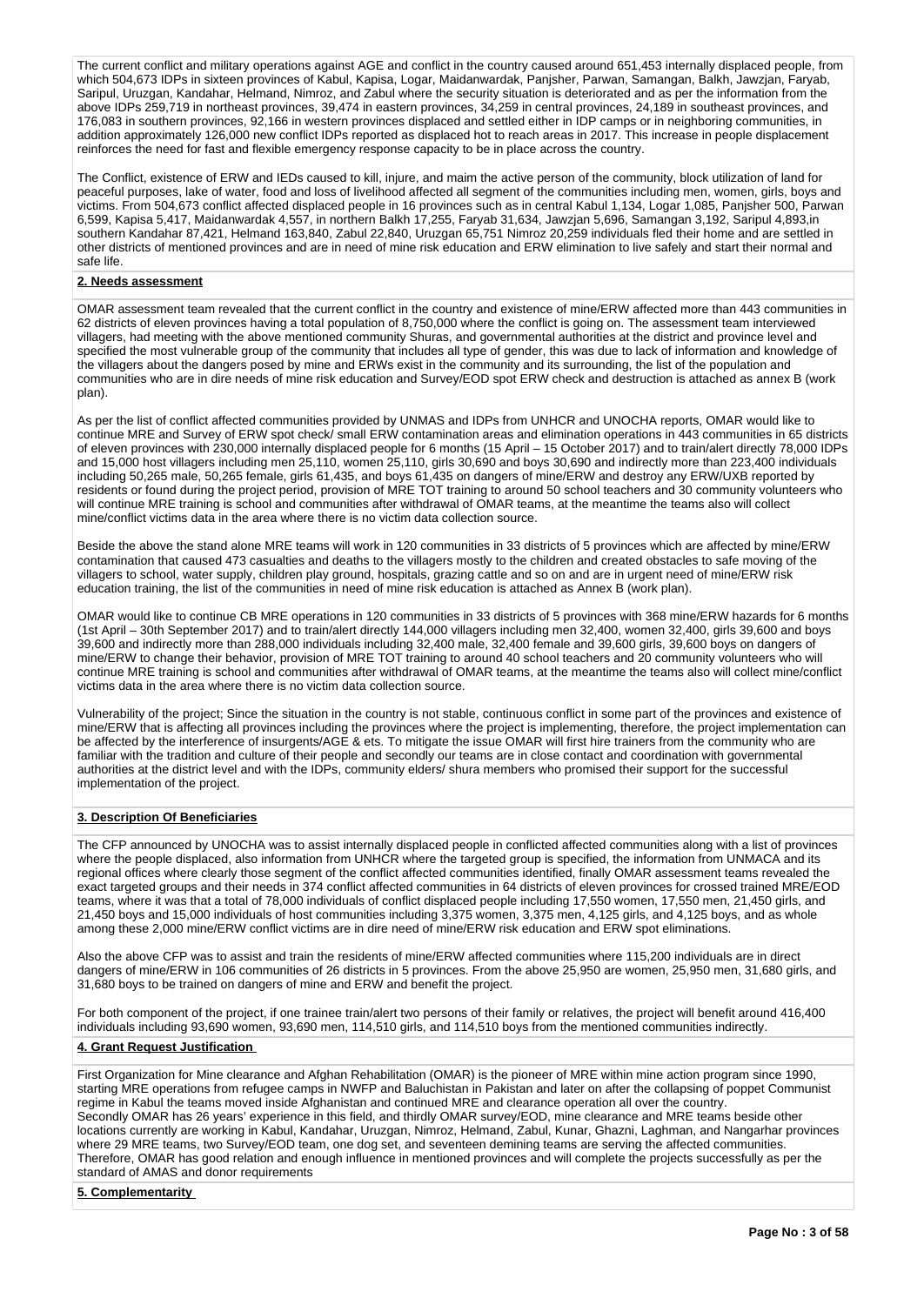Since 1990 OMAR completed more than hundreds survey, clearance, and MRE projects in 34 provinces of the country including the above mentioned provinces which were very much successful. The current and new project will support each other and will facilitate their operations in the area. The previous experience our team had/has in the area will fill the gap of new projects and improve the quality of the work. Meantime the existence of different resources in the area such as mine clearance, EOD, and MRE will make easy monitoring, supervision and evaluation of the work done, will help and serve the needy people in a good way that if one component has a limitation other will fill that, finally will have a positive mutual impact on each other target to be achieved.

### **LOGICAL FRAMEWORK**

### **Overall project objective**

OMAR overall objective of this project is:

To provide men, women, boys and girls with the understanding of landmines and ERW needed to avoid the hazards and eliminate spot ERW/UXB, thereby reducing the number of civilian casualties in IDP camps and the most at-risk communities.

OMAR Specific objective of this project during the period of (15 April – 15 October 2017) is:

- To train 78,000 IDPs individuals living in 443 conflict affected communities in 65 districts,
- To train 15,000 individuals of host communities,
- To train 1115,200 individuals of 120 mine/ERW affected communities in 33 districts,
- To provide MRE TOT training for 90 school teachers,
- To train 50 volunteer in the conflict affected communities.

• Survey and destruction of spot ERW reported by residents/IDPs or discovered during survey and survey of small ERW contaminated areas in related communities.

Additional value OMAR can add to the objective of this project:

1. OMAR will assist communities in casualty evacuation and transportation,

- 2. Provision of assistance during any disaster occurred in the community.
- 3. To collect exact mine/ERW victims data in 98 districts.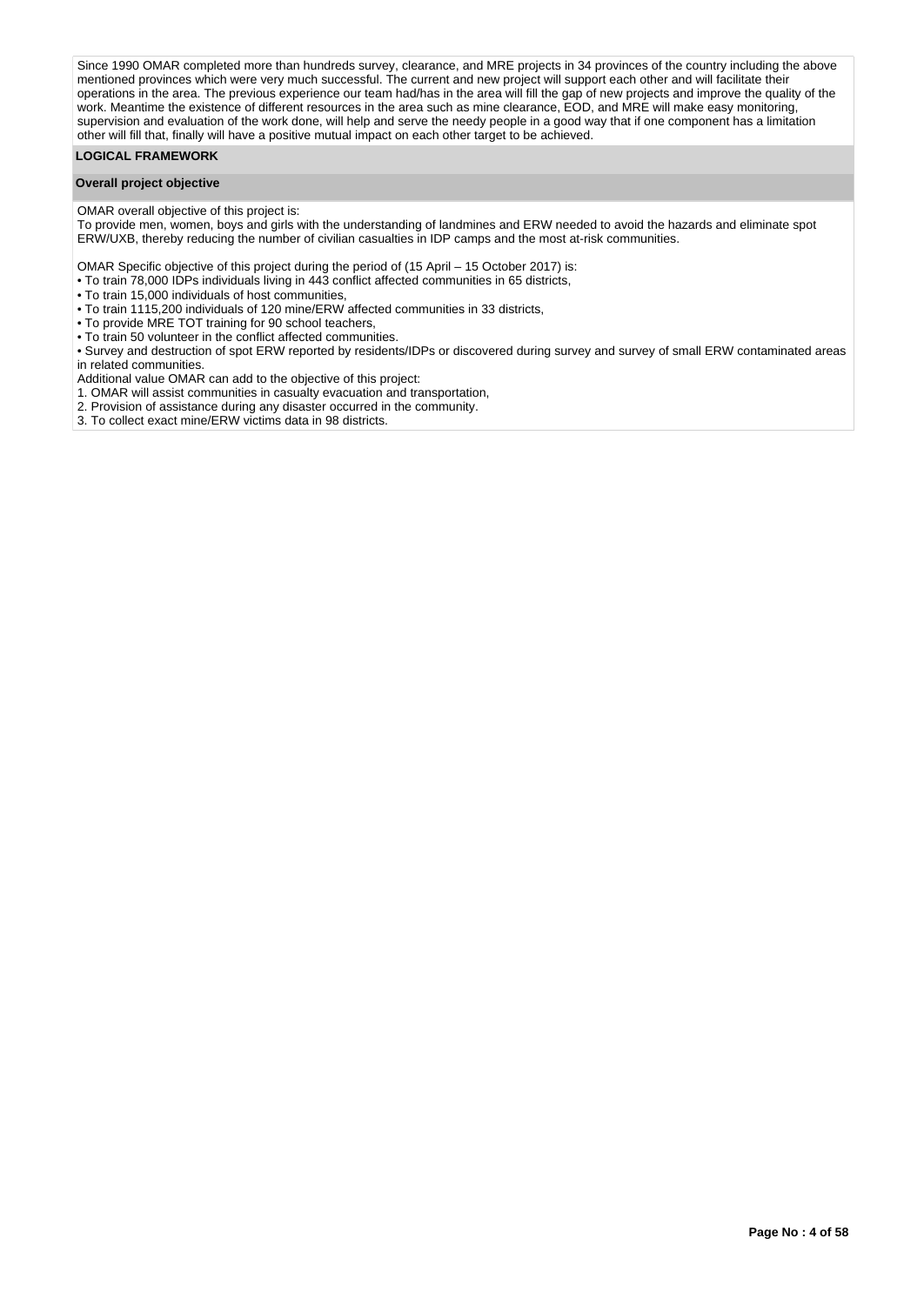| <b>PROTECTION</b>                                                                                                                                                                                  |                                                                                                                                                                                                     |                                 |
|----------------------------------------------------------------------------------------------------------------------------------------------------------------------------------------------------|-----------------------------------------------------------------------------------------------------------------------------------------------------------------------------------------------------|---------------------------------|
| <b>Cluster objectives</b>                                                                                                                                                                          | Strategic Response Plan (SRP) objectives                                                                                                                                                            | <b>Percentage of activities</b> |
| Objective 3: Support the creation of a<br>protection-conducive environment to prevent<br>and mitigate protection risks, as well as<br>facilitate an effective response to protection<br>violations | SO1: Immediate humanitarian needs of<br>shock affected populations are met -<br>including conflict and natural disaster<br>affected and IDPs, refugees and returning<br>Afghans from armed conflict | 100                             |
| 2. Survey and destruction of spot ERW found/reported by EOD specialist.                                                                                                                            | Contribution to Cluster/Sector Objectives : 1. Provision of Mine/ERW Risk Education to IDPs returnees and host communities.                                                                         |                                 |

#### **Outcome 1**

By deploying 5 cross-trained and 12 stand alone MRE teams, the project will have the following outcomes;

• To get positive behavior of the IDPs, hosts villagers and mine/ERW affected communities' residents by getting the knowledge of hazards posed by mine/ERW,

• Provision of safe behavior and safe land for the IDPs and host community members by Survey and destruction of spot check ERW/UXB in 374 conflict and ERW affected communities.

#### **Output 1.1**

# **Description**

- To train directly 78,000 IDPs - women 17,550, men 17,550, girls 21,450, boys 21,450 and 15,000 host villagers - women 3,375, men 3,375, girls 4,125, boys 4,125 on dangers of mine/ERW in conflict affected communities.

# **Assumptions & Risks**

#### Assumptions and Risks;

In general security situation in above mentioned 11 provinces where the project is to be implemented is good for the time being, but during the implementation of the project insecure situation may be raised in some communities where there is the possibility of insecurity and where there is robbery cases can be occurred during the implementation of the project which can be solved in close coordination of villagers who promised their cooperation and assistance to facilitate MRE operation in mentioned district. Existence of OMAR in the area and hiring MRE trainers from the communities in the regions who will be in regular contact with UNMAS/DMAC field offices, governmental authorities especially in close coordination with community elders/ Shuras to assess security situation in the village where MRE and spot ERW destruction operation is taking place, the community Shuras are involved in risk assessment and providing any facility to this program.

#### **Indicators**

|                 |                   | <b>End cycle beneficiaries</b>                                                                                                                                              |            |                      |            |    | End<br>cycle  |
|-----------------|-------------------|-----------------------------------------------------------------------------------------------------------------------------------------------------------------------------|------------|----------------------|------------|----|---------------|
| Code            | <b>Cluster</b>    | <b>Indicator</b>                                                                                                                                                            | <b>Men</b> | Women   Boys   Girls |            |    | <b>Target</b> |
| Indicator 1.1.1 | <b>PROTECTION</b> | SA1-Envelope Three: Number of individuals in<br>prioritised mine/ERW impacted communities<br>visited by EOD teams conducting surveyance,<br>demarcation, and spot-clearance | 46.84      | 46.845               | 57.2<br>55 | 55 | 57,2 208,200  |

**Means of Verification :** The external quality control of thee project is conducted by DMAC/UNMAS and regular Reports provided to DMAC/UNMAS.

#### **Activities**

#### **Activity 1.1.1**

**Standard Activity : Mine risk education and mobile, prioritised and responsive surveillance and demarcation of ERW in conflict impacted communities and spot-ERW clearance;**

MRE cross trained (EOD) teams consist of one EOD level three specialist, one medic crossed train MRE and two MRE trainers (male and Female) will conduct the following activities:

a. Conduct direct MRE training for IDPs and host communities,

Direct training; cross trained MRE teams which consist of one qualified level three EOD specialist, one medic andtwo MRE trainers will visit the conflict and mine/ERW affected communities during which the teams will contact IDPs, community elders/influential, religious people to discuss and collect information on mine/ERW problems in the village and select proper place for conducting MRE class, the teams will daily conduct two classes of 35-36 people, where the attendees will be briefed on identification of mine/ERW, recognition of dangerous areas and safe behaviors. During the period different method of training will be used by trainers such as question and answering, discussion, group working, role-play, and other methods, at the end of the class some training aid materials related to the subjected along with UNMAS hotline number will be distributed to attendees. Also the team will select qualify and educated trainee to work as volunteer in the community and a school teacher to work in the school after withdrawal of OMAR teams

# **Activity 1.1.2**

**Standard Activity : Mine risk education and mobile, prioritised and responsive surveillance and demarcation of ERW in conflict impacted communities and spot-ERW clearance;**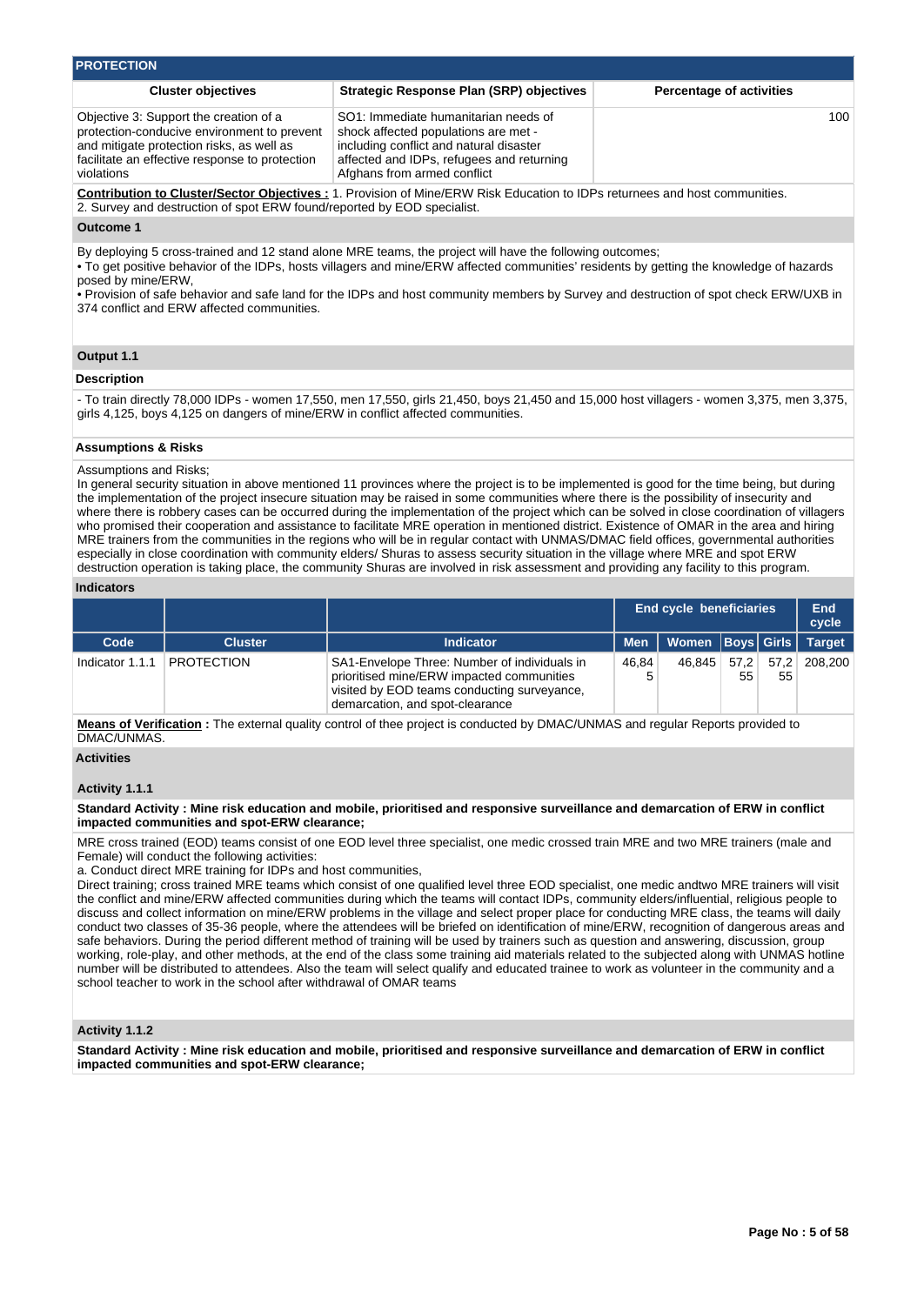# b. Conducting MRE Exhibitions:

The aim of MRE Exhibition is quick brief the people in short time about the dangers of Mines /ERWs meanwhile the aim of MRE Exhibition is to alert more people in short time in urgent condition. It is one-way communication process.

Exhibitions are organized based on following reasons:

• Increased Mine /ERWs incident rate among civilians. Collection of shrapnel/ scrap from likely mined areas. Increase scrap business in the market

• Refugees and Internal displaced people (IDPs) returning,

• Low mine impact communities and areas.

# **Activity 1.1.3**

#### **Standard Activity : Mine risk education and mobile, prioritised and responsive surveillance and demarcation of ERW in conflict impacted communities and spot-ERW clearance;**

c. The teams will visit the IDPs, host and conflict affected communities during which they will conduct village by village search of ERW and contact the elders/influential people and villagers to collect information on existence of ERW/UXB in the community and select proper method and place for the destruction of found/reported ammunition /ERW/UXB. Cross trained team members are qualified enough to conduct MRE training to the IDPs and host communities, they will conduct both activities - MRE and ERW spot check destruction. If the team has time and there is a request for ERW survey, they will conduct survey of small ERW/BAC contamination areas in coordination of related DMAC /UNMAS FOs in above mentioned communities to provide exact and clear information.

#### **Output 1.2**

#### **Description**

- To train directly 115,200 mine/ERW affected communities' residents- women 25,920, men 25,920, girls 31,680, and boys 31,680. - To train 80 volunteers including 50 school teachers 25 women, 25 men and 30 male influential villagers.
- 

- To train 186,000 individuals indirectly by the trainees and community volunteers.

#### **Assumptions & Risks**

#### Assumptions and Risks;

In general security situation in above mentioned 5 provinces where the project is to be implemented is good for the time being, but during the implementation of the project insecure situation may be raised in some communities where there is the possibility of insecurity and where there is robbery cases can be occurred during the implementation of the project which can be solved in close coordination of villagers who promised their cooperation and assistance to facilitate MRE operation in mentioned district. Existence of OMAR in the area and hiring MRE trainers from the communities in the regions who will be in regular contact with UNMAS/DMAC field offices, governmental authorities especially in close coordination with community elders/ Shuras to assess security situation in the village where MRE and spot ERW destruction operation is taking place, the community Shuras are involved in risk assessment and providing any facility to this program. It has to be mentioned that in some of the communities the possibility of hiring femle volunteer may not be alowed or there is no female trainers, therefor the team will hire male volunteer.

#### **Indicators**

|                 |                   | <b>End cycle beneficiaries</b>                                                                                  |       |                               |            |    | End<br>cycle |
|-----------------|-------------------|-----------------------------------------------------------------------------------------------------------------|-------|-------------------------------|------------|----|--------------|
| Code            | <b>Cluster</b>    | <b>Indicator</b>                                                                                                |       | Men   Women Boys Girls Target |            |    |              |
| Indicator 1.2.1 | <b>PROTECTION</b> | SA1-Envelope Three: Number of prioritised<br>mine/ERW impacted individuals provided with<br>Mine Risk Education | 25.92 | 25.920                        | 31.6<br>80 | 80 | 31.6 115.200 |

**Means of Verification :** The external quality control of the project is conducted by DMAC/UNMAS and regular Reports provided to DMAC/UNMAS.

#### **Activities**

#### **Activity 1.2.1**

#### **Standard Activity : Mine risk education and mobile, prioritised and responsive surveillance and demarcation of ERW in conflict impacted communities and spot-ERW clearance;**

The MRE teams will conduct the following activities:

a. Conducting direct MRE training,

Direct training; MRE teams which consist of two MRE trainers will visit the affected communities during which MRE teams will contact community elders/influential, religious people to discuss and collect information on mine/ERW problems in the village and select proper place for conducting MRE class, the teams will daily conduct two classes of 35-36 people, where the attendees will be briefed on identification of mine/ERW, recognition of dangerous areas and safe behaviors. During the period different method of training will be used by trainers such as question and answering, discussion, group working, role-play, and other methods, at the end of the class some training aid materials related to the subjected along with UNMAS hotline number will be distributed to attendees. During this training the team will specify a qualify trainee for being as volunteer to work in the community after OMAR withdrawal.

#### **Activity 1.2.2**

**Standard Activity : Mine risk education and mobile, prioritised and responsive surveillance and demarcation of ERW in conflict impacted communities and spot-ERW clearance;**

b. Conducting MRE exhibition.

The aim of MRE Exhibition is quick brief the people in short time about the dangers of Mines /ERWs meanwhile the aim of MRE Exhibition is to alert more people in short time in urgent condition. It is one-way communication process.

Exhibitions are organized based on following reasons:

• Increased Mine /ERWs incident rate among civilians. Collection of shrapnel/ scrap from likely mined areas. Increase scrap business in the market

• Refugees and Internal displaced people (IDPs) returning,

**Additional Targets :**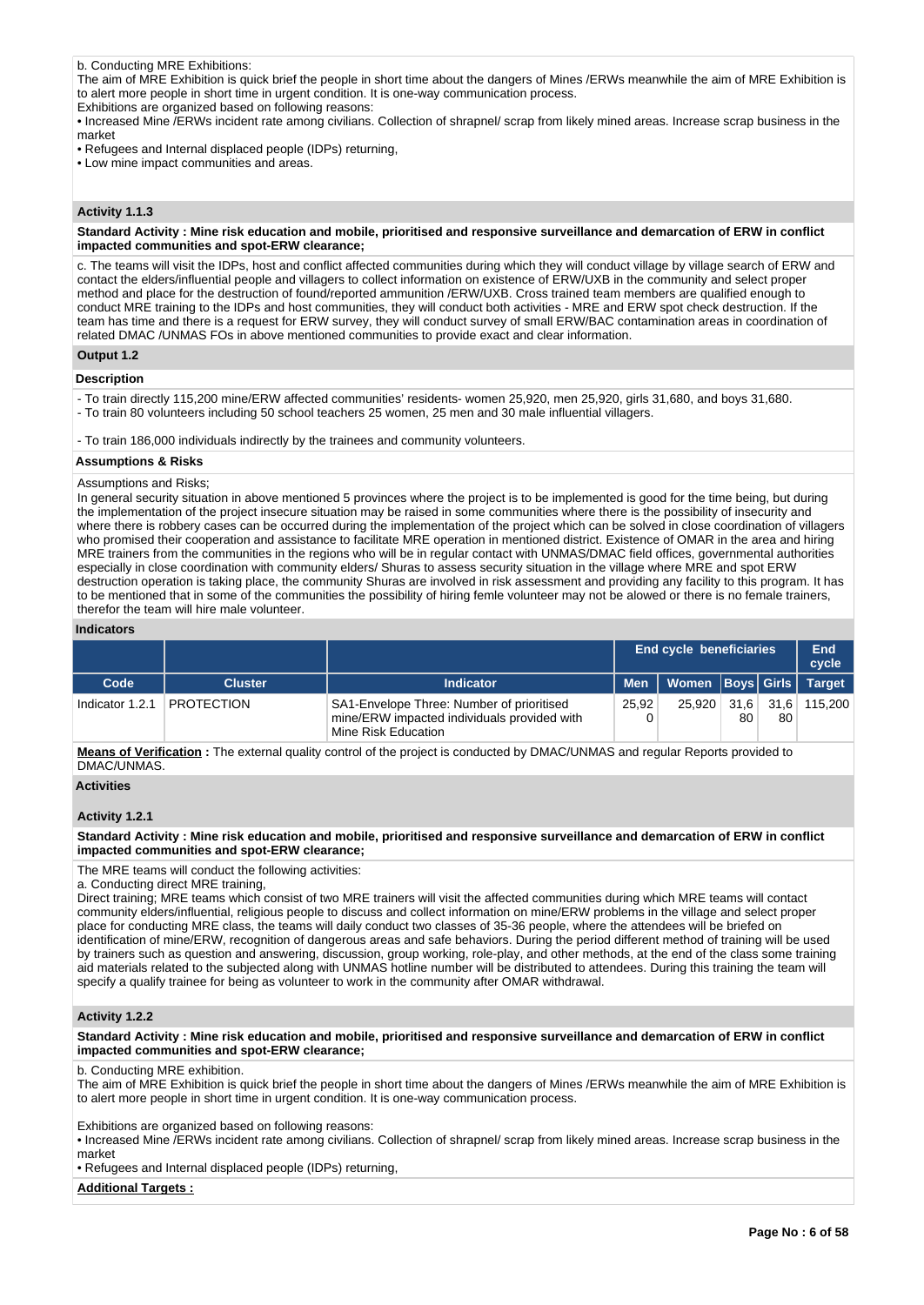# **M & R**

# **Monitoring & Reporting plan**

OMAR placed a proper system of QA and QC to ensure that all activities conducted at HQ and field levels are based on OMAR standards and provide assurance and confidence that the goal is achieved.

All MRE operations and supporting activities will be conducted under the requirements laid down in AMAS. OMAR SOPs are compliant with AMAS/IMAS and will be used throughout the project however there will be a heavy reliance on what is required under AMAS/IMAS.

OMAR has a QM cell at HQ with a management body to follow field QA inspectors and coordinate such issues with UNMAS/DMAC. Internal Quality Assurance Inspector will, apply appropriate procedures to ensure that all aspects of OMAR SOPs are followed and implemented. They will conduct a minimum of one QA visits to each team per month. The visit will be scheduled, and if extra inspection visits may be introduced at the start of key stages of the project. The inspection schedule will be formulated so that, as a general rule, the inspectors will vary their arrival timings to the teams that they visit. An exception to this might be when a team requires additional, programmed monitoring, following a major non-conformity or similar circumstance. In this case it might be advantageous if the inspector that identified the original non-conformity were to conduct the subsequent programmed monitoring.

OMAR will undergo external QA inspection by related UNMAS/DMAC FO QA personnel and will regularly coordinate the outcome of the external QA control reports with UNMAS/DMAC to fulfill AMAS requirement.

#### Monitoring and evaluation plans;

Monitoring at the field level is conducting on daily base at the team level by supervisor, on monthly/quarterly base at HQ level to ensure that all standards been applied and the target is achieved and if there is any gap or discrepancy in daily work of the team have to be solved and corrected.

Accountability; OMAR is committed to assist the vulnerable people, as our monitoring and community liaising SOPs whenever the teams are moving to a village, they are getting introduction letter from MoI & MoEc. to the Governor of the province then to district and village to introduce the team based on that Shura members are involved in planing, implementation and monitoring of the project and getting dally, weekly and final feedback.

The Internal Quality Assurance Inspector/Supervisor is to apply appropriate procedures to ensure that all aspects of AMAS, through the application of AMAS compliant OMAR SOPs, are complied with. They will conduct a minimum of one QA visit to each team per month. Extra inspection visits may be introduced at the start of key stages of the MRE operations. The inspection schedule will be formulated so that, as a general rule, the inspectors will vary their arrival timings and the teams that they visit. An exception to this might be when a team requires additional, programmed monitoring, following a major non-conformity or similar circumstance. In this case it would be advantageous if the inspector that identified the original non-conformity were to conduct the subsequent programmed monitoring. It has to be mentioned that during the monitoring as a part of the project community volunteers will also be monitored and their activities and procedure of work will be reported.

The performance of the teams will be evaluated by reporting of outputs and unforeseen challenges by which the impact of the project achievement will be assessed and tracked. Reporting forms as issued by the UNMAS/DMAC serve to ensure the adherence of the correct operational processes. Depending on the UNMAS/DMAC/Donor requirements, OMAR will provide the following technical reports to UNMAS/DMAC:

- Monthly progress report to the cluster and OCHA field office,

- Collaboration with the cluster on the monitoring of the CHF and projects with others funding.
- Report to HFU on the beneficiaries feedback mechanism.
- Quarterly report,

- Fi

#### **Workplan**

| <b>Activitydescription</b>                                                                                                                                                                                                                                                                                                                                                                                                                                                                                                                                                                                                                                                                                                                                                                                                                                                                                                                                                                                                                                                                                                                                                                                                                                                                                                                                                                                | Year | $\overline{2}$ | 3 | 5 |          |              | 8                       | 9        | 10           |  |
|-----------------------------------------------------------------------------------------------------------------------------------------------------------------------------------------------------------------------------------------------------------------------------------------------------------------------------------------------------------------------------------------------------------------------------------------------------------------------------------------------------------------------------------------------------------------------------------------------------------------------------------------------------------------------------------------------------------------------------------------------------------------------------------------------------------------------------------------------------------------------------------------------------------------------------------------------------------------------------------------------------------------------------------------------------------------------------------------------------------------------------------------------------------------------------------------------------------------------------------------------------------------------------------------------------------------------------------------------------------------------------------------------------------|------|----------------|---|---|----------|--------------|-------------------------|----------|--------------|--|
| Activity 1.1.1: MRE cross trained (EOD) teams consist of one EOD level three<br>specialist, one medic crossed train MRE and two MRE trainers (male and Female)<br>will conduct the following activities:<br>a. Conduct direct MRE training for IDPs and host communities,<br>Direct training; cross trained MRE teams which consist of one qualified level three<br>EOD specialist, one medic andtwo MRE trainers will visit the conflict and<br>mine/ERW affected communities during which the teams will contact IDPs,<br>community elders/influential, religious people to discuss and collect information on<br>mine/ERW problems in the village and select proper place for conducting MRE<br>class, the teams will daily conduct two classes of 35-36 people, where the<br>attendees will be briefed on identification of mine/ERW, recognition of dangerous<br>areas and safe behaviors. During the period different method of training will be<br>used by trainers such as question and answering, discussion, group working, role-<br>play, and other methods, at the end of the class some training aid materials related<br>to the subjected along with UNMAS hotline number will be distributed to attendees.<br>Also the team will select qualify and educated trainee to work as volunteer in the<br>community and a school teacher to work in the school after withdrawal of OMAR<br>teams | 2017 |                |   | X | <b>X</b> | $\mathsf{X}$ | $X$ $X$                 |          | ΙX           |  |
| Activity 1.1.2: b. Conducting MRE Exhibitions:<br>The aim of MRE Exhibition is quick brief the people in short time about the dangers<br>of Mines /ERWs meanwhile the aim of MRE Exhibition is to alert more people in<br>short time in urgent condition. It is one-way communication process.<br>Exhibitions are organized based on following reasons:<br>• Increased Mine /ERWs incident rate among civilians. Collection of shrapnel/<br>scrap from likely mined areas. Increase scrap business in the market<br>• Refugees and Internal displaced people (IDPs) returning,<br>• Low mine impact communities and areas.                                                                                                                                                                                                                                                                                                                                                                                                                                                                                                                                                                                                                                                                                                                                                                                | 2017 |                |   | X | <b>X</b> | <b>X</b>     | $\mathsf{I} \mathsf{X}$ | <b>X</b> | $\mathsf{x}$ |  |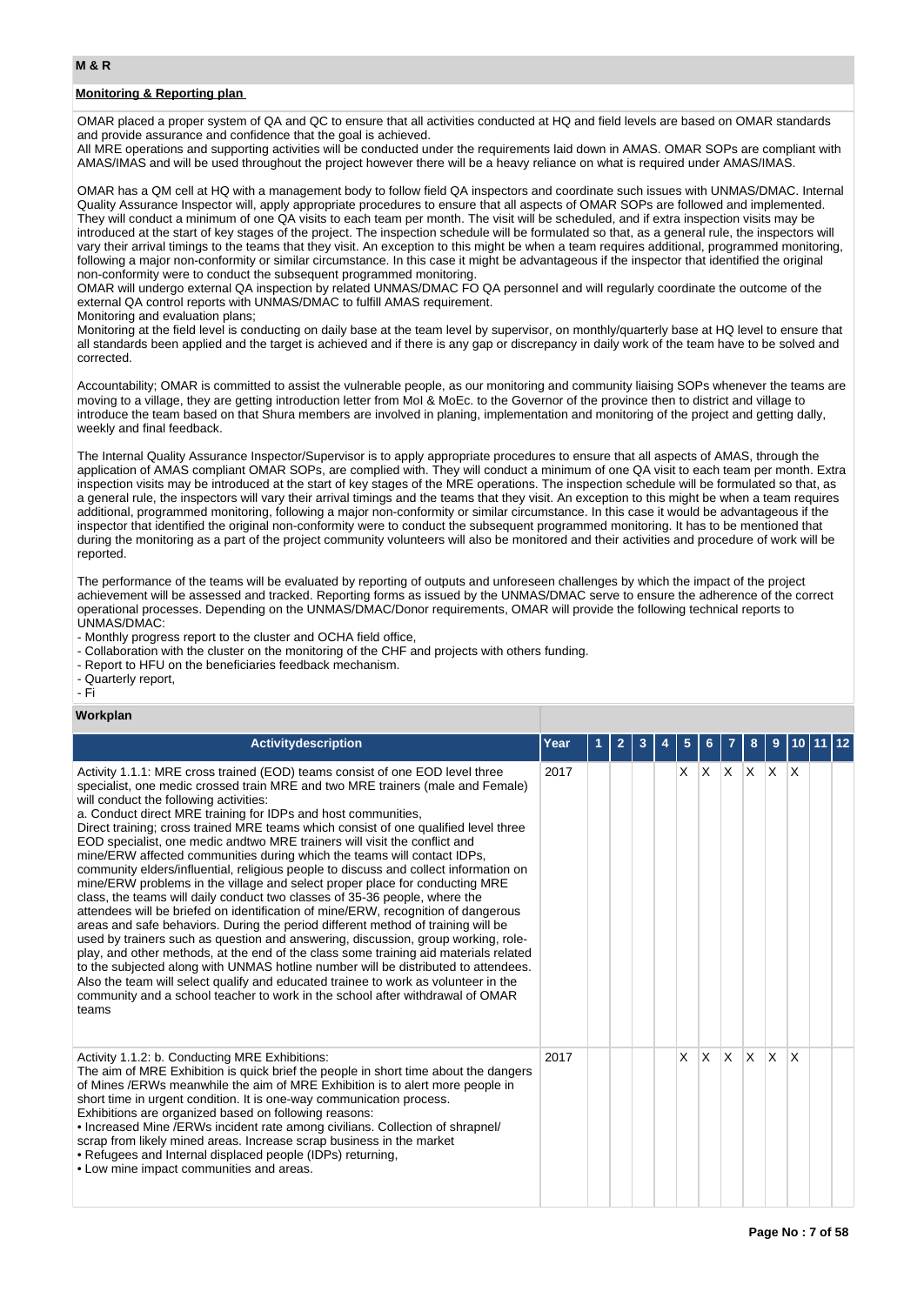| Activity 1.1.3: c. The teams will visit the IDPs, host and conflict affected<br>communities during which they will conduct village by village search of ERW and<br>contact the elders/influential people and villagers to collect information on<br>existence of ERW/UXB in the community and select proper method and place for<br>the destruction of found/reported ammunition /ERW/UXB. Cross trained team<br>members are qualified enough to conduct MRE training to the IDPs and host<br>communities, they will conduct both activities - MRE and ERW spot check<br>destruction. If the team has time and there is a request for ERW survey, they will<br>conduct survey of small ERW/BAC contamination areas in coordination of related<br>DMAC /UNMAS FOs in above mentioned communities to provide exact and clear<br>information.                                                                                                                                                                                                                                                                                                                                                                                                                                                                                                                                                                                                                                     | 2017 |  |  | X |   | $X \mid X \mid X \mid X$ |    |              | $\mathsf{I}\mathsf{X}$ |  |
|--------------------------------------------------------------------------------------------------------------------------------------------------------------------------------------------------------------------------------------------------------------------------------------------------------------------------------------------------------------------------------------------------------------------------------------------------------------------------------------------------------------------------------------------------------------------------------------------------------------------------------------------------------------------------------------------------------------------------------------------------------------------------------------------------------------------------------------------------------------------------------------------------------------------------------------------------------------------------------------------------------------------------------------------------------------------------------------------------------------------------------------------------------------------------------------------------------------------------------------------------------------------------------------------------------------------------------------------------------------------------------------------------------------------------------------------------------------------------------|------|--|--|---|---|--------------------------|----|--------------|------------------------|--|
| Activity 1.2.1: The MRE teams will conduct the following activities:<br>a. Conducting direct MRE training,<br>Direct training; MRE teams which consist of two MRE trainers will visit the affected<br>communities during which MRE teams will contact community elders/influential,<br>religious people to discuss and collect information on mine/ERW problems in the<br>village and select proper place for conducting MRE class, the teams will daily<br>conduct two classes of 35-36 people, where the attendees will be briefed on<br>identification of mine/ERW, recognition of dangerous areas and safe behaviors.<br>During the period different method of training will be used by trainers such as<br>question and answering, discussion, group working, role-play, and other methods,<br>at the end of the class some training aid materials related to the subjected along<br>with UNMAS hotline number will be distributed to attendees. During this training<br>the team will specify a qualify trainee for being as volunteer to work in the<br>community after OMAR withdrawal.                                                                                                                                                                                                                                                                                                                                                                                | 2017 |  |  | X | X | X                        | X  | $\mathsf{X}$ | X                      |  |
| Activity 1.2.2: b. Conducting MRE exhibition.<br>The aim of MRE Exhibition is quick brief the people in short time about the dangers<br>of Mines /ERWs meanwhile the aim of MRE Exhibition is to alert more people in<br>short time in urgent condition. It is one-way communication process.<br>Exhibitions are organized based on following reasons:                                                                                                                                                                                                                                                                                                                                                                                                                                                                                                                                                                                                                                                                                                                                                                                                                                                                                                                                                                                                                                                                                                                         | 2017 |  |  | X | X | X.                       | X. | <b>X</b>     | X                      |  |
| • Increased Mine /ERWs incident rate among civilians. Collection of shrapnel/<br>scrap from likely mined areas. Increase scrap business in the market<br>• Refugees and Internal displaced people (IDPs) returning,                                                                                                                                                                                                                                                                                                                                                                                                                                                                                                                                                                                                                                                                                                                                                                                                                                                                                                                                                                                                                                                                                                                                                                                                                                                            |      |  |  |   |   |                          |    |              |                        |  |
| <b>OTHER INFO</b>                                                                                                                                                                                                                                                                                                                                                                                                                                                                                                                                                                                                                                                                                                                                                                                                                                                                                                                                                                                                                                                                                                                                                                                                                                                                                                                                                                                                                                                              |      |  |  |   |   |                          |    |              |                        |  |
| <b>Accountability to Affected Populations</b>                                                                                                                                                                                                                                                                                                                                                                                                                                                                                                                                                                                                                                                                                                                                                                                                                                                                                                                                                                                                                                                                                                                                                                                                                                                                                                                                                                                                                                  |      |  |  |   |   |                          |    |              |                        |  |
| One of the main factors of the successful implementation of the project is the involvement of the beneficiaries and their role in designing and<br>progress of the project. This project is designed for conflict affected and mine/ERW affected communities who will be directly involved in<br>prioritization, planning and further monitoring and successful implementation of the project.<br>Participation of IDPs and community members/beneficiaries in monitoring and evaluation process; As mentioned before, the beneficiaries of<br>this project are habitants of the conflict and mine/ERW affected population who are attending MRE training. The community elders and<br>Shuras are completely involved in planning, processing, and evaluation of the project which is the only reliable source for gathering<br>information and success of the project, as per the OMAR SOP for community liaison compiled with AMAS-05.04, MRE teams are conducting<br>community liaison and fill the forms where all individuals involved in the process are clearly named and addressed which are part of teams'<br>task dossiers, also the project is monitoring and evaluating by external monitoring body such UNMAS/DMAC regional offices who are<br>directly contacting the community members and governmental authorities.<br>Accountability; OMAR is committed to assist the vulnerable people, as our monitoring and community liaising SOPs whenever the teams are |      |  |  |   |   |                          |    |              |                        |  |
| moving to a village, they are getting introduction letter from Mol & MoEc. to the Governor of the province then to district and village to<br>introduce the team to community, based on that community Shura members are involved in planing, implementation and monitoring of the                                                                                                                                                                                                                                                                                                                                                                                                                                                                                                                                                                                                                                                                                                                                                                                                                                                                                                                                                                                                                                                                                                                                                                                             |      |  |  |   |   |                          |    |              |                        |  |

project and providing dally, weekly and final feedback of the project to team/OMAR which will be shared with the OCHA.

# **Implementation Plan**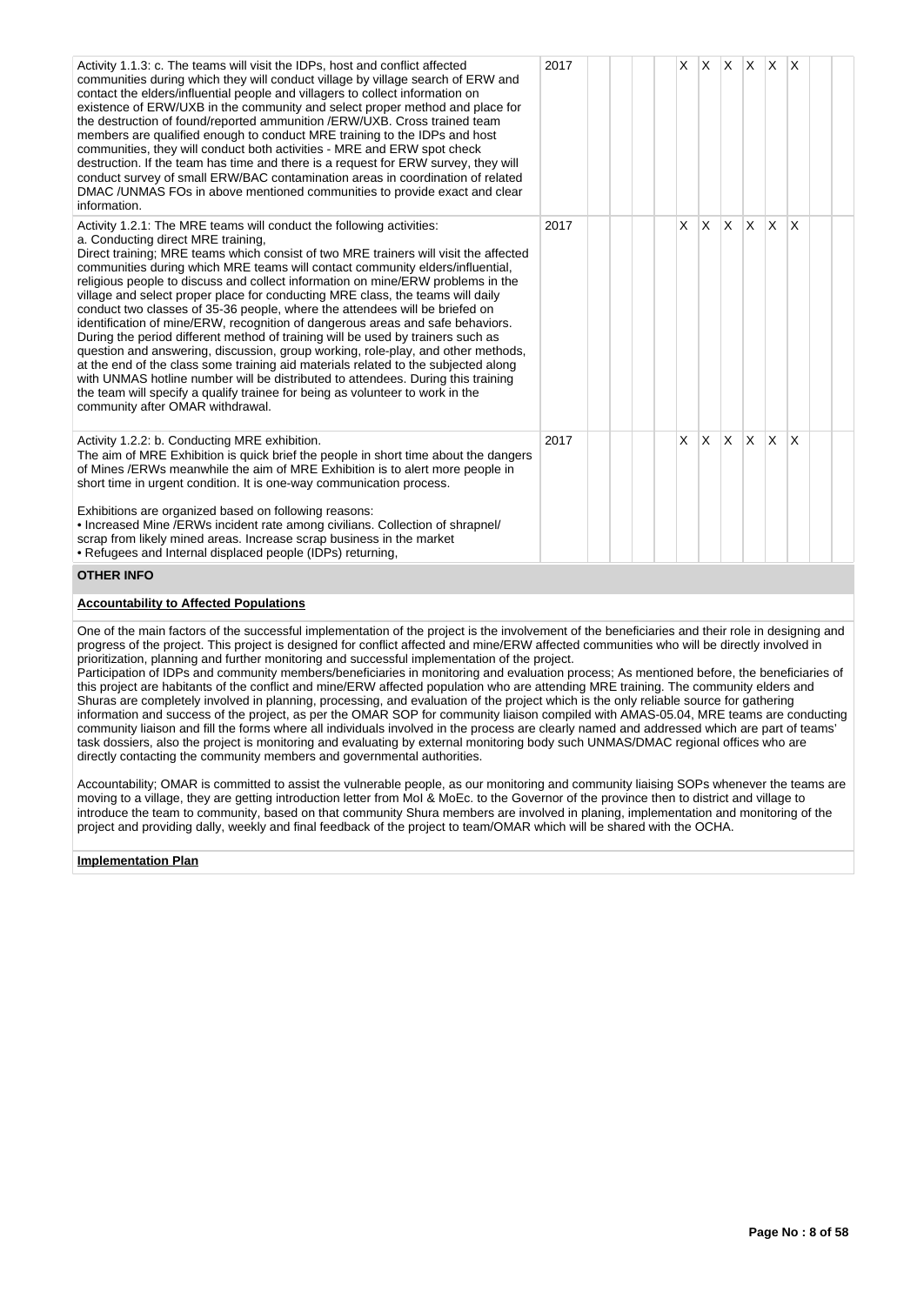To achieve the first output of the project, 6 EOD MRE couple teams which consist of one team leader/EOD specialist, two MRE trainers (one male and one female) - the female will work with female and the male will work with male in the community, one driver, and three supervisors for three major area/region to supervise mine risk education and EOD operations and liaises with the community, conduct monitoring / supervision and provide required reports. Each team will have a vehicle for transportation and necessary MRE training aid materials along with a small demining kit to destroy spot ERW.

Fourteen EOD MRE teams will be deployed in sixteen provinces of three regions, depend on the number of IDPs and host community residents the team can be moved from one province to other where the number of trainees are more.

To achieve the second output of the project, 15 CBMRE couple teams consist of one male and one female trainer and a driver who will have one vehicle for transportation and required MRE training aid materials be deployed in 120 mine/ERW affected of 5 provinces to conduct direct MRE training. As per operational work plan 3 - 4 CB MRE couples will be deployed in each province and will be shifted from one province to other or from one district to other to cover all the targeted communities and achieve the target.

UNMAS/DMAC field offices are the main partner in the field to coordinate all operational issues with and conduct external QA of our operations.

For better implementation of the project OMAR has detailed work plan which is attached, the CB MRE teams and EOD MRE teams will work for five months in above mentioned communities. The teams will coordinate all activities closely with local authorities, community development committee (CDC), OCHA offices, UNHCR, and related UNMAS/DMAC regional office to collect information on the situation for the program and conduct MRE training and elimination of spot ERW.

The project will be monitored and supervised by OMAR operational staff on monthly and quarterly base, where all the activities and achievement will be checked to be in line with the set standards, the result of the visits will be shared with the UNMAS/DMAC.

During CB MRE activities our teams in the field will use disability cards (3 cards) which are part of 10 MRE cards. By having the above structure and plan, we can easily reach all type of genders including men, women, girl, and boys as well as victims.

#### **Coordination with other Organizations in project area**

| Name of the organization      | <b>Areas/activities of collaboration and rationale</b>                                                                                                                                                                                                                                                                                                                                                                                                                        |
|-------------------------------|-------------------------------------------------------------------------------------------------------------------------------------------------------------------------------------------------------------------------------------------------------------------------------------------------------------------------------------------------------------------------------------------------------------------------------------------------------------------------------|
| DMAC/UNMAS/OCHA FIELD OFFICES | OMAR has regular coordination with UNMAS/DMAC, OCHA HFU,<br>and OCHA field offices, all mine clearance, mine awareness, non-<br>technical and technical survey, EOD, CWD operations coordinated<br>and reported, also all OMAR's demining projects externally quality<br>controlled by UNMAS/DMAC and regularly evaluated and the result<br>is shared with OMAR and respective donors. This relation and<br>coordination provide the quality and transparency of the project. |

# **Environment Marker Of The Project**

A+: Neutral Impact on environment with mitigation or enhancement

#### **Gender Marker Of The Project**

1-The project is designed to contribute in some limited way to gender equality

#### **Justify Chosen Gender Marker Code**

This project is designed to contribute in some limited way to gender equality "1- The project is designed to contribute in some limited way to gender equality". Mines are indiscriminate killers and due to the greater movement of males around the community lands, more than 87% of all mine/ERW casualties in Afghanistan are young males. Sine we are deploying couple (male and female) MRE teams, therefore, they are providing the avoidance training equally to all type of genders such men, women, girls, and boy in the community as mentioned in project work plan.

Mines/ERW does not favor or discriminate between women, men, girls, and boys, therefore, all residents who are living in impacted communities will benefit equally from the MRE training and from the EOD survey and spot check and destruction operations. OMAR's gender approach is to provide safe environment and safe behavior for all gender types such as men, women, girls, and boys to live away from the threats of land mine and ERW, employ male and female as MRE trainers to be directly involved in the implementation of the project and make them self-sufficient and develop their socio-economic situation. As mentioned OMAR will hire female instructors in the team structure who will conduct door to door (home to home) MRE training to women and girls in the houses, in this way the project will reach directly to the women and girls whiteout any obstacle The importance of gender equality and women's empowerment, particularly women's economic empowerment is at the core of OMAR's mandate.

In this way, first the result of MRE training will benefit equally all type of gender who are living in the community and secondly gender issue is also considered whenever project staff is hiring and deploying to conduct their responsibilities by hiring male and female trainers within MRE team structure who are suitable for implementing this project.

#### **Protection Mainstreaming**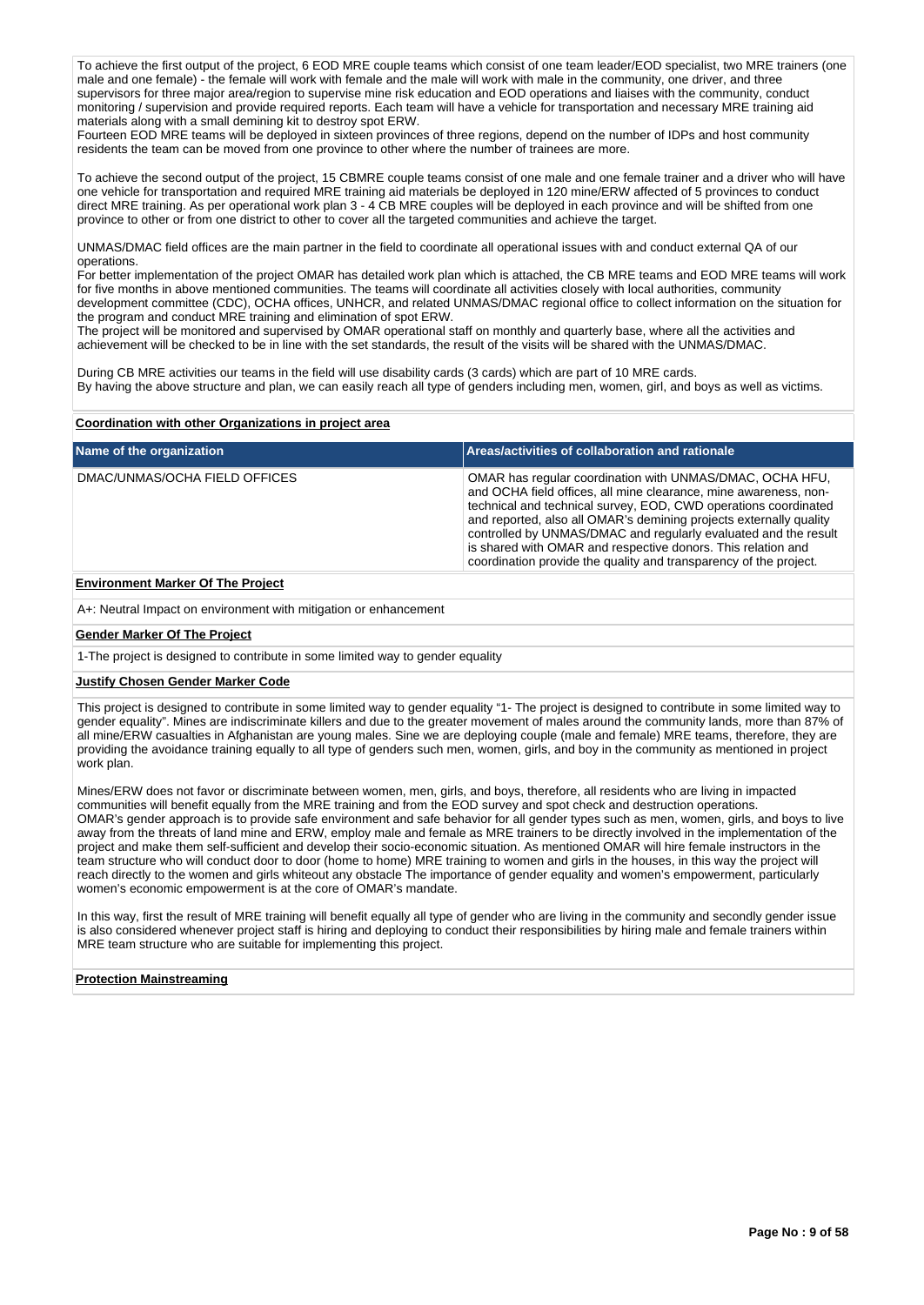Based on the list of the conflict and mine/ERW affected communities received form UNMAS for this project and coordinated with the related UNMAS/DMAC regional offices and also received information on IDPs in host communities from UNHCR, UNOCHA weekly and monthly reports and OMAR assessment team visit from the area where several interviews and meetings conducted with local Shuras in targeted locations and shared the aim of the project which is to provide safe environment and safe behavior for all residents including men, women, girls, and boys by providing mine risk education and train them on dangers of mine and ERW. The nature of mine clearance and mine awareness program is to benefit equally all ethnic groups and all type of sex / gender in the community.

As OMAR is a non-governmental, non-political, non-profit NGO and worked for more than 26 years all over the country in 34 provinces, OMAR provided its service to the community with all the compliments and honoring local traditions and cultures, the impartiality of OMAR resulted to be honored by all ethnics groups in the country and got their trust. Based on the above information, OMAR in coordination of UNMAS and DMAC field offices selected the most vulnerable and needy groups of the conflict and ERW affected communities to be reached and assisted by this project.

Implementation of the this project by OMAR MRE crossed trained and MRE teams who will alert the people on dangers of mine/ERW and conduct spot ERW survey and destruction of ammunition in the community will provide safe environment and safe behavior for the residents including all type of sex and gender including disabled and elders of the community to protect themselves which is their rights. In this way all residents of the community including men, women, girls, boys, disabled and elders will have equal access to the MRE and will consulted equally for the better implementation and achieving of the target of the project.

OMAR has the responsibility to undertake the assessment of project impact in the community for which the Qaulity Assurance (QA) and Quality Control (QC) system is established by OMAR quality management section where proper quality assurance inspection will be conducted from the teams and will collect the feedback not only from the trainees who attend the MRE training, but also for the villagers, any way OMAR will establish and maintain a proper feedback and complain mechanism to involve all type of gender including disabled, elders, literate and illiterate people in this process.

#### **Country Specific Information**

#### **Safety and Security**

Though the security situation in some of the above targeted communities in 11 provinces where the project is planned to be implemented is not good but currently there is no major issue to create problem for the implementation of the project. One of the major success of OMAR existence in planed/projected provinces is the regular and permanent coordination, sharing information of the projects with the community elders during the initial stage of assessment, later on during implementation, monitoring and evaluation of the project by involving community elders and directly hiring villagers for implementation of the project will assure the safety of the personnel, in this way they are directly involved in serving their people and is the assurance for the community from security point of view.

### **Access**

As mentioned before, OMAR not only worked all over the country in the past and has good reputation among mentioned provinces, but currently also OMAR has mine clearance and mine risk education teams in planned provinces such as Kabul, Kandahar, Helmand, Uruzgan, Zabul, Nimroz, Parwan, Panjsher, Kapisa and Maidan Wardak, therefore, it is very easy, cost effective and very useful from the community liaising point of view to implement the project successfully and achieve the set target on time.

Security situation in 6 provinces of Kabul, Parwan, Kapisa, Logar, Panjsher, and Nimroz where the project to be im-plemented is good, also in centers of Kandahr, Helmand, Zabul, Urozgan and Maindanwardak is good for the time being, only in Shahwalikot, Zheri, Ghorak of Kandahar, Sangeen, Nawzad, MusaQala, Kajaki of Helmand, Dehrawud of Uruzgan, Tarnak-wa-Jaldak of Zabul, and Saidabad of Maidanwardak province where there is the possibility of insecure situation in some communities where the project is implementing will be affected, which can be solved first by hiring MRE teams trainers from the community who are well familiar with the traditions and culture of the community and secondly in close coordination of community Shuras, influential people and villagers who promised their cooperation and assistance to facilitate MRE operations in their district and communities. Also OMAR will hire local vehicles for the transportation of the teams within the area which will have good effect on security and will support financially the villagers.

OMAR MRE trainer in the regions will be in regular contact with DMAC/UNMACA field offices, governmental authorities especially in close coordination with community elders/ Shuras to assess security situation in the village where MRE operation is taking place, the community Shuras are in-volved in risk assessment and providing any facility to MRE program.

To mitigate the risk OMAR has a plan to hire community residents as MRE trainers to work there, alert the people and get monthly income for their families. Therefore, we do not antic-ipate any bad security during the period of the project in planned sites to disturb the opera-tions.

Since 70% of Afghan population in urban area is illiterate people, OMAR training method is prepared for both segment of the community literate/educated and illiterate for whom we are using their specific approach for such a people in the communities OMAR is using the method which is more acceptable for them, also during the feedback they are consulting literate person of the community to reflect their wishes.

As mentioned before, OMAR has community liaising SOP based on which the people can be involved in monitoring, feedback and complaint base on their rights for the better implementation of the project. on the other hand OMAR operations are regularly monitored and evaluated by external body through which all community members including literate and illiterate segment of the community.

# **BUDGET**

Allowance \$120)

| Code | <b>Budget Line Description</b>                                                                                                                                                                                 |   | D / S Quantity Unit | cost    | <b>Duration  %</b><br>Recurran charged<br><b>ce</b> | <b>to CHF</b> | <b>Total Cost</b> |
|------|----------------------------------------------------------------------------------------------------------------------------------------------------------------------------------------------------------------|---|---------------------|---------|-----------------------------------------------------|---------------|-------------------|
|      | <b>Staff and Other Personnel Costs</b>                                                                                                                                                                         |   |                     |         |                                                     |               |                   |
| 1.1  | <b>Field Supervisor</b>                                                                                                                                                                                        | S |                     | 2 572.1 | 6                                                   | 100.00        | 6.866.04          |
|      | Following calculations include staff benefits breakdown along-with salaries:<br>2 Supervisors for 6 months (Monthly Salary \$379 + 10% pension \$37.9 + Medical Allowance \$10 + Life Insurance \$25.27 + Food |   |                     |         |                                                     |               |                   |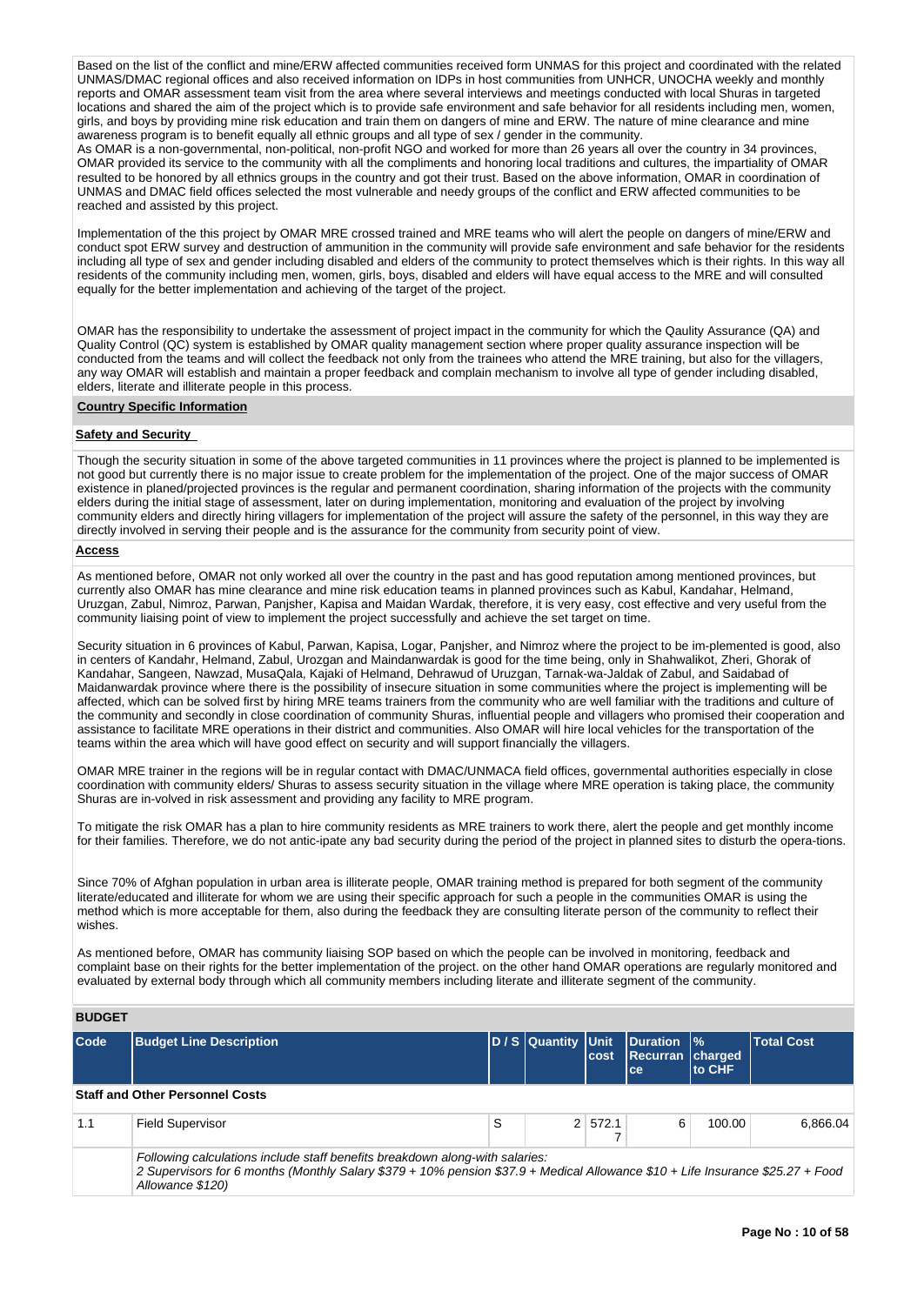| 1.2  | <b>Driver for Supervisors</b>                                                                                                                                                                                                                                                                                                                                                                                                             | S |                 | 2 358.7<br>7   | 6 | 100.00 | 4,305.24   |
|------|-------------------------------------------------------------------------------------------------------------------------------------------------------------------------------------------------------------------------------------------------------------------------------------------------------------------------------------------------------------------------------------------------------------------------------------------|---|-----------------|----------------|---|--------|------------|
|      | 2 Field Supervisors x 1 Driver for Supervisor for 6 months (Monthly Salary \$185 + 10% pension \$18.5 + Medical Allowance \$10 +<br>Life Insurance \$25.27 + Food Allowance \$120)                                                                                                                                                                                                                                                        |   |                 |                |   |        |            |
| 1.3  | EOD/Survey Team Leader(Level 3)                                                                                                                                                                                                                                                                                                                                                                                                           | D |                 | 5 519.3<br>7   | 6 | 100.00 | 15,581.10  |
|      | 5 EOD/Survey Team Leaders for 6 months (Monthly Salary \$331 + 10% pension \$33.1 + Medical Allowance \$10 + Life Insurance<br>\$25.27 + Food Allowance \$120)                                                                                                                                                                                                                                                                            |   |                 |                |   |        |            |
| 1.4  | <b>EOD/Survey Teams Para-Medic</b>                                                                                                                                                                                                                                                                                                                                                                                                        | D |                 | $5 \mid 467.6$ | 6 | 100.00 | 14,030.10  |
|      | 5 EOD/Survey Teams x 1 Paramedics for 6 months (Monthly Salary \$284 + 10% pension \$28.4 + Medical Allowance \$10 + Life<br>Insurance \$25.27 + Food Allowance \$120)                                                                                                                                                                                                                                                                    |   |                 |                |   |        |            |
| 1.5  | <b>EOD/Survey Teams Master Trainer</b>                                                                                                                                                                                                                                                                                                                                                                                                    | D | 10 <sup>1</sup> | 486.3<br>7     | 6 | 100.00 | 29.182.20  |
|      | 5 EOD/Survey Teams x 2 Master Trainer (Male/Female) for 6 months (Monthly Salary \$301 + 10% pension \$30.1 + Medical<br>Allowance \$10 + Life Insurance \$25.27 + Food Allowance \$120)                                                                                                                                                                                                                                                  |   |                 |                |   |        |            |
| 1.6  | <b>EOD/Survey Teams Driver</b>                                                                                                                                                                                                                                                                                                                                                                                                            | D |                 | 5 358.7<br>7   | 6 | 100.00 | 10,763.10  |
|      | 5 EOD/Survey Teams x 1 Driver for 6 months (Monthly Salary \$185 + 10% pension \$18.5 + Medical Allowance \$10 + Life<br>Insurance \$25.27 + Food Allowance \$120)                                                                                                                                                                                                                                                                        |   |                 |                |   |        |            |
| 1.7  | <b>CB MRE - Master Trainers</b>                                                                                                                                                                                                                                                                                                                                                                                                           | D | 24 <sup>1</sup> | 486.3<br>7     | 6 | 100.00 | 70,037.28  |
|      | 12 CB MRE Teams x 2 Master Trainers (Male/Female) for 6 months (Monthly Salary \$301 + 10% pension \$30.1 + Medical<br>Allowance \$10 + Life Insurance \$25.27 + Food Allowance \$120)                                                                                                                                                                                                                                                    |   |                 |                |   |        |            |
| 1.8  | <b>CB MRE - Drivers</b>                                                                                                                                                                                                                                                                                                                                                                                                                   | D |                 | 12 358.7<br>7  | 6 | 100.00 | 25,831.44  |
|      | 12 CB MRE Teams x 1 Driver for 6 months (Monthly Salary \$185 + 10% pension \$18.5 + Medical Allowance \$10 + Life Insurance<br>\$25.27 + Food Allowance \$120)                                                                                                                                                                                                                                                                           |   |                 |                |   |        |            |
| 1.9  | Female gender focal point in communities                                                                                                                                                                                                                                                                                                                                                                                                  | D |                 | 2 547.9<br>7   | 6 | 100.00 | 6,575.64   |
|      | 2 Female Gender Focal Point for 6 months (Monthly Salary \$357 + 10% pension \$35.7 + Medical Allowance \$10 + Life Insurance<br>\$25.27 + Food Allowance \$120)                                                                                                                                                                                                                                                                          |   |                 |                |   |        |            |
|      |                                                                                                                                                                                                                                                                                                                                                                                                                                           |   |                 |                | 6 | 100.00 |            |
| 1.10 | Guards for Site office                                                                                                                                                                                                                                                                                                                                                                                                                    | S |                 | 6 287.2        |   |        | 10,341.72  |
|      | 3 X 2 Site Offices = 6 Guards for 6 months (Monthly Salary \$120 + 10% pension \$12 + Medical Allowance \$10 + Life Insurance<br>\$25.27 + Food Allowance \$120)                                                                                                                                                                                                                                                                          |   |                 |                |   |        |            |
|      | <b>Section Total</b>                                                                                                                                                                                                                                                                                                                                                                                                                      |   |                 |                |   |        | 193,513.86 |
|      | <b>Supplies, Commodities, Materials</b>                                                                                                                                                                                                                                                                                                                                                                                                   |   |                 |                |   |        |            |
| 2.1  | Team Furnishing & Fixture                                                                                                                                                                                                                                                                                                                                                                                                                 | D |                 | 19 80.00       | 1 | 100.00 | 1,520.00   |
|      | The following items are used by MRE Teams while conducting MRE classes in the area (2 Supervisors + 5 EOD/Survey Teams +<br>12 CB MRE Teams):<br>19 Floor Mates with a size of 4 x 5 meters<br>19 Folding tables<br>19 Chairs<br>19 Table Sheet for Folding Tables                                                                                                                                                                        |   |                 |                |   |        |            |
| 2.2  | <b>Stationeries</b>                                                                                                                                                                                                                                                                                                                                                                                                                       | D |                 | 19 15.00       | 6 | 100.00 | 1,710.00   |
|      | Following items are used under stationery budget-line. (2 Supervisors + 5 EOD/Survey Teams + 12 CB MRE Teams):<br>12 Flip-chart for training<br>12 White boards with stands<br>12 Marker boxes<br>19 Ball-pen boxes<br>19 Staplers (one for each team)<br>19 Punch machines<br>19 Box file<br>19 Dozen plastic file<br>19 Reams of A4 white paper<br>19 Highlighters<br>02 Set of toners for printer (for supervisors only)<br>and others |   |                 |                |   |        |            |
| 2.3  | <b>Kitchen Utenciles</b>                                                                                                                                                                                                                                                                                                                                                                                                                  | D | 19 <sup>1</sup> | 30.00          | 1 | 100.00 | 570.00     |
|      | OMAR Policy is to provide its teams with Kitchen Utensils:<br>19 Thermos for Tea (2 liters capacity)<br>19 Sets of 6 glasses each<br>19 Gas Cylinder for cooking<br>19 Plates (sets)<br>19 Water Thermoses for MRE classroom                                                                                                                                                                                                              |   |                 | 19 50.00       |   | 100.00 |            |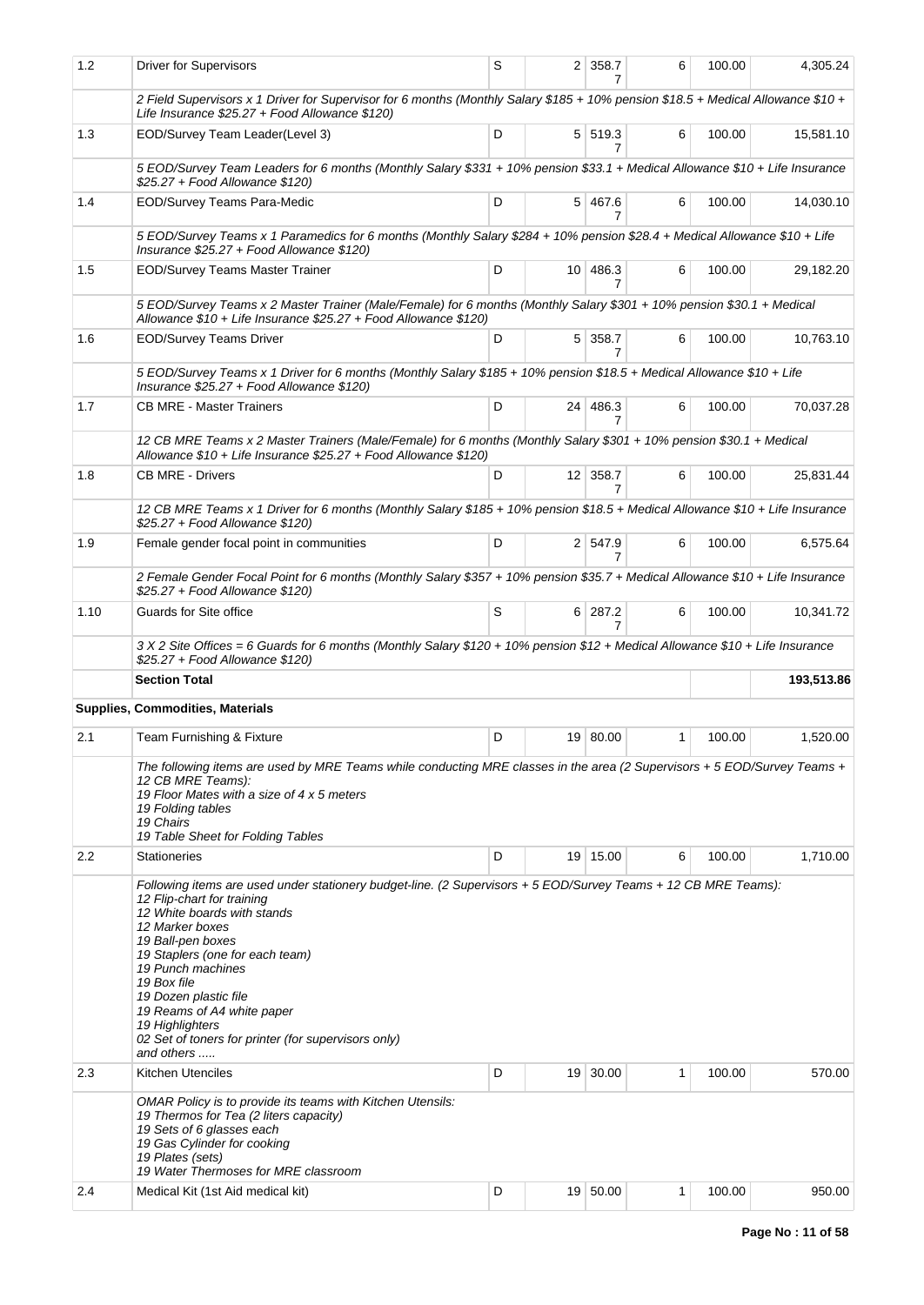|                  | Each vehicle will have one First Aid Kit with the following items included:<br>BP Set, Stethoscope, thermometer, scissor, forceps set, injection solo-cortif, antiseptic lotion, crepe-bandage, role bandage,<br>cotton, pain killer tablets, antibiotic, entamizole tablets, tetracycline capsules etc. |   |                 |                            |              |        |           |
|------------------|----------------------------------------------------------------------------------------------------------------------------------------------------------------------------------------------------------------------------------------------------------------------------------------------------------|---|-----------------|----------------------------|--------------|--------|-----------|
| 2.5              | Uniform                                                                                                                                                                                                                                                                                                  | D |                 | 73 50.00                   | $\mathbf{1}$ | 100.00 | 3,650.00  |
|                  | OMAR Field staff are provided uniforms which include:<br>One pair shoes<br>One pair of cloths<br>One pair of socks<br>Underwear                                                                                                                                                                          |   |                 |                            |              |        |           |
| 2.6              | Bedding                                                                                                                                                                                                                                                                                                  | D |                 | 73 55.00                   | 1            | 100.00 | 4,015.00  |
|                  | Each MRE team staff are provided with folding beds, sleeping bags, blankets, bed sheet etc.                                                                                                                                                                                                              |   |                 |                            |              |        |           |
| 2.7              | Supplies                                                                                                                                                                                                                                                                                                 | D |                 | 19 25.00                   | 6            | 100.00 | 2,850.00  |
|                  | Following items are provided to OMAR field staff on regular basis for use while on mission.<br>Soap, Toilet paper, tissue paper, towels, extension board for electricity, washing liquid, etc.                                                                                                           |   |                 |                            |              |        |           |
| 2.8              | <b>Trainees Refreshment</b>                                                                                                                                                                                                                                                                              | D |                 | 17 72.00                   | 6            | 100.00 | 7,344.00  |
|                  | Each trainee is provided with some sort of refreshment, such as water, biscuits or fresh fruits to encourage them to participate in<br>the classes.                                                                                                                                                      |   |                 |                            |              |        |           |
| 2.9              | Training Aid Materials (MRE training Aids)                                                                                                                                                                                                                                                               | D | 17 <sup>1</sup> | 390.0<br>0                 | 2            | 100.00 | 13,260.00 |
|                  | OMAR provides MRE Trainees with Training aid materials in order to further share this with friends and family members; this<br>includes: Posters, brochers, leaflets, pamphlets, fluxes, message cards or and note books.                                                                                |   |                 |                            |              |        |           |
| 2.10             | Sand Bags, Wooden Plates & Accessaries for CDS                                                                                                                                                                                                                                                           | D |                 | 5 60.00                    | 6            | 100.00 | 1,800.00  |
|                  | When Survey/EOD teams face any ERW/UXO or any other small ammunition, these items are used to destroy them on the spot<br>or in Central Demolition Site (CDS).                                                                                                                                           |   |                 |                            |              |        |           |
| 2.11             | Batteries for VHF Radios (Walki Talkies)                                                                                                                                                                                                                                                                 | D |                 | 10   50.31                 | $\mathbf{1}$ | 100.00 | 503.10    |
|                  | OMAR will purchase only batteries out of this project, while Walki Talkis will be provided from OMAR own inventory. Tow Walki<br>Talkis needed for each Survey/EOD team. (2 x 5 teams = $10 \times $50$ )                                                                                                |   |                 |                            |              |        |           |
|                  | <b>Section Total</b>                                                                                                                                                                                                                                                                                     |   |                 |                            |              |        | 38,172.10 |
| <b>Equipment</b> |                                                                                                                                                                                                                                                                                                          |   |                 |                            |              |        |           |
| 3.1              | Camera                                                                                                                                                                                                                                                                                                   | D |                 | $5 \mid 250.0$<br>$\Omega$ | 1            | 100.00 | 1,250.00  |
|                  | Cameras are used by Survey/EOD teams while conducting operation. Photos of the items found are filmed and then shared with<br>the HQ.                                                                                                                                                                    |   |                 |                            |              |        |           |
|                  | <b>Section Total</b>                                                                                                                                                                                                                                                                                     |   |                 |                            |              |        | 1,250.00  |
|                  | <b>Contractual Services</b>                                                                                                                                                                                                                                                                              |   |                 |                            |              |        |           |
| 4.1              | Rental vehciles for Supervisors                                                                                                                                                                                                                                                                          | S | 2 <sup>1</sup>  | 500.0<br>0                 | 6            | 100.00 | 6,000.00  |
|                  | OMAR will hire 2 vehicles for the use of supervisors in the areas.                                                                                                                                                                                                                                       |   |                 |                            |              |        |           |
| 4.2              | Rental vehicles for teams                                                                                                                                                                                                                                                                                | D | 17              | 500.0<br>0                 | 6            | 100.00 | 51,000.00 |
|                  | OMAR will hire 17 local vehicles for 5 EOD/Survey Teams and 12 CB-MRE team in the field as their are 17 teams operating in<br>the field. Each team will use one vehicle for 6 months project period.                                                                                                     |   |                 |                            |              |        |           |
| 4.3              | Site Office Rental Cost                                                                                                                                                                                                                                                                                  | S |                 | 2 250.0<br>0               | 6            | 100.00 | 3,000.00  |
|                  | OMAR will establish 2 site offices in the regions in order to better coordinate the activities in the area. The amount includes the<br>premises rent and any other electricity and furnishing cost involved.                                                                                             |   |                 |                            |              |        |           |
|                  | <b>Section Total</b>                                                                                                                                                                                                                                                                                     |   |                 |                            |              |        | 60,000.00 |
| <b>Travel</b>    |                                                                                                                                                                                                                                                                                                          |   |                 |                            |              |        |           |
| 5.1              | Daily subsistance allowance                                                                                                                                                                                                                                                                              | D |                 | 2 84.00                    | 6            | 100.00 | 1,008.00  |
|                  | This includes lodging and foods for those OMAR staff who travel to non-duty stations during the project period. This includes 2<br>trips for 6 days of staff to the field/head office for training and monitoring purposes.                                                                              |   |                 |                            |              |        |           |
| 5.2              | Local Surface / Air Transportation cost                                                                                                                                                                                                                                                                  | D |                 | 3 160.0<br>0               | 6            | 100.00 | 2,880.00  |
|                  | This includes air ticket for those staff who travel to field during the project period. 3 trips planned for staff to provinces for<br>monitoring, training or meeting with the staff in the field.                                                                                                       |   |                 |                            |              |        |           |
|                  | <b>Section Total</b>                                                                                                                                                                                                                                                                                     |   |                 |                            |              |        | 3,888.00  |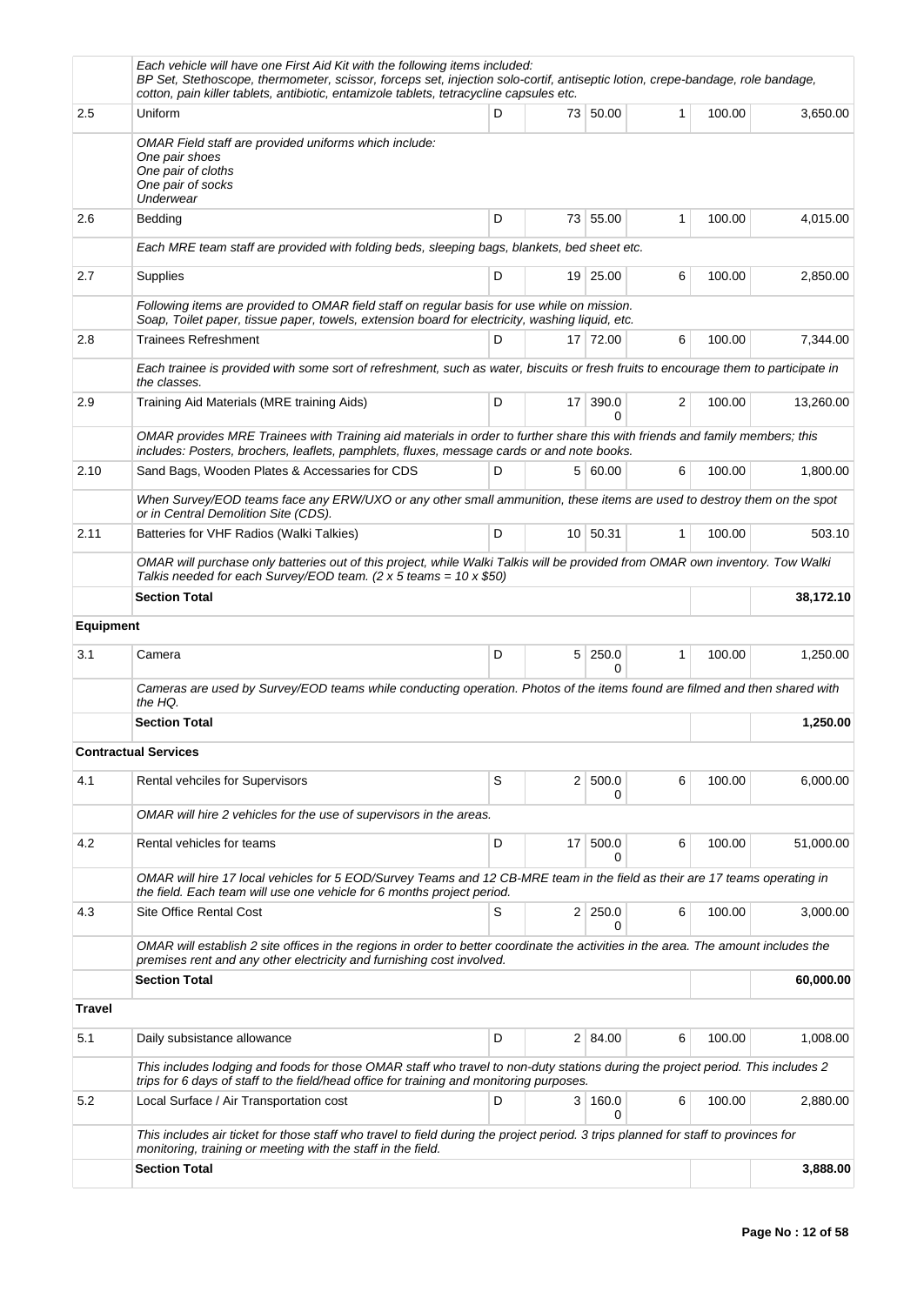|                   | <b>General Operating and Other Direct Costs</b>                                                                                                                                                                   |   |                |                     |   |        |            |
|-------------------|-------------------------------------------------------------------------------------------------------------------------------------------------------------------------------------------------------------------|---|----------------|---------------------|---|--------|------------|
| 7.1               | Vehicle fuel and maintenance for Supervisors                                                                                                                                                                      | S | 2 <sup>1</sup> | 300.0<br>0          | 6 | 100.00 | 3,600.00   |
|                   | Refer to BoQ attached                                                                                                                                                                                             |   |                |                     |   |        |            |
| 7.2               | Vehicle fuel and maintenance for teams                                                                                                                                                                            | D | 17             | 300.0<br>0          | 6 | 100.00 | 30,600.00  |
|                   | Refer to BoQ attached                                                                                                                                                                                             |   |                |                     |   |        |            |
| 7.3               | Utilities (fuel for heating, gas for cooking, etc)                                                                                                                                                                | D |                | 19 15.00            | 6 | 100.00 | 1,710.00   |
|                   | Under the utilities budget-line, gas & wood for cooking and fuel for heating along-with electricity bills is consider.                                                                                            |   |                |                     |   |        |            |
| 7.4               | Communication charges for teams                                                                                                                                                                                   | D |                | 17 20.00            | 6 | 100.00 | 2,040.00   |
|                   | Each Team Leader will be provided with Telephone Scratch Card of US\$20 per month for communication with Head Office and<br>community elders.                                                                     |   |                |                     |   |        |            |
| 7.5               | Communication charges for Supervisors including internet<br>charges in the field                                                                                                                                  | S |                | $2 \mid 30.00$      | 6 | 100.00 | 360.00     |
|                   | Each Supervisor in the regions will be provided with US\$35 for telephone Scratch Card and Internet use to report to HQ the<br>weekly, monthly, & quarterly reports.                                              |   |                |                     |   |        |            |
| 7.6               | Bank and Financial Services charges                                                                                                                                                                               | D | 1 <sup>1</sup> | 150.0<br>$\Omega$   | 6 | 100.00 | 900.00     |
|                   | Monthly US\$ 150 is estimated for bank charges for a total of six months operation.                                                                                                                               |   |                |                     |   |        |            |
| 7.7               | Minor repair and maintenance                                                                                                                                                                                      | D |                | 19 15.00            | 6 | 100.00 | 1,710.00   |
|                   | This budget line shall cover the cost of minor repair and maintenance of premises/accommodation rented or provided by<br>communities. This repair shall include toiletries, electricity extensions, painting etc. |   |                |                     |   |        |            |
| 7.8               | Fuel for generators                                                                                                                                                                                               | S |                | 2 120.0<br>$\Omega$ | 6 | 100.00 | 1,440.00   |
|                   | 2 Supervisors will use generators in the field during the project.                                                                                                                                                |   |                |                     |   |        |            |
|                   | <b>Section Total</b>                                                                                                                                                                                              |   |                |                     |   |        | 42,360.00  |
| <b>SubTotal</b>   |                                                                                                                                                                                                                   |   | 473.00         |                     |   |        | 339,183.96 |
| Direct            |                                                                                                                                                                                                                   |   |                |                     |   |        | 303,270.96 |
| Support           |                                                                                                                                                                                                                   |   |                |                     |   |        | 35,913.00  |
| <b>PSC Cost</b>   |                                                                                                                                                                                                                   |   |                |                     |   |        |            |
|                   | <b>PSC Cost Percent</b>                                                                                                                                                                                           |   |                |                     |   |        | 7.00       |
| <b>PSC Amount</b> |                                                                                                                                                                                                                   |   |                |                     |   |        | 23,742.88  |
| <b>Total Cost</b> |                                                                                                                                                                                                                   |   |                |                     |   |        | 362,926.84 |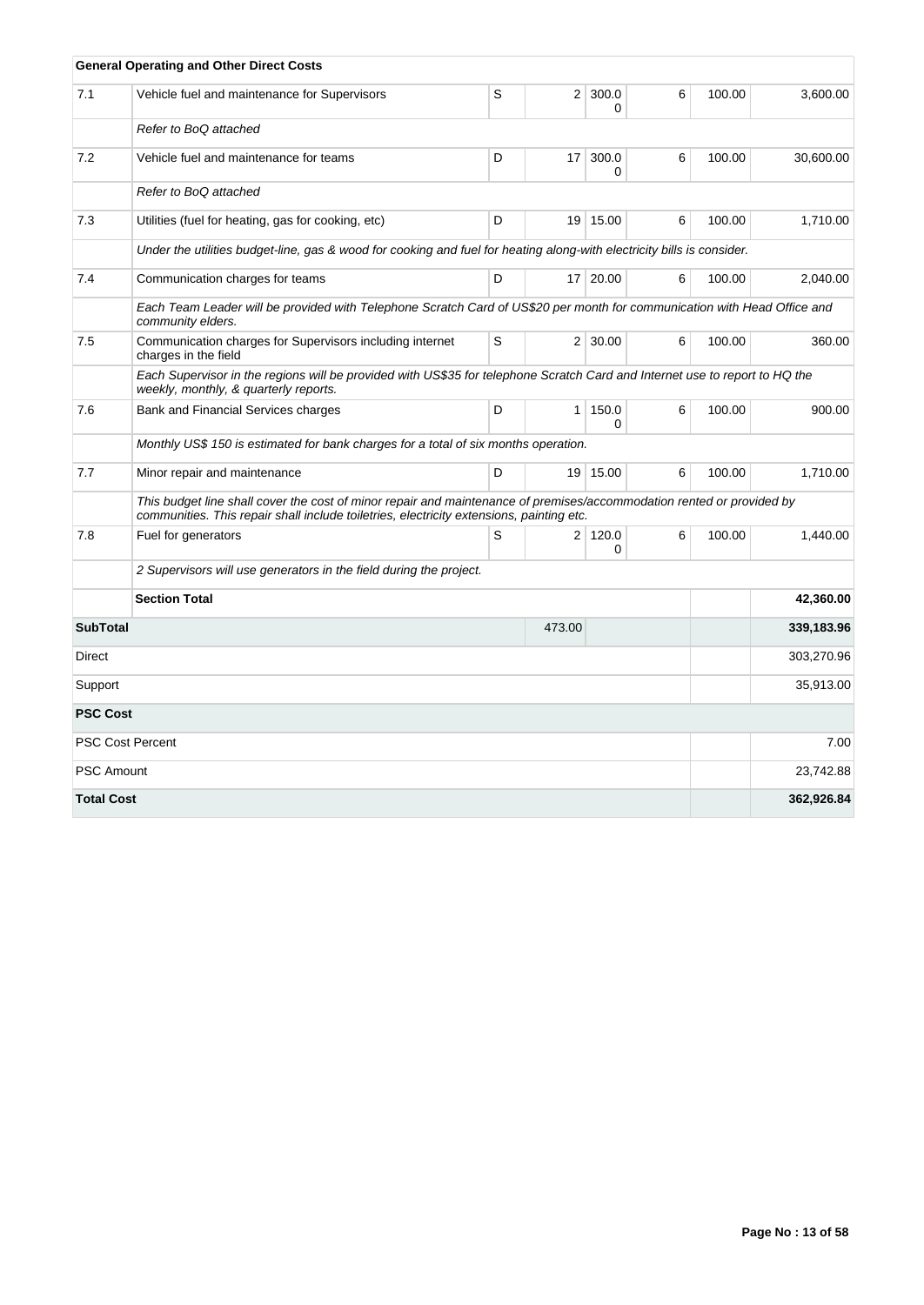# **Project Locations**

| <b>Location</b>      | <b>Estimated</b><br>percentage<br>of budget<br>for each<br><b>location</b> |     | <b>Estimated number of beneficiaries</b> | for each location |       |              | <b>Activity Name</b>                                                                                                                                                                                                                                                                                                                                                                                                                                                                                                                                                                                                                                                                                                                                                                                                                                                                                                                                                                                                                                                                                                                                                                                                                                                                                                                                                                                                                               |
|----------------------|----------------------------------------------------------------------------|-----|------------------------------------------|-------------------|-------|--------------|----------------------------------------------------------------------------------------------------------------------------------------------------------------------------------------------------------------------------------------------------------------------------------------------------------------------------------------------------------------------------------------------------------------------------------------------------------------------------------------------------------------------------------------------------------------------------------------------------------------------------------------------------------------------------------------------------------------------------------------------------------------------------------------------------------------------------------------------------------------------------------------------------------------------------------------------------------------------------------------------------------------------------------------------------------------------------------------------------------------------------------------------------------------------------------------------------------------------------------------------------------------------------------------------------------------------------------------------------------------------------------------------------------------------------------------------------|
|                      |                                                                            | Men | <b>Women</b>                             | <b>Boys</b>       | Girls | <b>Total</b> |                                                                                                                                                                                                                                                                                                                                                                                                                                                                                                                                                                                                                                                                                                                                                                                                                                                                                                                                                                                                                                                                                                                                                                                                                                                                                                                                                                                                                                                    |
| Kabul -> Kabul       |                                                                            | 57  | 57                                       | 69                | 69    |              | 252 Activity 1.1.1 : MRE cross trained (EOD) teams<br>consist of one EOD level three specialist, one<br>medic crossed train MRE and two MRE trainers<br>(male and Female) will conduct the following<br>activities:<br>a. Conduct direct MRE training for IDPs and host<br>communities,<br>Direct training; cross trained MRE teams which<br>consist of one qualified level three EOD<br>specialist, one medic and two MRE trainers will<br>visit the conflict and mine/ERW affected<br>communities during which the teams will contact<br>IDPs, community elders/influential, religious<br>people to discuss and collect information on<br>mine/ERW problems in the village and select<br>proper place for conducting MRE class, the<br>teams will daily conduct two classes of 35-36<br>people, where the attendees will be briefed on<br>identification of mine/ERW, recognition of<br>dangerous areas and safe behaviors. During the<br>period different method of training will be used by<br>trainers such as question and answering,<br>discussion, group working, role-play, and other<br>methods, at the end of the class some training<br>aid materials related to the subjected along with<br>UNMAS hotline number will be distributed to<br>attendees. Also the team will select qualify and<br>educated trainee to work as volunteer in the<br>community and a school teacher to work in the<br>school after withdrawal of OMAR teams |
| Kabul -> Chaharasyab |                                                                            | 57  | 57                                       | 69                | 69    |              | 252 Activity 1.1.1 : MRE cross trained (EOD) teams<br>consist of one EOD level three specialist, one<br>medic crossed train MRE and two MRE trainers<br>(male and Female) will conduct the following<br>activities:<br>a. Conduct direct MRE training for IDPs and host<br>communities.<br>Direct training; cross trained MRE teams which<br>consist of one qualified level three EOD<br>specialist, one medic andtwo MRE trainers will<br>visit the conflict and mine/ERW affected<br>communities during which the teams will contact<br>IDPs, community elders/influential, religious<br>people to discuss and collect information on<br>mine/ERW problems in the village and select<br>proper place for conducting MRE class, the<br>teams will daily conduct two classes of 35-36<br>people, where the attendees will be briefed on<br>identification of mine/ERW, recognition of<br>dangerous areas and safe behaviors. During the<br>period different method of training will be used by<br>trainers such as question and answering,<br>discussion, group working, role-play, and other<br>methods, at the end of the class some training<br>aid materials related to the subjected along with<br>UNMAS hotline number will be distributed to<br>attendees. Also the team will select qualify and<br>educated trainee to work as volunteer in the<br>community and a school teacher to work in the<br>school after withdrawal of OMAR teams  |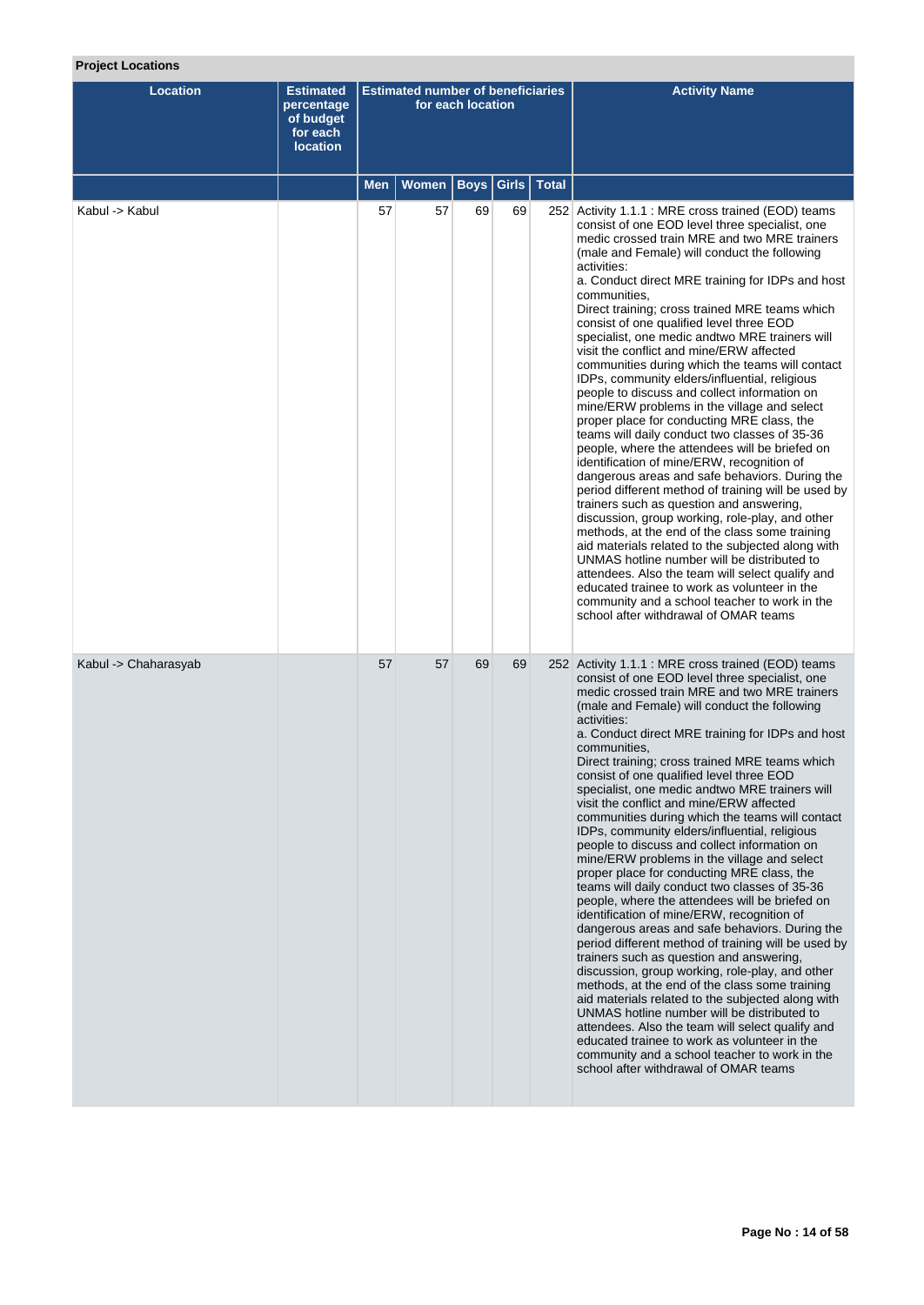| Kabul -> Musayi         |              | 57  | 57  | 69  | 69  | 252 Activity 1.1.1 : MRE cross trained (EOD) teams<br>consist of one EOD level three specialist, one<br>medic crossed train MRE and two MRE trainers<br>(male and Female) will conduct the following<br>activities:<br>a. Conduct direct MRE training for IDPs and host<br>communities,<br>Direct training; cross trained MRE teams which<br>consist of one qualified level three EOD<br>specialist, one medic and two MRE trainers will<br>visit the conflict and mine/ERW affected<br>communities during which the teams will contact<br>IDPs, community elders/influential, religious<br>people to discuss and collect information on<br>mine/ERW problems in the village and select<br>proper place for conducting MRE class, the<br>teams will daily conduct two classes of 35-36<br>people, where the attendees will be briefed on<br>identification of mine/ERW, recognition of<br>dangerous areas and safe behaviors. During the<br>period different method of training will be used by<br>trainers such as question and answering,<br>discussion, group working, role-play, and other<br>methods, at the end of the class some training<br>aid materials related to the subjected along with<br>UNMAS hotline number will be distributed to<br>attendees. Also the team will select qualify and<br>educated trainee to work as volunteer in the<br>community and a school teacher to work in the<br>school after withdrawal of OMAR teams   |
|-------------------------|--------------|-----|-----|-----|-----|------------------------------------------------------------------------------------------------------------------------------------------------------------------------------------------------------------------------------------------------------------------------------------------------------------------------------------------------------------------------------------------------------------------------------------------------------------------------------------------------------------------------------------------------------------------------------------------------------------------------------------------------------------------------------------------------------------------------------------------------------------------------------------------------------------------------------------------------------------------------------------------------------------------------------------------------------------------------------------------------------------------------------------------------------------------------------------------------------------------------------------------------------------------------------------------------------------------------------------------------------------------------------------------------------------------------------------------------------------------------------------------------------------------------------------------------------|
| Kabul -> Khak-e- Jabbar | $\mathbf{1}$ | 227 | 227 | 277 | 277 | 1,008 Activity 1.1.1 : MRE cross trained (EOD) teams<br>consist of one EOD level three specialist, one<br>medic crossed train MRE and two MRE trainers<br>(male and Female) will conduct the following<br>activities:<br>a. Conduct direct MRE training for IDPs and host<br>communities,<br>Direct training; cross trained MRE teams which<br>consist of one qualified level three EOD<br>specialist, one medic and two MRE trainers will<br>visit the conflict and mine/ERW affected<br>communities during which the teams will contact<br>IDPs, community elders/influential, religious<br>people to discuss and collect information on<br>mine/ERW problems in the village and select<br>proper place for conducting MRE class, the<br>teams will daily conduct two classes of 35-36<br>people, where the attendees will be briefed on<br>identification of mine/ERW, recognition of<br>dangerous areas and safe behaviors. During the<br>period different method of training will be used by<br>trainers such as question and answering,<br>discussion, group working, role-play, and other<br>methods, at the end of the class some training<br>aid materials related to the subjected along with<br>UNMAS hotline number will be distributed to<br>attendees. Also the team will select qualify and<br>educated trainee to work as volunteer in the<br>community and a school teacher to work in the<br>school after withdrawal of OMAR teams |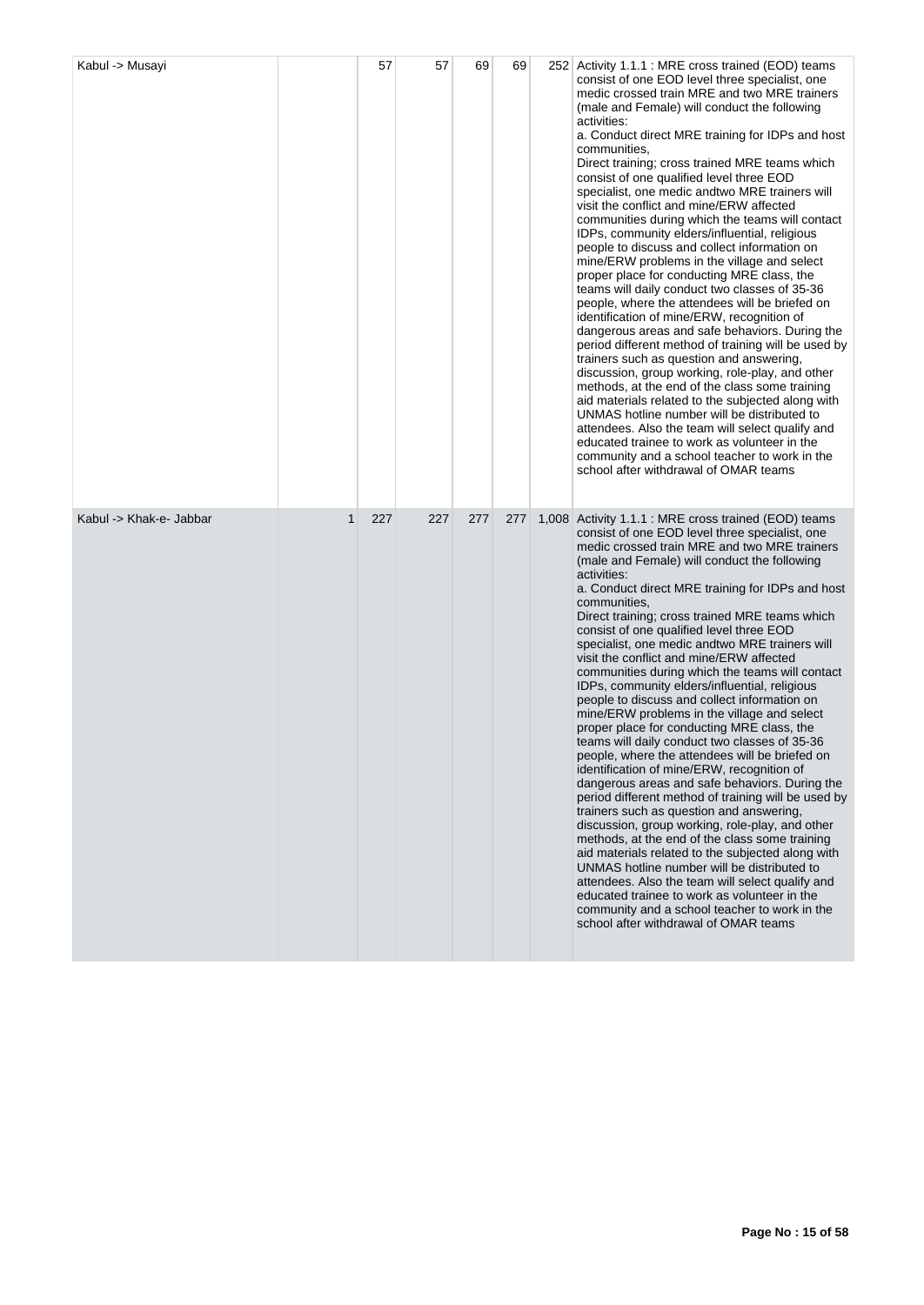| Kabul -> Surobi  | 57 | 57 | 69 | 69 | 252 Activity 1.1.1 : MRE cross trained (EOD) teams<br>consist of one EOD level three specialist, one<br>medic crossed train MRE and two MRE trainers<br>(male and Female) will conduct the following<br>activities:<br>a. Conduct direct MRE training for IDPs and host<br>communities,<br>Direct training; cross trained MRE teams which<br>consist of one qualified level three EOD<br>specialist, one medic and two MRE trainers will<br>visit the conflict and mine/ERW affected<br>communities during which the teams will contact<br>IDPs, community elders/influential, religious<br>people to discuss and collect information on<br>mine/ERW problems in the village and select<br>proper place for conducting MRE class, the<br>teams will daily conduct two classes of 35-36<br>people, where the attendees will be briefed on<br>identification of mine/ERW, recognition of<br>dangerous areas and safe behaviors. During the<br>period different method of training will be used by<br>trainers such as question and answering,<br>discussion, group working, role-play, and other<br>methods, at the end of the class some training<br>aid materials related to the subjected along with<br>UNMAS hotline number will be distributed to<br>attendees. Also the team will select qualify and<br>educated trainee to work as volunteer in the<br>community and a school teacher to work in the<br>school after withdrawal of OMAR teams |
|------------------|----|----|----|----|----------------------------------------------------------------------------------------------------------------------------------------------------------------------------------------------------------------------------------------------------------------------------------------------------------------------------------------------------------------------------------------------------------------------------------------------------------------------------------------------------------------------------------------------------------------------------------------------------------------------------------------------------------------------------------------------------------------------------------------------------------------------------------------------------------------------------------------------------------------------------------------------------------------------------------------------------------------------------------------------------------------------------------------------------------------------------------------------------------------------------------------------------------------------------------------------------------------------------------------------------------------------------------------------------------------------------------------------------------------------------------------------------------------------------------------------------|
| Kapisa -> Nejrab | 57 | 57 | 69 | 69 | 252 Activity 1.1.1 : MRE cross trained (EOD) teams<br>consist of one EOD level three specialist, one<br>medic crossed train MRE and two MRE trainers<br>(male and Female) will conduct the following<br>activities:<br>a. Conduct direct MRE training for IDPs and host<br>communities,<br>Direct training; cross trained MRE teams which<br>consist of one qualified level three EOD<br>specialist, one medic and two MRE trainers will<br>visit the conflict and mine/ERW affected<br>communities during which the teams will contact<br>IDPs, community elders/influential, religious<br>people to discuss and collect information on<br>mine/ERW problems in the village and select<br>proper place for conducting MRE class, the<br>teams will daily conduct two classes of 35-36<br>people, where the attendees will be briefed on<br>identification of mine/ERW, recognition of<br>dangerous areas and safe behaviors. During the<br>period different method of training will be used by<br>trainers such as question and answering,<br>discussion, group working, role-play, and other<br>methods, at the end of the class some training<br>aid materials related to the subjected along with<br>UNMAS hotline number will be distributed to<br>attendees. Also the team will select qualify and<br>educated trainee to work as volunteer in the<br>community and a school teacher to work in the<br>school after withdrawal of OMAR teams |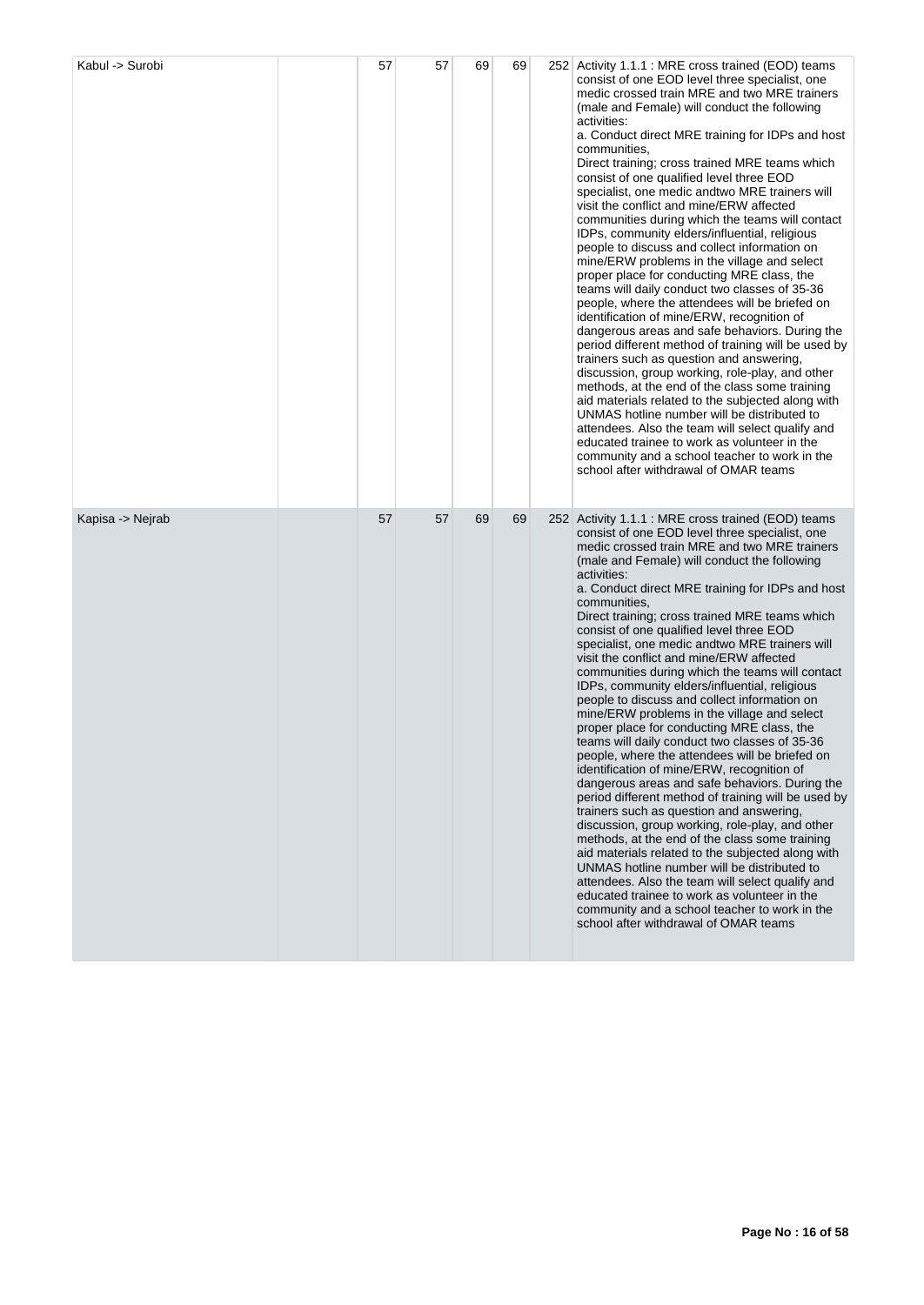| Kapisa -> Tagab    | 1 | 170 | 170 | 208 | 208 | 756 Activity 1.1.1 : MRE cross trained (EOD) teams<br>consist of one EOD level three specialist, one<br>medic crossed train MRE and two MRE trainers<br>(male and Female) will conduct the following<br>activities:<br>a. Conduct direct MRE training for IDPs and host<br>communities,<br>Direct training; cross trained MRE teams which<br>consist of one qualified level three EOD<br>specialist, one medic and two MRE trainers will<br>visit the conflict and mine/ERW affected<br>communities during which the teams will contact<br>IDPs, community elders/influential, religious<br>people to discuss and collect information on<br>mine/ERW problems in the village and select<br>proper place for conducting MRE class, the<br>teams will daily conduct two classes of 35-36<br>people, where the attendees will be briefed on<br>identification of mine/ERW, recognition of<br>dangerous areas and safe behaviors. During the<br>period different method of training will be used by<br>trainers such as question and answering,<br>discussion, group working, role-play, and other<br>methods, at the end of the class some training<br>aid materials related to the subjected along with<br>UNMAS hotline number will be distributed to<br>attendees. Also the team will select qualify and<br>educated trainee to work as volunteer in the<br>community and a school teacher to work in the<br>school after withdrawal of OMAR teams |
|--------------------|---|-----|-----|-----|-----|----------------------------------------------------------------------------------------------------------------------------------------------------------------------------------------------------------------------------------------------------------------------------------------------------------------------------------------------------------------------------------------------------------------------------------------------------------------------------------------------------------------------------------------------------------------------------------------------------------------------------------------------------------------------------------------------------------------------------------------------------------------------------------------------------------------------------------------------------------------------------------------------------------------------------------------------------------------------------------------------------------------------------------------------------------------------------------------------------------------------------------------------------------------------------------------------------------------------------------------------------------------------------------------------------------------------------------------------------------------------------------------------------------------------------------------------------|
| Parwan -> Shinwari |   | 170 | 170 | 208 | 208 | 756 Activity 1.1.1 : MRE cross trained (EOD) teams<br>consist of one EOD level three specialist, one<br>medic crossed train MRE and two MRE trainers<br>(male and Female) will conduct the following<br>activities:<br>a. Conduct direct MRE training for IDPs and host<br>communities,<br>Direct training; cross trained MRE teams which<br>consist of one qualified level three EOD<br>specialist, one medic and two MRE trainers will<br>visit the conflict and mine/ERW affected<br>communities during which the teams will contact<br>IDPs, community elders/influential, religious<br>people to discuss and collect information on<br>mine/ERW problems in the village and select<br>proper place for conducting MRE class, the<br>teams will daily conduct two classes of 35-36<br>people, where the attendees will be briefed on<br>identification of mine/ERW, recognition of<br>dangerous areas and safe behaviors. During the<br>period different method of training will be used by<br>trainers such as question and answering,<br>discussion, group working, role-play, and other<br>methods, at the end of the class some training<br>aid materials related to the subjected along with<br>UNMAS hotline number will be distributed to<br>attendees. Also the team will select qualify and<br>educated trainee to work as volunteer in the<br>community and a school teacher to work in the<br>school after withdrawal of OMAR teams |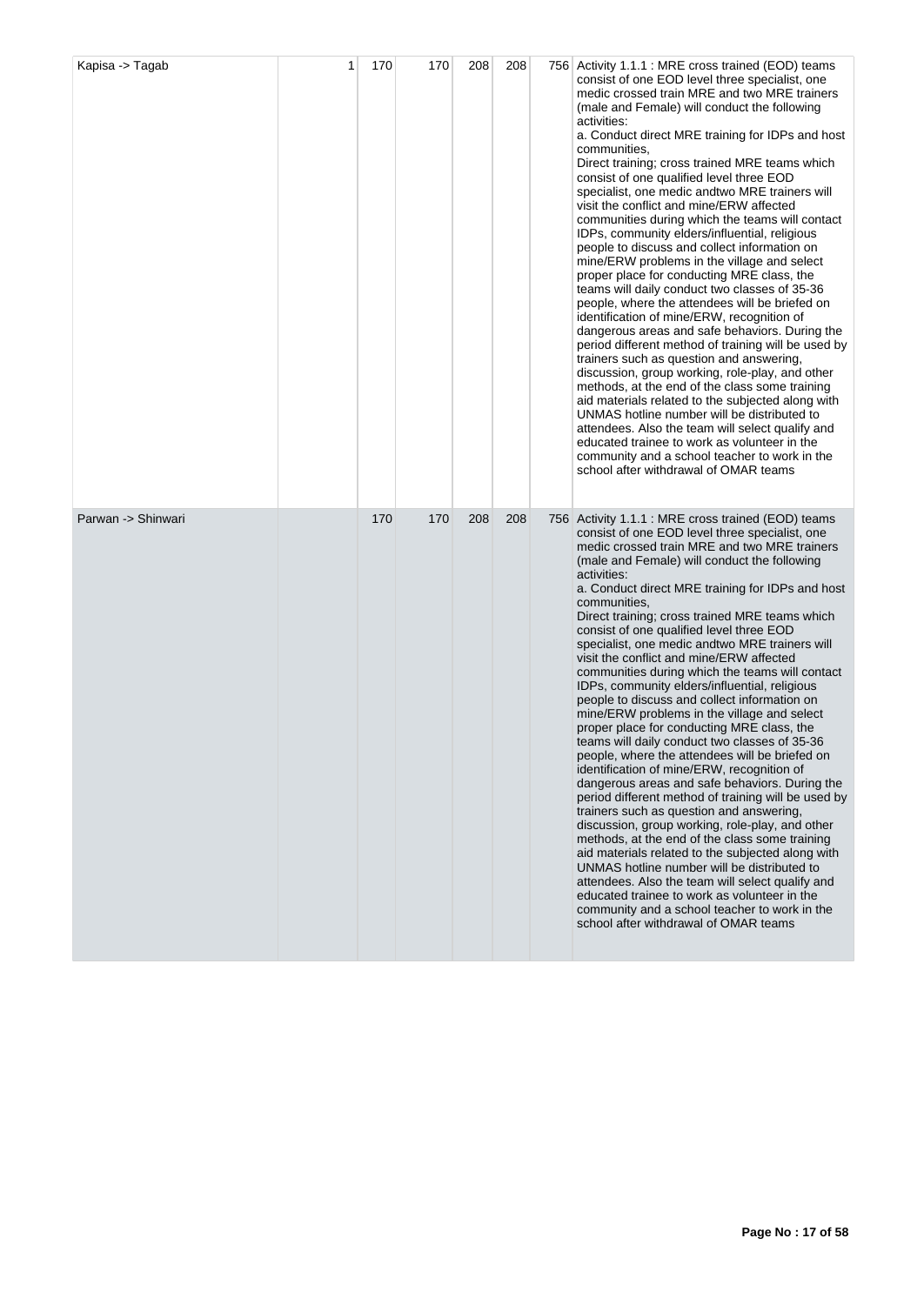| Parwan -> Koh-e- Safi | 170 | 170 | 208 | 208 | 756 Activity 1.1.1 : MRE cross trained (EOD) teams<br>consist of one EOD level three specialist, one<br>medic crossed train MRE and two MRE trainers<br>(male and Female) will conduct the following<br>activities:<br>a. Conduct direct MRE training for IDPs and host<br>communities,<br>Direct training; cross trained MRE teams which<br>consist of one qualified level three EOD<br>specialist, one medic and two MRE trainers will<br>visit the conflict and mine/ERW affected<br>communities during which the teams will contact<br>IDPs, community elders/influential, religious<br>people to discuss and collect information on<br>mine/ERW problems in the village and select<br>proper place for conducting MRE class, the<br>teams will daily conduct two classes of 35-36<br>people, where the attendees will be briefed on<br>identification of mine/ERW, recognition of<br>dangerous areas and safe behaviors. During the<br>period different method of training will be used by<br>trainers such as question and answering,<br>discussion, group working, role-play, and other<br>methods, at the end of the class some training<br>aid materials related to the subjected along with<br>UNMAS hotline number will be distributed to<br>attendees. Also the team will select qualify and<br>educated trainee to work as volunteer in the<br>community and a school teacher to work in the<br>school after withdrawal of OMAR teams |
|-----------------------|-----|-----|-----|-----|----------------------------------------------------------------------------------------------------------------------------------------------------------------------------------------------------------------------------------------------------------------------------------------------------------------------------------------------------------------------------------------------------------------------------------------------------------------------------------------------------------------------------------------------------------------------------------------------------------------------------------------------------------------------------------------------------------------------------------------------------------------------------------------------------------------------------------------------------------------------------------------------------------------------------------------------------------------------------------------------------------------------------------------------------------------------------------------------------------------------------------------------------------------------------------------------------------------------------------------------------------------------------------------------------------------------------------------------------------------------------------------------------------------------------------------------------|
| Parwan -> Shekhali    | 57  | 57  | 69  | 69  | 252 Activity 1.1.1 : MRE cross trained (EOD) teams<br>consist of one EOD level three specialist, one<br>medic crossed train MRE and two MRE trainers<br>(male and Female) will conduct the following<br>activities:<br>a. Conduct direct MRE training for IDPs and host<br>communities,<br>Direct training; cross trained MRE teams which<br>consist of one qualified level three EOD<br>specialist, one medic and two MRE trainers will<br>visit the conflict and mine/ERW affected<br>communities during which the teams will contact<br>IDPs, community elders/influential, religious<br>people to discuss and collect information on<br>mine/ERW problems in the village and select<br>proper place for conducting MRE class, the<br>teams will daily conduct two classes of 35-36<br>people, where the attendees will be briefed on<br>identification of mine/ERW, recognition of<br>dangerous areas and safe behaviors. During the<br>period different method of training will be used by<br>trainers such as question and answering,<br>discussion, group working, role-play, and other<br>methods, at the end of the class some training<br>aid materials related to the subjected along with<br>UNMAS hotline number will be distributed to<br>attendees. Also the team will select qualify and<br>educated trainee to work as volunteer in the<br>community and a school teacher to work in the<br>school after withdrawal of OMAR teams |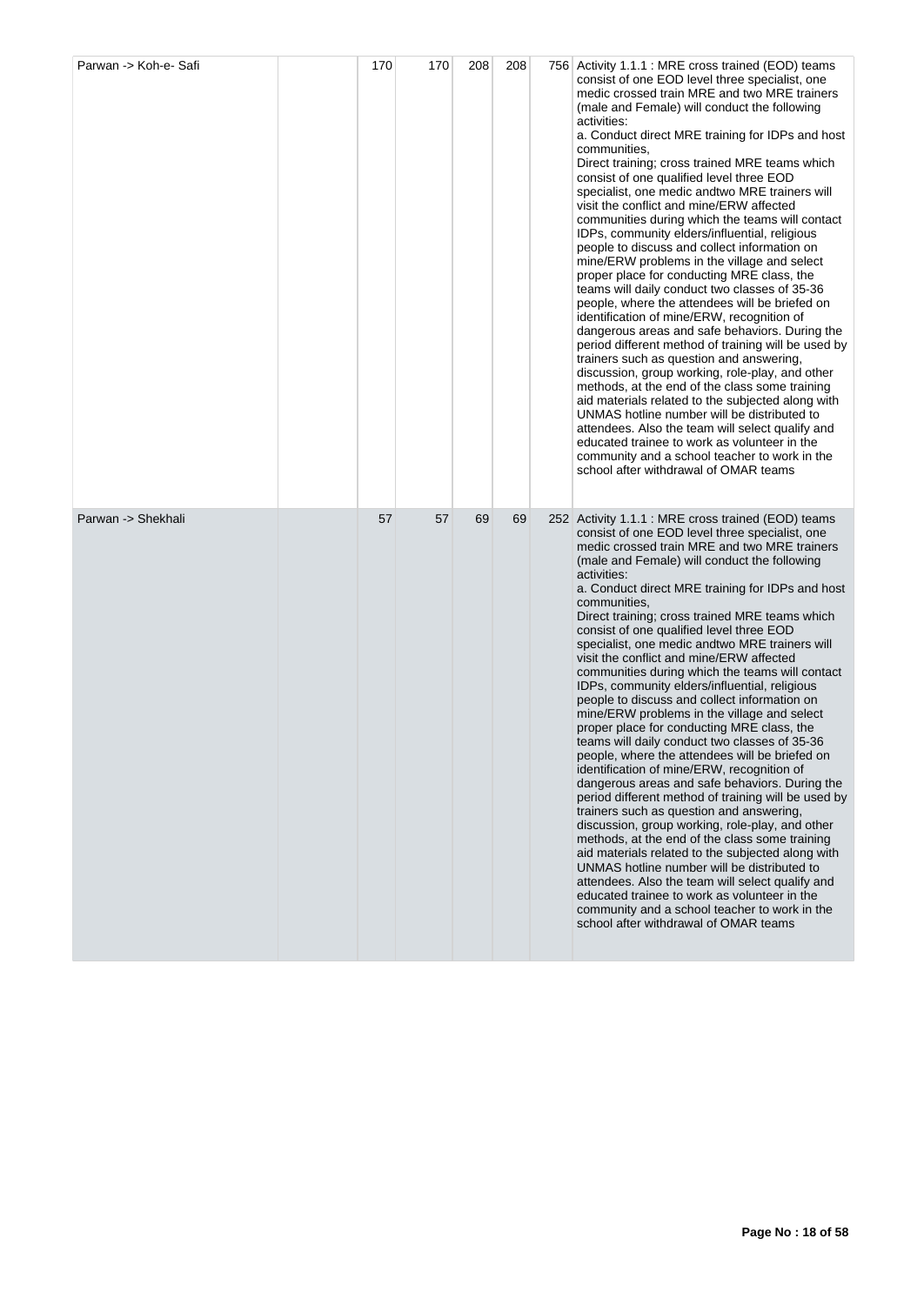| Wardak -> Maydanshahr | 57 | 57 | 69 | 69 | 252 Activity 1.1.1 : MRE cross trained (EOD) teams<br>consist of one EOD level three specialist, one<br>medic crossed train MRE and two MRE trainers<br>(male and Female) will conduct the following<br>activities:<br>a. Conduct direct MRE training for IDPs and host<br>communities,<br>Direct training; cross trained MRE teams which<br>consist of one qualified level three EOD<br>specialist, one medic and two MRE trainers will<br>visit the conflict and mine/ERW affected<br>communities during which the teams will contact<br>IDPs, community elders/influential, religious<br>people to discuss and collect information on<br>mine/ERW problems in the village and select<br>proper place for conducting MRE class, the<br>teams will daily conduct two classes of 35-36<br>people, where the attendees will be briefed on<br>identification of mine/ERW, recognition of<br>dangerous areas and safe behaviors. During the<br>period different method of training will be used by<br>trainers such as question and answering,<br>discussion, group working, role-play, and other<br>methods, at the end of the class some training<br>aid materials related to the subjected along with<br>UNMAS hotline number will be distributed to<br>attendees. Also the team will select qualify and<br>educated trainee to work as volunteer in the<br>community and a school teacher to work in the<br>school after withdrawal of OMAR teams |
|-----------------------|----|----|----|----|----------------------------------------------------------------------------------------------------------------------------------------------------------------------------------------------------------------------------------------------------------------------------------------------------------------------------------------------------------------------------------------------------------------------------------------------------------------------------------------------------------------------------------------------------------------------------------------------------------------------------------------------------------------------------------------------------------------------------------------------------------------------------------------------------------------------------------------------------------------------------------------------------------------------------------------------------------------------------------------------------------------------------------------------------------------------------------------------------------------------------------------------------------------------------------------------------------------------------------------------------------------------------------------------------------------------------------------------------------------------------------------------------------------------------------------------------|
| Wardak -> Nerkh       | 57 | 57 | 69 | 69 | 252 Activity 1.1.1 : MRE cross trained (EOD) teams<br>consist of one EOD level three specialist, one<br>medic crossed train MRE and two MRE trainers<br>(male and Female) will conduct the following<br>activities:<br>a. Conduct direct MRE training for IDPs and host<br>communities,<br>Direct training; cross trained MRE teams which<br>consist of one qualified level three EOD<br>specialist, one medic and two MRE trainers will<br>visit the conflict and mine/ERW affected<br>communities during which the teams will contact<br>IDPs, community elders/influential, religious<br>people to discuss and collect information on<br>mine/ERW problems in the village and select<br>proper place for conducting MRE class, the<br>teams will daily conduct two classes of 35-36<br>people, where the attendees will be briefed on<br>identification of mine/ERW, recognition of<br>dangerous areas and safe behaviors. During the<br>period different method of training will be used by<br>trainers such as question and answering,<br>discussion, group working, role-play, and other<br>methods, at the end of the class some training<br>aid materials related to the subjected along with<br>UNMAS hotline number will be distributed to<br>attendees. Also the team will select qualify and<br>educated trainee to work as volunteer in the<br>community and a school teacher to work in the<br>school after withdrawal of OMAR teams |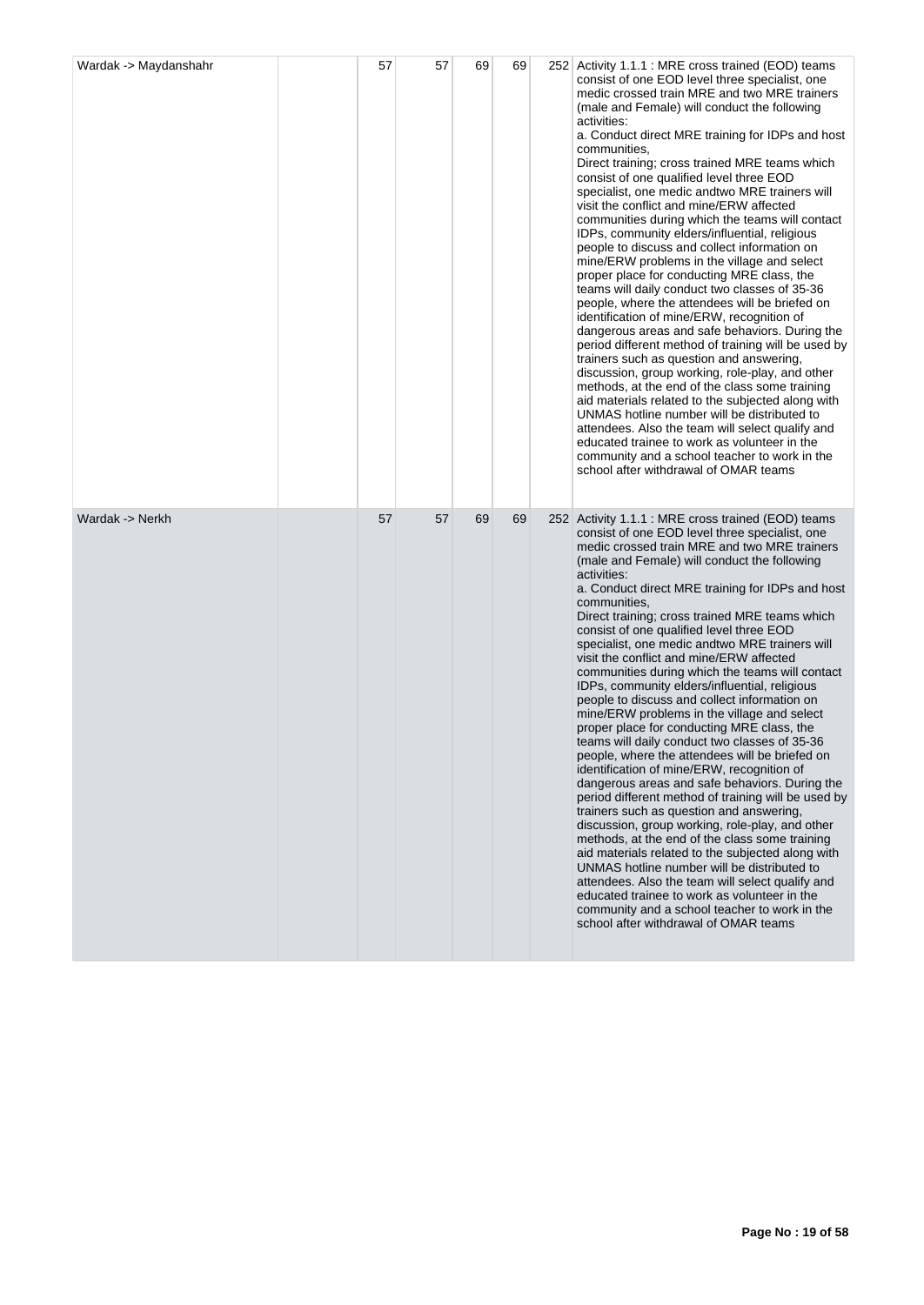| Wardak -> Chak     | 57  | 57  | 69  | 69  | 252 Activity 1.1.1 : MRE cross trained (EOD) teams<br>consist of one EOD level three specialist, one<br>medic crossed train MRE and two MRE trainers<br>(male and Female) will conduct the following<br>activities:<br>a. Conduct direct MRE training for IDPs and host<br>communities,<br>Direct training; cross trained MRE teams which<br>consist of one qualified level three EOD<br>specialist, one medic and two MRE trainers will<br>visit the conflict and mine/ERW affected<br>communities during which the teams will contact<br>IDPs, community elders/influential, religious<br>people to discuss and collect information on<br>mine/ERW problems in the village and select<br>proper place for conducting MRE class, the<br>teams will daily conduct two classes of 35-36<br>people, where the attendees will be briefed on<br>identification of mine/ERW, recognition of<br>dangerous areas and safe behaviors. During the<br>period different method of training will be used by<br>trainers such as question and answering,<br>discussion, group working, role-play, and other<br>methods, at the end of the class some training<br>aid materials related to the subjected along with<br>UNMAS hotline number will be distributed to<br>attendees. Also the team will select qualify and<br>educated trainee to work as volunteer in the<br>community and a school teacher to work in the<br>school after withdrawal of OMAR teams |
|--------------------|-----|-----|-----|-----|----------------------------------------------------------------------------------------------------------------------------------------------------------------------------------------------------------------------------------------------------------------------------------------------------------------------------------------------------------------------------------------------------------------------------------------------------------------------------------------------------------------------------------------------------------------------------------------------------------------------------------------------------------------------------------------------------------------------------------------------------------------------------------------------------------------------------------------------------------------------------------------------------------------------------------------------------------------------------------------------------------------------------------------------------------------------------------------------------------------------------------------------------------------------------------------------------------------------------------------------------------------------------------------------------------------------------------------------------------------------------------------------------------------------------------------------------|
| Wardak -> Saydabad | 113 | 113 | 139 | 139 | 504 Activity 1.1.1 : MRE cross trained (EOD) teams<br>consist of one EOD level three specialist, one<br>medic crossed train MRE and two MRE trainers<br>(male and Female) will conduct the following<br>activities:<br>a. Conduct direct MRE training for IDPs and host<br>communities,<br>Direct training; cross trained MRE teams which<br>consist of one qualified level three EOD<br>specialist, one medic andtwo MRE trainers will<br>visit the conflict and mine/ERW affected<br>communities during which the teams will contact<br>IDPs, community elders/influential, religious<br>people to discuss and collect information on<br>mine/ERW problems in the village and select<br>proper place for conducting MRE class, the<br>teams will daily conduct two classes of 35-36<br>people, where the attendees will be briefed on<br>identification of mine/ERW, recognition of<br>dangerous areas and safe behaviors. During the<br>period different method of training will be used by<br>trainers such as question and answering,<br>discussion, group working, role-play, and other<br>methods, at the end of the class some training<br>aid materials related to the subjected along with<br>UNMAS hotline number will be distributed to<br>attendees. Also the team will select qualify and<br>educated trainee to work as volunteer in the<br>community and a school teacher to work in the<br>school after withdrawal of OMAR teams  |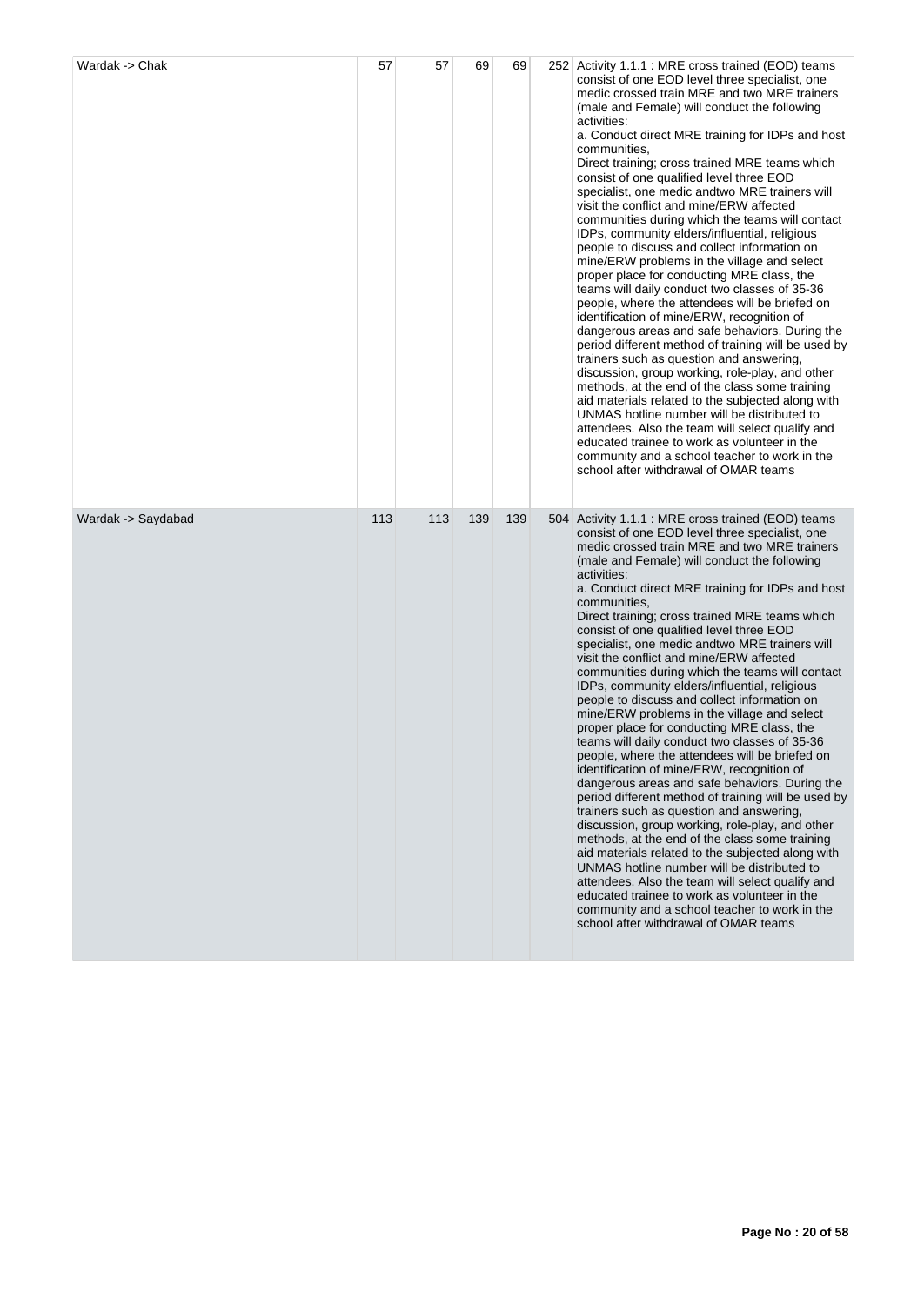| Logar -> Pul-e- Alam  | 57 | 57 | 69 | 69 | 252 Activity 1.1.1 : MRE cross trained (EOD) teams<br>consist of one EOD level three specialist, one<br>medic crossed train MRE and two MRE trainers<br>(male and Female) will conduct the following<br>activities:<br>a. Conduct direct MRE training for IDPs and host<br>communities,<br>Direct training; cross trained MRE teams which<br>consist of one qualified level three EOD<br>specialist, one medic and two MRE trainers will<br>visit the conflict and mine/ERW affected<br>communities during which the teams will contact<br>IDPs, community elders/influential, religious<br>people to discuss and collect information on<br>mine/ERW problems in the village and select<br>proper place for conducting MRE class, the<br>teams will daily conduct two classes of 35-36<br>people, where the attendees will be briefed on<br>identification of mine/ERW, recognition of<br>dangerous areas and safe behaviors. During the<br>period different method of training will be used by<br>trainers such as question and answering,<br>discussion, group working, role-play, and other<br>methods, at the end of the class some training<br>aid materials related to the subjected along with<br>UNMAS hotline number will be distributed to<br>attendees. Also the team will select qualify and<br>educated trainee to work as volunteer in the<br>community and a school teacher to work in the<br>school after withdrawal of OMAR teams |
|-----------------------|----|----|----|----|----------------------------------------------------------------------------------------------------------------------------------------------------------------------------------------------------------------------------------------------------------------------------------------------------------------------------------------------------------------------------------------------------------------------------------------------------------------------------------------------------------------------------------------------------------------------------------------------------------------------------------------------------------------------------------------------------------------------------------------------------------------------------------------------------------------------------------------------------------------------------------------------------------------------------------------------------------------------------------------------------------------------------------------------------------------------------------------------------------------------------------------------------------------------------------------------------------------------------------------------------------------------------------------------------------------------------------------------------------------------------------------------------------------------------------------------------|
| Logar -> Mohammadagha | 57 | 57 | 69 | 69 | 252 Activity 1.1.1 : MRE cross trained (EOD) teams<br>consist of one EOD level three specialist, one<br>medic crossed train MRE and two MRE trainers<br>(male and Female) will conduct the following<br>activities:<br>a. Conduct direct MRE training for IDPs and host<br>communities,<br>Direct training; cross trained MRE teams which<br>consist of one qualified level three EOD<br>specialist, one medic and two MRE trainers will<br>visit the conflict and mine/ERW affected<br>communities during which the teams will contact<br>IDPs, community elders/influential, religious<br>people to discuss and collect information on<br>mine/ERW problems in the village and select<br>proper place for conducting MRE class, the<br>teams will daily conduct two classes of 35-36<br>people, where the attendees will be briefed on<br>identification of mine/ERW, recognition of<br>dangerous areas and safe behaviors. During the<br>period different method of training will be used by<br>trainers such as question and answering,<br>discussion, group working, role-play, and other<br>methods, at the end of the class some training<br>aid materials related to the subjected along with<br>UNMAS hotline number will be distributed to<br>attendees. Also the team will select qualify and<br>educated trainee to work as volunteer in the<br>community and a school teacher to work in the<br>school after withdrawal of OMAR teams |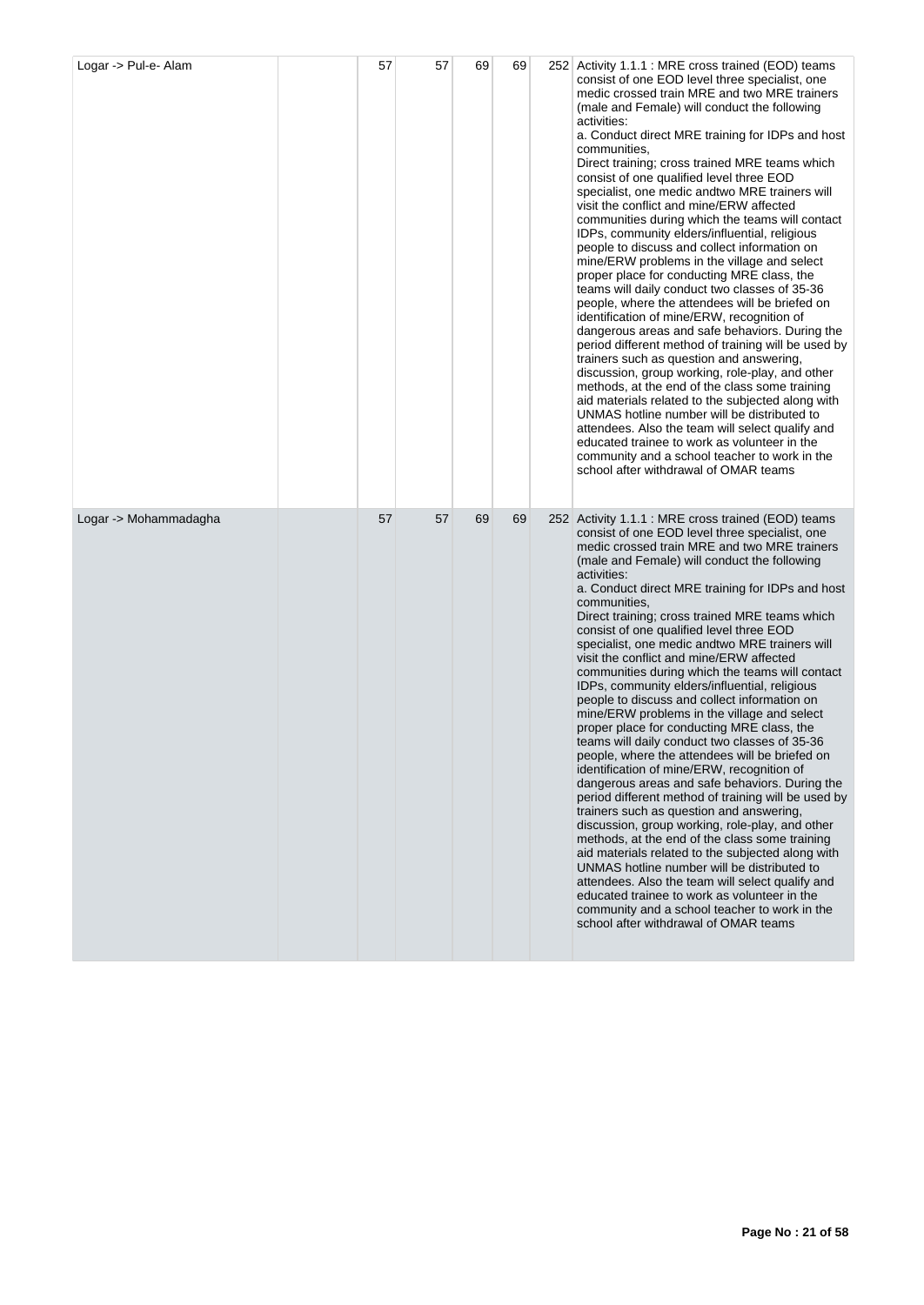| Panisher -> Paryan | 57 | 57 | 69 | 69 |  | 252 Activity 1.1.1 : MRE cross trained (EOD) teams<br>consist of one EOD level three specialist, one<br>medic crossed train MRE and two MRE trainers<br>(male and Female) will conduct the following<br>activities:<br>a. Conduct direct MRE training for IDPs and host<br>communities,<br>Direct training; cross trained MRE teams which<br>consist of one qualified level three EOD<br>specialist, one medic and two MRE trainers will<br>visit the conflict and mine/ERW affected<br>communities during which the teams will contact<br>IDPs, community elders/influential, religious<br>people to discuss and collect information on<br>mine/ERW problems in the village and select<br>proper place for conducting MRE class, the<br>teams will daily conduct two classes of 35-36<br>people, where the attendees will be briefed on<br>identification of mine/ERW, recognition of<br>dangerous areas and safe behaviors. During the<br>period different method of training will be used by<br>trainers such as question and answering.<br>discussion, group working, role-play, and other<br>methods, at the end of the class some training<br>aid materials related to the subjected along with<br>UNMAS hotline number will be distributed to<br>attendees. Also the team will select qualify and<br>educated trainee to work as volunteer in the<br>community and a school teacher to work in the<br>school after withdrawal of OMAR teams |
|--------------------|----|----|----|----|--|----------------------------------------------------------------------------------------------------------------------------------------------------------------------------------------------------------------------------------------------------------------------------------------------------------------------------------------------------------------------------------------------------------------------------------------------------------------------------------------------------------------------------------------------------------------------------------------------------------------------------------------------------------------------------------------------------------------------------------------------------------------------------------------------------------------------------------------------------------------------------------------------------------------------------------------------------------------------------------------------------------------------------------------------------------------------------------------------------------------------------------------------------------------------------------------------------------------------------------------------------------------------------------------------------------------------------------------------------------------------------------------------------------------------------------------------------|
|--------------------|----|----|----|----|--|----------------------------------------------------------------------------------------------------------------------------------------------------------------------------------------------------------------------------------------------------------------------------------------------------------------------------------------------------------------------------------------------------------------------------------------------------------------------------------------------------------------------------------------------------------------------------------------------------------------------------------------------------------------------------------------------------------------------------------------------------------------------------------------------------------------------------------------------------------------------------------------------------------------------------------------------------------------------------------------------------------------------------------------------------------------------------------------------------------------------------------------------------------------------------------------------------------------------------------------------------------------------------------------------------------------------------------------------------------------------------------------------------------------------------------------------------|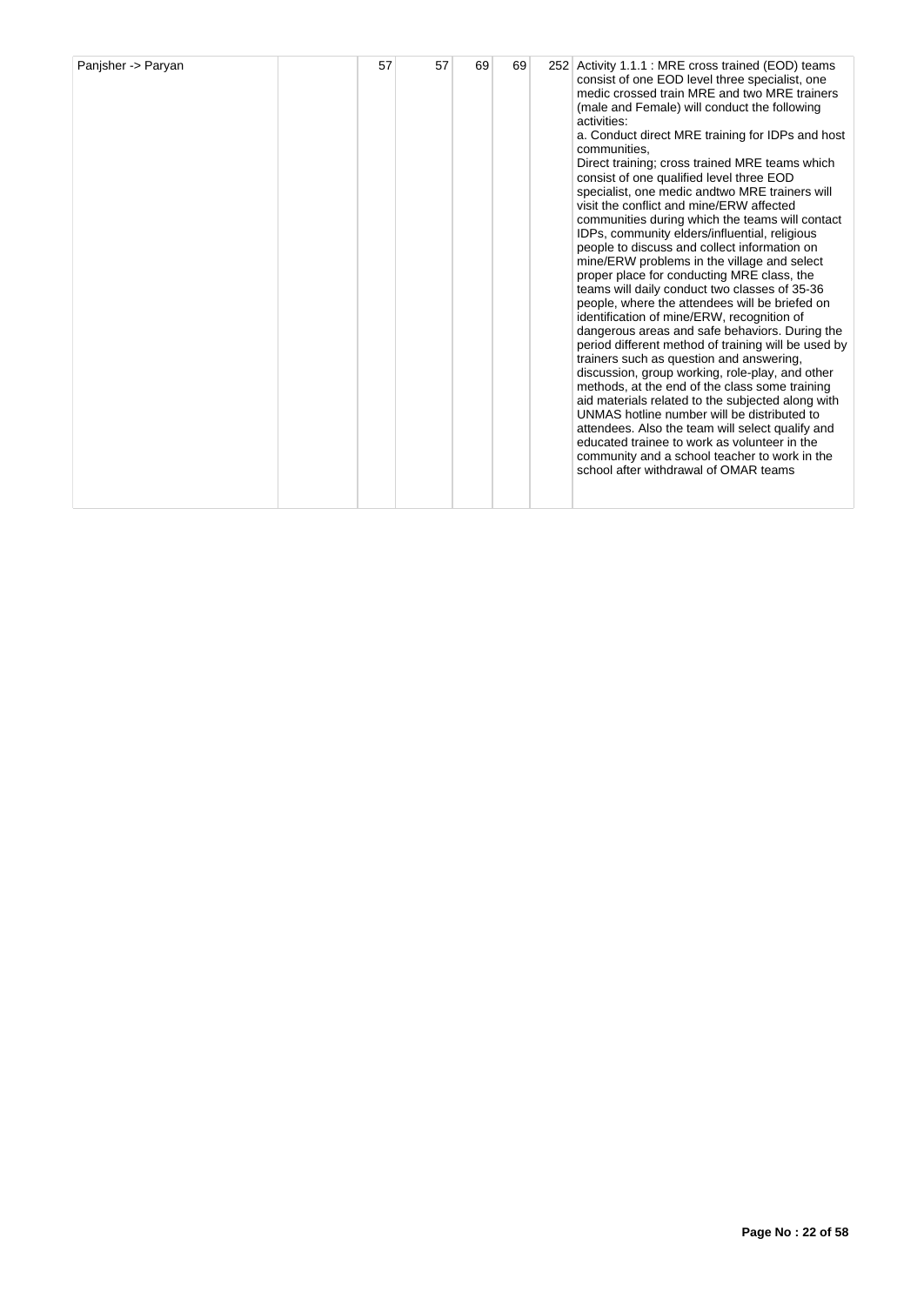| Uruzgan -> Tirinkot | 5 2,400 | 2,400 2,934 2,934 |  | 10,66 Activity 1.1.1 : MRE cross trained (EOD) teams<br>8 consist of one EOD level three specialist, one<br>medic crossed train MRE and two MRE trainers<br>(male and Female) will conduct the following<br>activities:<br>a. Conduct direct MRE training for IDPs and host<br>communities,<br>Direct training; cross trained MRE teams which<br>consist of one qualified level three EOD<br>specialist, one medic and two MRE trainers will<br>visit the conflict and mine/ERW affected<br>communities during which the teams will contact<br>IDPs, community elders/influential, religious<br>people to discuss and collect information on<br>mine/ERW problems in the village and select<br>proper place for conducting MRE class, the<br>teams will daily conduct two classes of 35-36<br>people, where the attendees will be briefed on<br>identification of mine/ERW, recognition of<br>dangerous areas and safe behaviors. During the<br>period different method of training will be used by<br>trainers such as question and answering,<br>discussion, group working, role-play, and other<br>methods, at the end of the class some training<br>aid materials related to the subjected along with<br>UNMAS hotline number will be distributed to<br>attendees. Also the team will select qualify and<br>educated trainee to work as volunteer in the<br>community and a school teacher to work in the<br>school after withdrawal of OMAR teams<br>Activity 1.2.1 : The MRE teams will conduct the<br>following activities:<br>a. Conducting direct MRE training,<br>Direct training; MRE teams which consist of two<br>MRE trainers will visit the affected communities<br>during which MRE teams will contact community<br>elders/influential, religious people to discuss and<br>collect information on mine/ERW problems in the<br>village and select proper place for conducting<br>MRE class, the teams will daily conduct two<br>classes of 35-36 people, where the attendees will<br>be briefed on identification of mine/ERW,<br>recognition of dangerous areas and safe<br>behaviors. During the period different method of<br>training will be used by trainers such as question<br>and answering, discussion, group working, role-<br>play, and other methods, at the end of the class<br>some training aid materials related to the<br>subjected along with UNMAS hotline number will<br>be distributed to attendees. During this training<br>the team will specify a qualify trainee for being as<br>volunteer to work in the community after OMAR<br>withdrawal. |
|---------------------|---------|-------------------|--|----------------------------------------------------------------------------------------------------------------------------------------------------------------------------------------------------------------------------------------------------------------------------------------------------------------------------------------------------------------------------------------------------------------------------------------------------------------------------------------------------------------------------------------------------------------------------------------------------------------------------------------------------------------------------------------------------------------------------------------------------------------------------------------------------------------------------------------------------------------------------------------------------------------------------------------------------------------------------------------------------------------------------------------------------------------------------------------------------------------------------------------------------------------------------------------------------------------------------------------------------------------------------------------------------------------------------------------------------------------------------------------------------------------------------------------------------------------------------------------------------------------------------------------------------------------------------------------------------------------------------------------------------------------------------------------------------------------------------------------------------------------------------------------------------------------------------------------------------------------------------------------------------------------------------------------------------------------------------------------------------------------------------------------------------------------------------------------------------------------------------------------------------------------------------------------------------------------------------------------------------------------------------------------------------------------------------------------------------------------------------------------------------------------------------------------------------------------------------------------------------------------------------------------------------------------------------------------|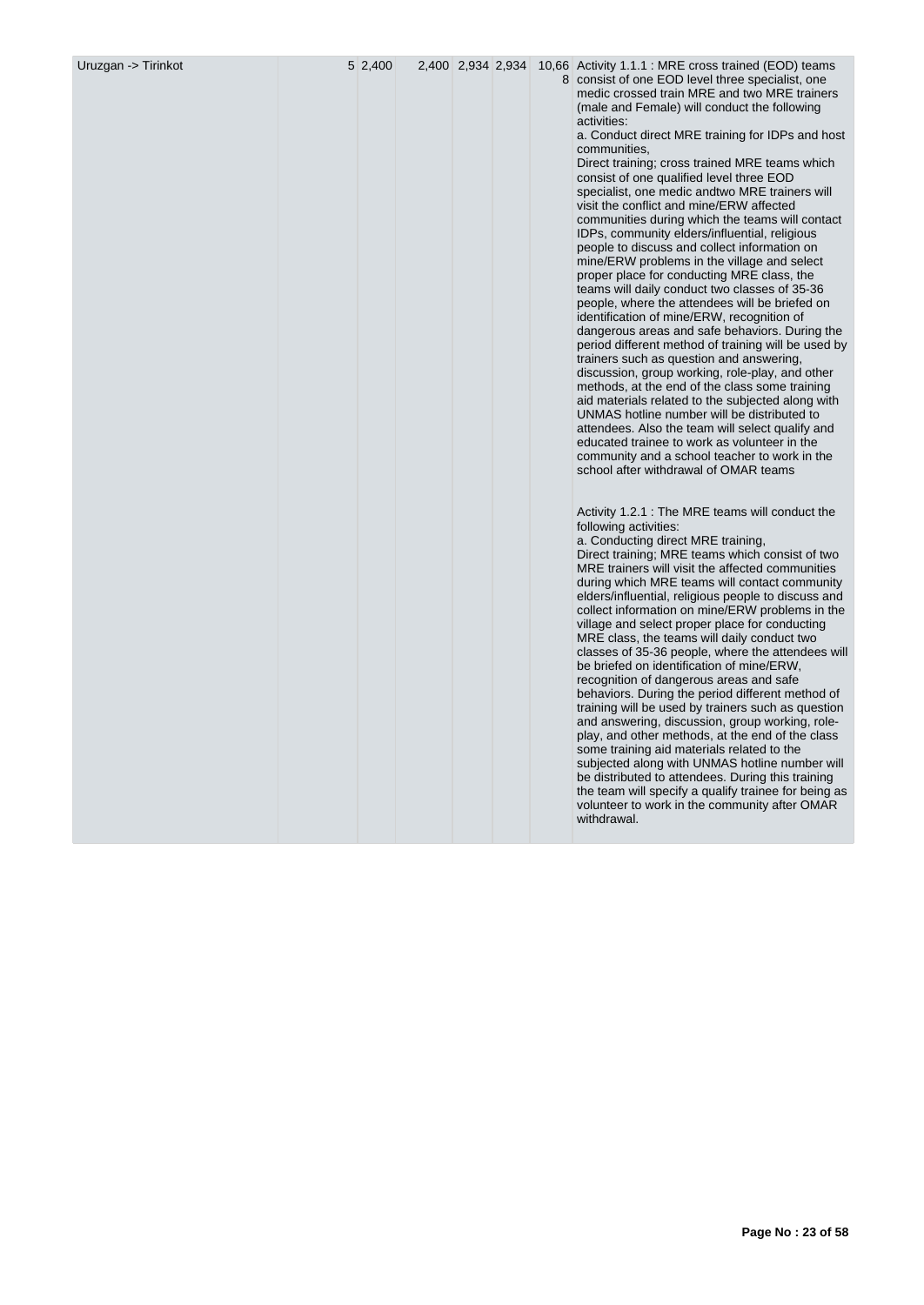| Uruzgan -> Chora |  | 510 | 510 | 624 | 624 | 2,268 | Activity 1.1.1 : MRE cross trained (EOD) teams<br>consist of one EOD level three specialist, one<br>medic crossed train MRE and two MRE trainers<br>(male and Female) will conduct the following<br>activities:<br>a. Conduct direct MRE training for IDPs and host<br>communities,<br>Direct training; cross trained MRE teams which<br>consist of one qualified level three EOD<br>specialist, one medic and two MRE trainers will<br>visit the conflict and mine/ERW affected<br>communities during which the teams will contact<br>IDPs, community elders/influential, religious<br>people to discuss and collect information on<br>mine/ERW problems in the village and select<br>proper place for conducting MRE class, the<br>teams will daily conduct two classes of 35-36<br>people, where the attendees will be briefed on<br>identification of mine/ERW, recognition of<br>dangerous areas and safe behaviors. During the<br>period different method of training will be used by<br>trainers such as question and answering,<br>discussion, group working, role-play, and other<br>methods, at the end of the class some training<br>aid materials related to the subjected along with<br>UNMAS hotline number will be distributed to<br>attendees. Also the team will select qualify and<br>educated trainee to work as volunteer in the<br>community and a school teacher to work in the<br>school after withdrawal of OMAR teams |
|------------------|--|-----|-----|-----|-----|-------|------------------------------------------------------------------------------------------------------------------------------------------------------------------------------------------------------------------------------------------------------------------------------------------------------------------------------------------------------------------------------------------------------------------------------------------------------------------------------------------------------------------------------------------------------------------------------------------------------------------------------------------------------------------------------------------------------------------------------------------------------------------------------------------------------------------------------------------------------------------------------------------------------------------------------------------------------------------------------------------------------------------------------------------------------------------------------------------------------------------------------------------------------------------------------------------------------------------------------------------------------------------------------------------------------------------------------------------------------------------------------------------------------------------------------------------------|
|------------------|--|-----|-----|-----|-----|-------|------------------------------------------------------------------------------------------------------------------------------------------------------------------------------------------------------------------------------------------------------------------------------------------------------------------------------------------------------------------------------------------------------------------------------------------------------------------------------------------------------------------------------------------------------------------------------------------------------------------------------------------------------------------------------------------------------------------------------------------------------------------------------------------------------------------------------------------------------------------------------------------------------------------------------------------------------------------------------------------------------------------------------------------------------------------------------------------------------------------------------------------------------------------------------------------------------------------------------------------------------------------------------------------------------------------------------------------------------------------------------------------------------------------------------------------------|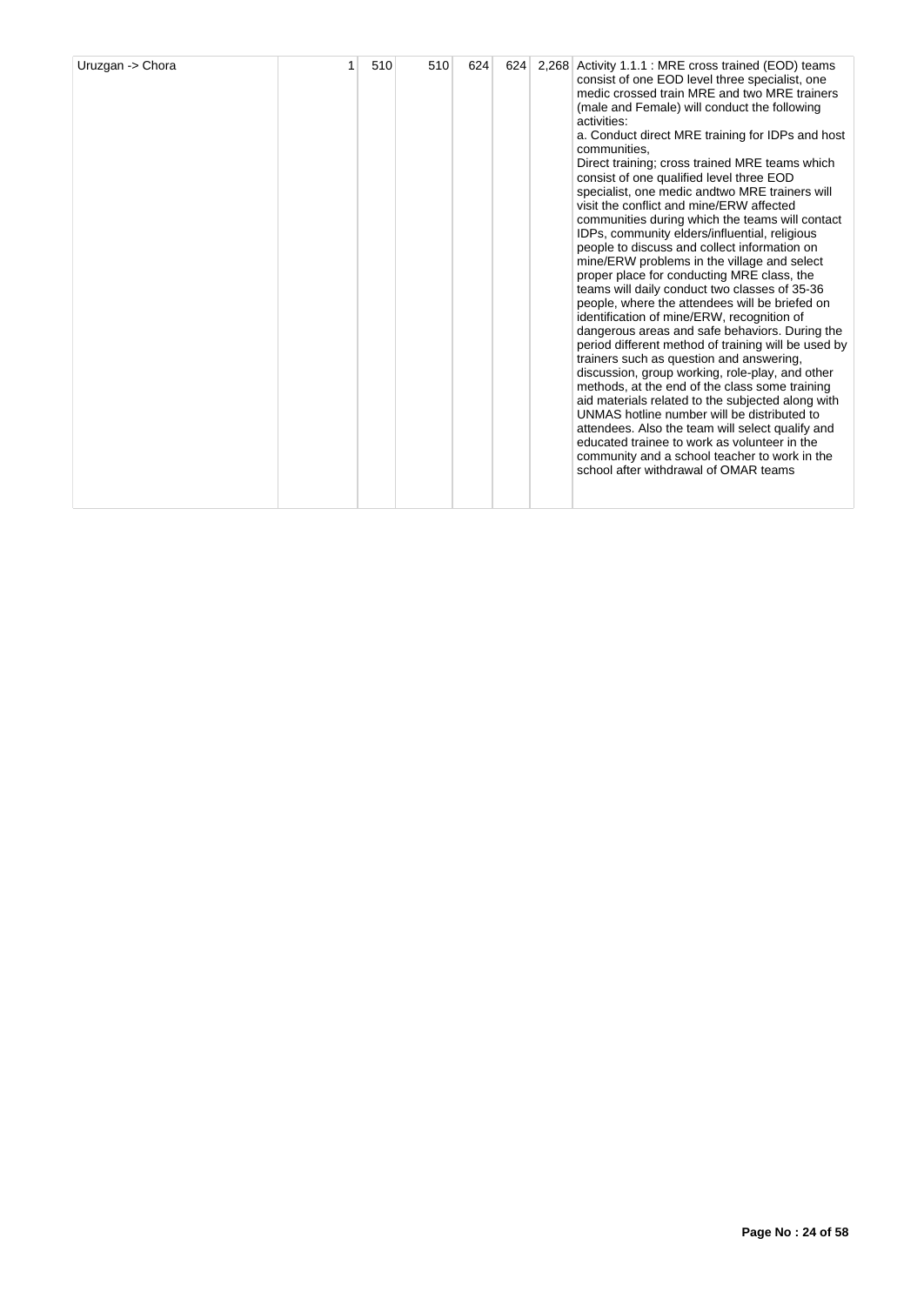| Uruzgan -> Shahid-e-Hassas | 1 | 383 | 383 | 469 | 469 | 1,704 Activity 1.1.1 : MRE cross trained (EOD) teams<br>consist of one EOD level three specialist, one<br>medic crossed train MRE and two MRE trainers<br>(male and Female) will conduct the following<br>activities:<br>a. Conduct direct MRE training for IDPs and host<br>communities,<br>Direct training; cross trained MRE teams which<br>consist of one qualified level three EOD<br>specialist, one medic and two MRE trainers will<br>visit the conflict and mine/ERW affected<br>communities during which the teams will contact<br>IDPs, community elders/influential, religious<br>people to discuss and collect information on<br>mine/ERW problems in the village and select<br>proper place for conducting MRE class, the<br>teams will daily conduct two classes of 35-36<br>people, where the attendees will be briefed on<br>identification of mine/ERW, recognition of<br>dangerous areas and safe behaviors. During the<br>period different method of training will be used by<br>trainers such as question and answering,<br>discussion, group working, role-play, and other<br>methods, at the end of the class some training<br>aid materials related to the subjected along with<br>UNMAS hotline number will be distributed to<br>attendees. Also the team will select qualify and<br>educated trainee to work as volunteer in the<br>community and a school teacher to work in the<br>school after withdrawal of OMAR teams |
|----------------------------|---|-----|-----|-----|-----|------------------------------------------------------------------------------------------------------------------------------------------------------------------------------------------------------------------------------------------------------------------------------------------------------------------------------------------------------------------------------------------------------------------------------------------------------------------------------------------------------------------------------------------------------------------------------------------------------------------------------------------------------------------------------------------------------------------------------------------------------------------------------------------------------------------------------------------------------------------------------------------------------------------------------------------------------------------------------------------------------------------------------------------------------------------------------------------------------------------------------------------------------------------------------------------------------------------------------------------------------------------------------------------------------------------------------------------------------------------------------------------------------------------------------------------------------|
|                            |   |     |     |     |     | Activity 1.2.1 : The MRE teams will conduct the<br>following activities:<br>a. Conducting direct MRE training,<br>Direct training; MRE teams which consist of two<br>MRE trainers will visit the affected communities<br>during which MRE teams will contact community<br>elders/influential, religious people to discuss and<br>collect information on mine/ERW problems in the<br>village and select proper place for conducting<br>MRE class, the teams will daily conduct two<br>classes of 35-36 people, where the attendees will<br>be briefed on identification of mine/ERW,<br>recognition of dangerous areas and safe<br>behaviors. During the period different method of<br>training will be used by trainers such as question<br>and answering, discussion, group working, role-<br>play, and other methods, at the end of the class<br>some training aid materials related to the<br>subjected along with UNMAS hotline number will<br>be distributed to attendees. During this training<br>the team will specify a qualify trainee for being as<br>volunteer to work in the community after OMAR<br>withdrawal.                                                                                                                                                                                                                                                                                                                         |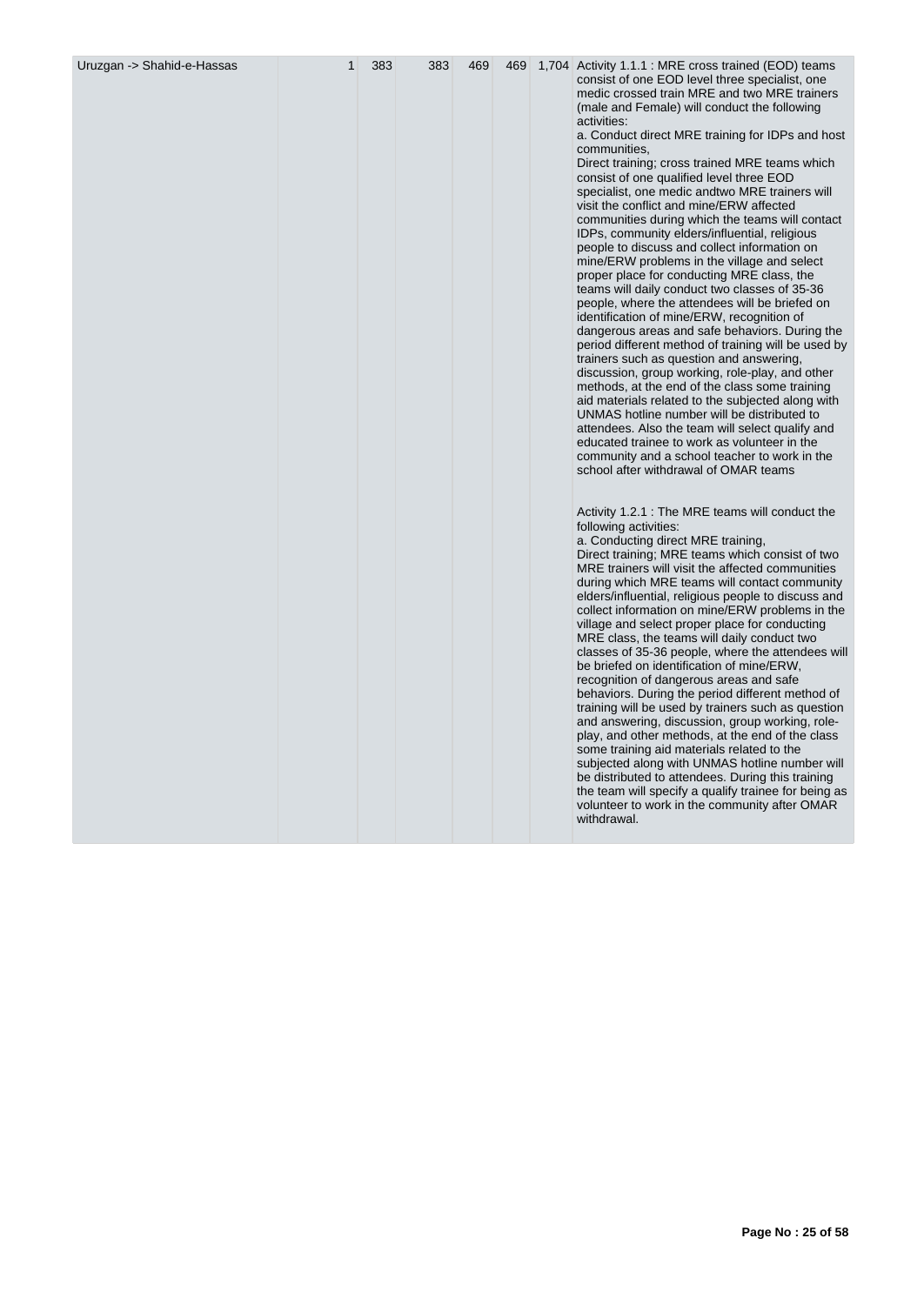|  |  |  | consist of one EOD level three specialist, one<br>medic crossed train MRE and two MRE trainers<br>(male and Female) will conduct the following<br>activities:<br>a. Conduct direct MRE training for IDPs and host<br>communities,<br>Direct training; cross trained MRE teams which<br>consist of one qualified level three EOD<br>specialist, one medic andtwo MRE trainers will<br>visit the conflict and mine/ERW affected<br>communities during which the teams will contact<br>IDPs, community elders/influential, religious<br>people to discuss and collect information on<br>mine/ERW problems in the village and select<br>proper place for conducting MRE class, the<br>teams will daily conduct two classes of 35-36<br>people, where the attendees will be briefed on<br>identification of mine/ERW, recognition of<br>dangerous areas and safe behaviors. During the<br>period different method of training will be used by<br>trainers such as question and answering,<br>discussion, group working, role-play, and other<br>methods, at the end of the class some training<br>aid materials related to the subjected along with<br>UNMAS hotline number will be distributed to<br>attendees. Also the team will select qualify and<br>educated trainee to work as volunteer in the<br>community and a school teacher to work in the<br>school after withdrawal of OMAR teams |
|--|--|--|---------------------------------------------------------------------------------------------------------------------------------------------------------------------------------------------------------------------------------------------------------------------------------------------------------------------------------------------------------------------------------------------------------------------------------------------------------------------------------------------------------------------------------------------------------------------------------------------------------------------------------------------------------------------------------------------------------------------------------------------------------------------------------------------------------------------------------------------------------------------------------------------------------------------------------------------------------------------------------------------------------------------------------------------------------------------------------------------------------------------------------------------------------------------------------------------------------------------------------------------------------------------------------------------------------------------------------------------------------------------------------------------|
|  |  |  | Activity 1.2.1 : The MRE teams will conduct the<br>following activities:<br>a. Conducting direct MRE training,<br>Direct training; MRE teams which consist of two<br>MRE trainers will visit the affected communities<br>during which MRE teams will contact community<br>elders/influential, religious people to discuss and<br>collect information on mine/ERW problems in the<br>village and select proper place for conducting<br>MRE class, the teams will daily conduct two<br>classes of 35-36 people, where the attendees will<br>be briefed on identification of mine/ERW,<br>recognition of dangerous areas and safe<br>behaviors. During the period different method of<br>training will be used by trainers such as question<br>and answering, discussion, group working, role-<br>play, and other methods, at the end of the class<br>some training aid materials related to the<br>subjected along with UNMAS hotline number will<br>be distributed to attendees. During this training<br>the team will specify a qualify trainee for being as<br>volunteer to work in the community after OMAR<br>withdrawal.                                                                                                                                                                                                                                                                |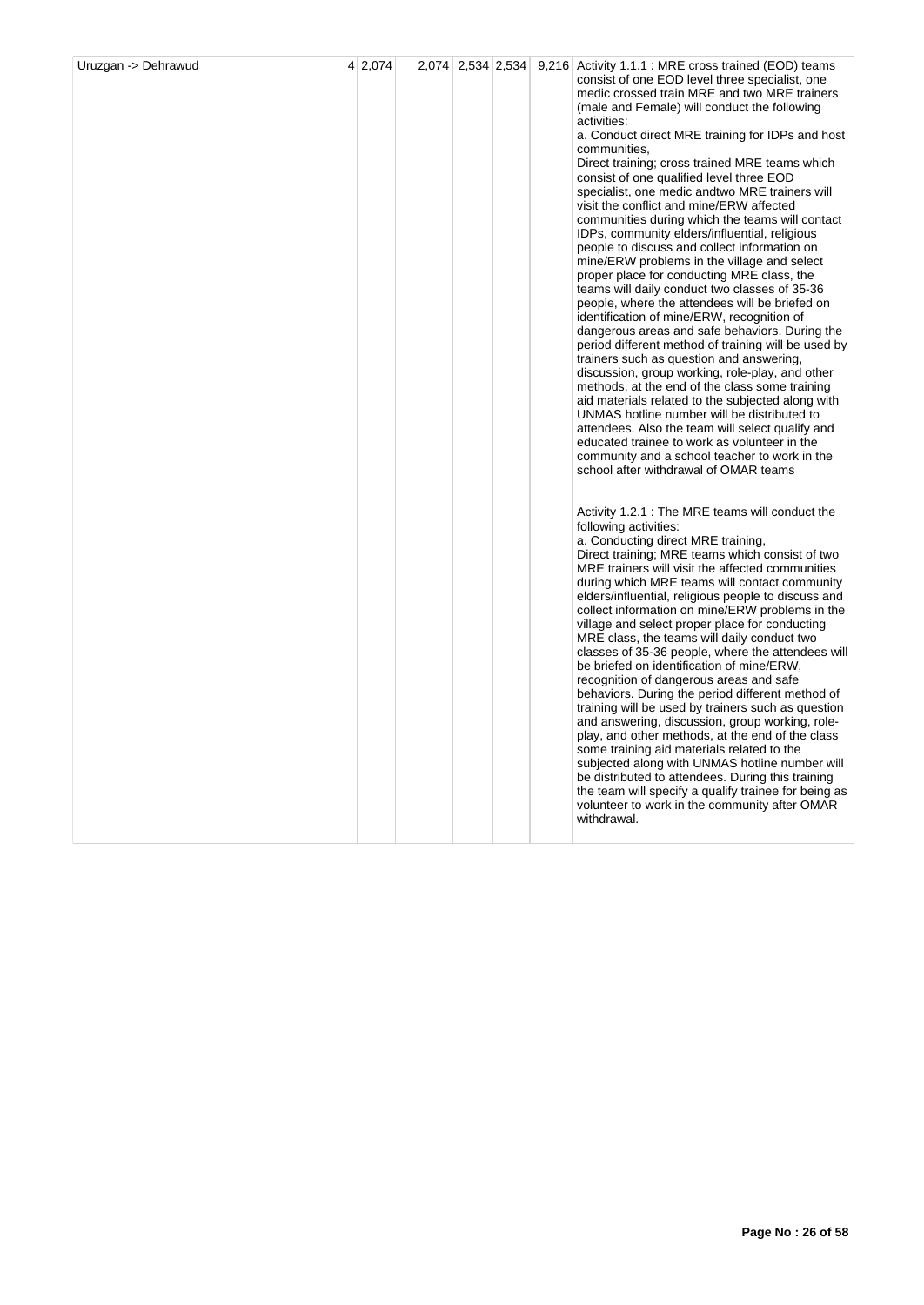| Uruzgan -> Khasuruzgan |  | 399 | 399 | 1,452 Activity 1.1.1 : MRE cross trained (EOD) teams<br>consist of one EOD level three specialist, one<br>medic crossed train MRE and two MRE trainers<br>(male and Female) will conduct the following<br>activities:<br>a. Conduct direct MRE training for IDPs and host<br>communities,<br>Direct training; cross trained MRE teams which<br>consist of one qualified level three EOD<br>specialist, one medic and two MRE trainers will<br>visit the conflict and mine/ERW affected<br>communities during which the teams will contact<br>IDPs, community elders/influential, religious<br>people to discuss and collect information on<br>mine/ERW problems in the village and select<br>proper place for conducting MRE class, the<br>teams will daily conduct two classes of 35-36<br>people, where the attendees will be briefed on<br>identification of mine/ERW, recognition of<br>dangerous areas and safe behaviors. During the<br>period different method of training will be used by<br>trainers such as question and answering,<br>discussion, group working, role-play, and other<br>methods, at the end of the class some training<br>aid materials related to the subjected along with<br>UNMAS hotline number will be distributed to<br>attendees. Also the team will select qualify and<br>educated trainee to work as volunteer in the<br>community and a school teacher to work in the<br>school after withdrawal of OMAR teams |
|------------------------|--|-----|-----|------------------------------------------------------------------------------------------------------------------------------------------------------------------------------------------------------------------------------------------------------------------------------------------------------------------------------------------------------------------------------------------------------------------------------------------------------------------------------------------------------------------------------------------------------------------------------------------------------------------------------------------------------------------------------------------------------------------------------------------------------------------------------------------------------------------------------------------------------------------------------------------------------------------------------------------------------------------------------------------------------------------------------------------------------------------------------------------------------------------------------------------------------------------------------------------------------------------------------------------------------------------------------------------------------------------------------------------------------------------------------------------------------------------------------------------------------|
|                        |  |     |     | Activity 1.2.1 : The MRE teams will conduct the<br>following activities:<br>a. Conducting direct MRE training,<br>Direct training; MRE teams which consist of two<br>MRE trainers will visit the affected communities<br>during which MRE teams will contact community<br>elders/influential, religious people to discuss and<br>collect information on mine/ERW problems in the<br>village and select proper place for conducting<br>MRE class, the teams will daily conduct two<br>classes of 35-36 people, where the attendees will<br>be briefed on identification of mine/ERW,<br>recognition of dangerous areas and safe<br>behaviors. During the period different method of<br>training will be used by trainers such as question<br>and answering, discussion, group working, role-<br>play, and other methods, at the end of the class<br>some training aid materials related to the<br>subjected along with UNMAS hotline number will<br>be distributed to attendees. During this training<br>the team will specify a qualify trainee for being as<br>volunteer to work in the community after OMAR<br>withdrawal.                                                                                                                                                                                                                                                                                                                         |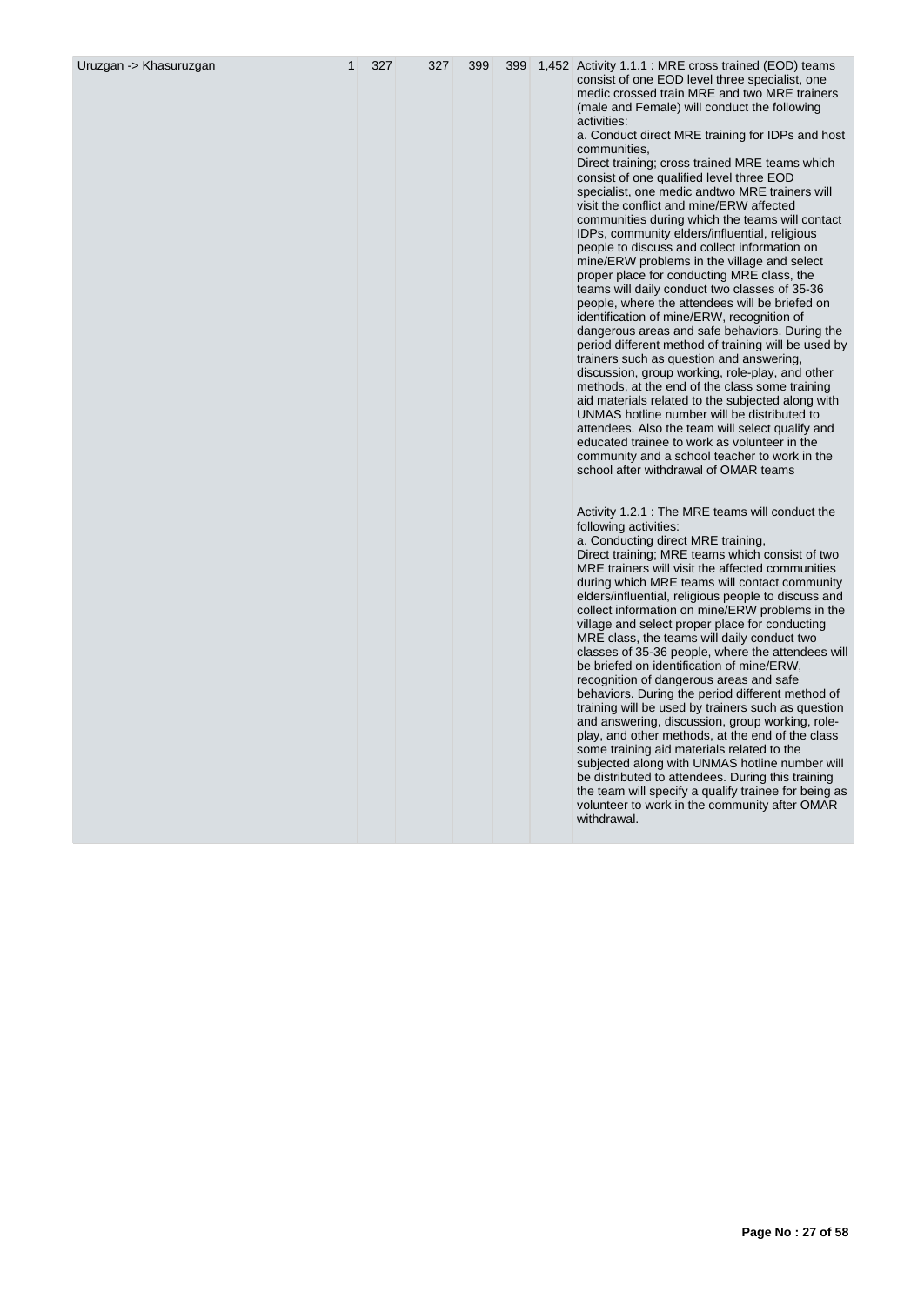| Zabul -> Qalat            | 1 | 238 | 238 | 290 | 290 | 1,056 Activity 1.1.1 : MRE cross trained (EOD) teams<br>consist of one EOD level three specialist, one<br>medic crossed train MRE and two MRE trainers<br>(male and Female) will conduct the following<br>activities:<br>a. Conduct direct MRE training for IDPs and host<br>communities,<br>Direct training; cross trained MRE teams which<br>consist of one qualified level three EOD<br>specialist, one medic andtwo MRE trainers will<br>visit the conflict and mine/ERW affected<br>communities during which the teams will contact<br>IDPs, community elders/influential, religious<br>people to discuss and collect information on<br>mine/ERW problems in the village and select<br>proper place for conducting MRE class, the<br>teams will daily conduct two classes of 35-36<br>people, where the attendees will be briefed on<br>identification of mine/ERW, recognition of<br>dangerous areas and safe behaviors. During the<br>period different method of training will be used by<br>trainers such as question and answering,<br>discussion, group working, role-play, and other<br>methods, at the end of the class some training<br>aid materials related to the subjected along with<br>UNMAS hotline number will be distributed to<br>attendees. Also the team will select qualify and<br>educated trainee to work as volunteer in the<br>community and a school teacher to work in the<br>school after withdrawal of OMAR teams |
|---------------------------|---|-----|-----|-----|-----|-----------------------------------------------------------------------------------------------------------------------------------------------------------------------------------------------------------------------------------------------------------------------------------------------------------------------------------------------------------------------------------------------------------------------------------------------------------------------------------------------------------------------------------------------------------------------------------------------------------------------------------------------------------------------------------------------------------------------------------------------------------------------------------------------------------------------------------------------------------------------------------------------------------------------------------------------------------------------------------------------------------------------------------------------------------------------------------------------------------------------------------------------------------------------------------------------------------------------------------------------------------------------------------------------------------------------------------------------------------------------------------------------------------------------------------------------------|
| Zabul -> Tarnak Wa Jaldak | 2 | 810 | 810 | 990 | 990 | 3,600 Activity 1.2.1 : The MRE teams will conduct the<br>following activities:<br>a. Conducting direct MRE training,<br>Direct training; MRE teams which consist of two<br>MRE trainers will visit the affected communities<br>during which MRE teams will contact community<br>elders/influential, religious people to discuss and<br>collect information on mine/ERW problems in the<br>village and select proper place for conducting<br>MRE class, the teams will daily conduct two<br>classes of 35-36 people, where the attendees will<br>be briefed on identification of mine/ERW,<br>recognition of dangerous areas and safe<br>behaviors. During the period different method of<br>training will be used by trainers such as question<br>and answering, discussion, group working, role-<br>play, and other methods, at the end of the class<br>some training aid materials related to the<br>subjected along with UNMAS hotline number will<br>be distributed to attendees. During this training<br>the team will specify a qualify trainee for being as<br>volunteer to work in the community after OMAR<br>withdrawal.                                                                                                                                                                                                                                                                                                                  |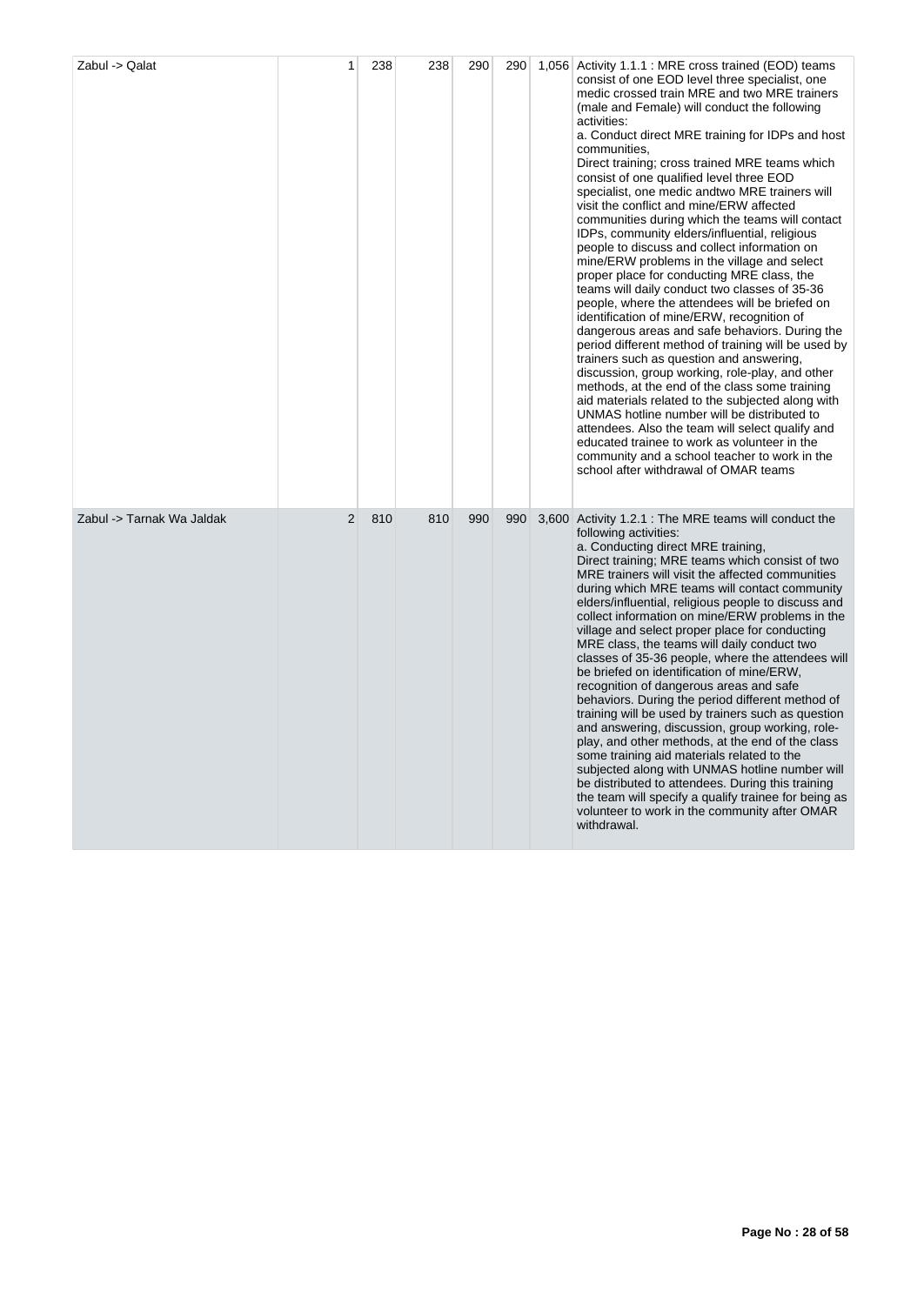| Hilmand -> Lashkargah |  | 567 | 567 | 693 | 693 | 2,520 | Activity 1.1.1 : MRE cross trained (EOD) teams<br>consist of one EOD level three specialist, one<br>medic crossed train MRE and two MRE trainers<br>(male and Female) will conduct the following<br>activities:<br>a. Conduct direct MRE training for IDPs and host<br>communities.<br>Direct training; cross trained MRE teams which<br>consist of one qualified level three EOD<br>specialist, one medic and two MRE trainers will<br>visit the conflict and mine/ERW affected<br>communities during which the teams will contact<br>IDPs, community elders/influential, religious<br>people to discuss and collect information on<br>mine/ERW problems in the village and select<br>proper place for conducting MRE class, the<br>teams will daily conduct two classes of 35-36<br>people, where the attendees will be briefed on<br>identification of mine/ERW, recognition of<br>dangerous areas and safe behaviors. During the<br>period different method of training will be used by<br>trainers such as question and answering,<br>discussion, group working, role-play, and other<br>methods, at the end of the class some training<br>aid materials related to the subjected along with<br>UNMAS hotline number will be distributed to<br>attendees. Also the team will select qualify and<br>educated trainee to work as volunteer in the<br>community and a school teacher to work in the<br>school after withdrawal of OMAR teams |
|-----------------------|--|-----|-----|-----|-----|-------|------------------------------------------------------------------------------------------------------------------------------------------------------------------------------------------------------------------------------------------------------------------------------------------------------------------------------------------------------------------------------------------------------------------------------------------------------------------------------------------------------------------------------------------------------------------------------------------------------------------------------------------------------------------------------------------------------------------------------------------------------------------------------------------------------------------------------------------------------------------------------------------------------------------------------------------------------------------------------------------------------------------------------------------------------------------------------------------------------------------------------------------------------------------------------------------------------------------------------------------------------------------------------------------------------------------------------------------------------------------------------------------------------------------------------------------------|
|-----------------------|--|-----|-----|-----|-----|-------|------------------------------------------------------------------------------------------------------------------------------------------------------------------------------------------------------------------------------------------------------------------------------------------------------------------------------------------------------------------------------------------------------------------------------------------------------------------------------------------------------------------------------------------------------------------------------------------------------------------------------------------------------------------------------------------------------------------------------------------------------------------------------------------------------------------------------------------------------------------------------------------------------------------------------------------------------------------------------------------------------------------------------------------------------------------------------------------------------------------------------------------------------------------------------------------------------------------------------------------------------------------------------------------------------------------------------------------------------------------------------------------------------------------------------------------------|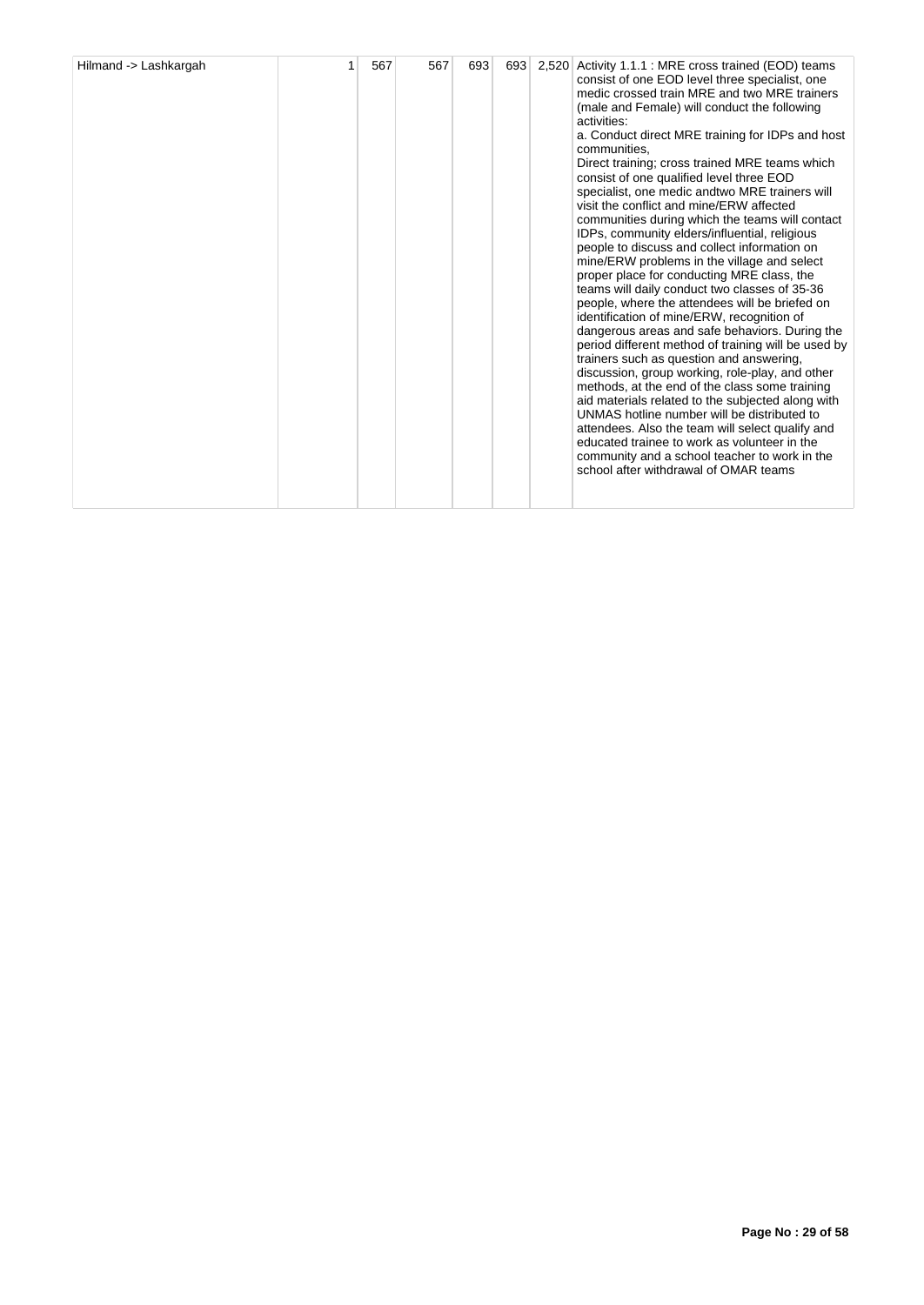Hilmand -> Nahr-e-Saraj 5 2,284 2,284 2,792 2,792 10,15 Activity 1.1.1 : MRE cross trained (EOD) teams 2 consist of one EOD level three specialist, one medic crossed train MRE and two MRE trainers (male and Female) will conduct the following activities:

a. Conduct direct MRE training for IDPs and host communities,

Direct training; cross trained MRE teams which consist of one qualified level three EOD specialist, one medic andtwo MRE trainers will visit the conflict and mine/ERW affected communities during which the teams will contact IDPs, community elders/influential, religious people to discuss and collect information on mine/ERW problems in the village and select proper place for conducting MRE class, the teams will daily conduct two classes of 35-36 people, where the attendees will be briefed on identification of mine/ERW, recognition of dangerous areas and safe behaviors. During the period different method of training will be used by trainers such as question and answering, discussion, group working, role-play, and other methods, at the end of the class some training aid materials related to the subjected along with UNMAS hotline number will be distributed to attendees. Also the team will select qualify and educated trainee to work as volunteer in the community and a school teacher to work in the school after withdrawal of OMAR teams

Activity 1.2.1 : The MRE teams will conduct the following activities: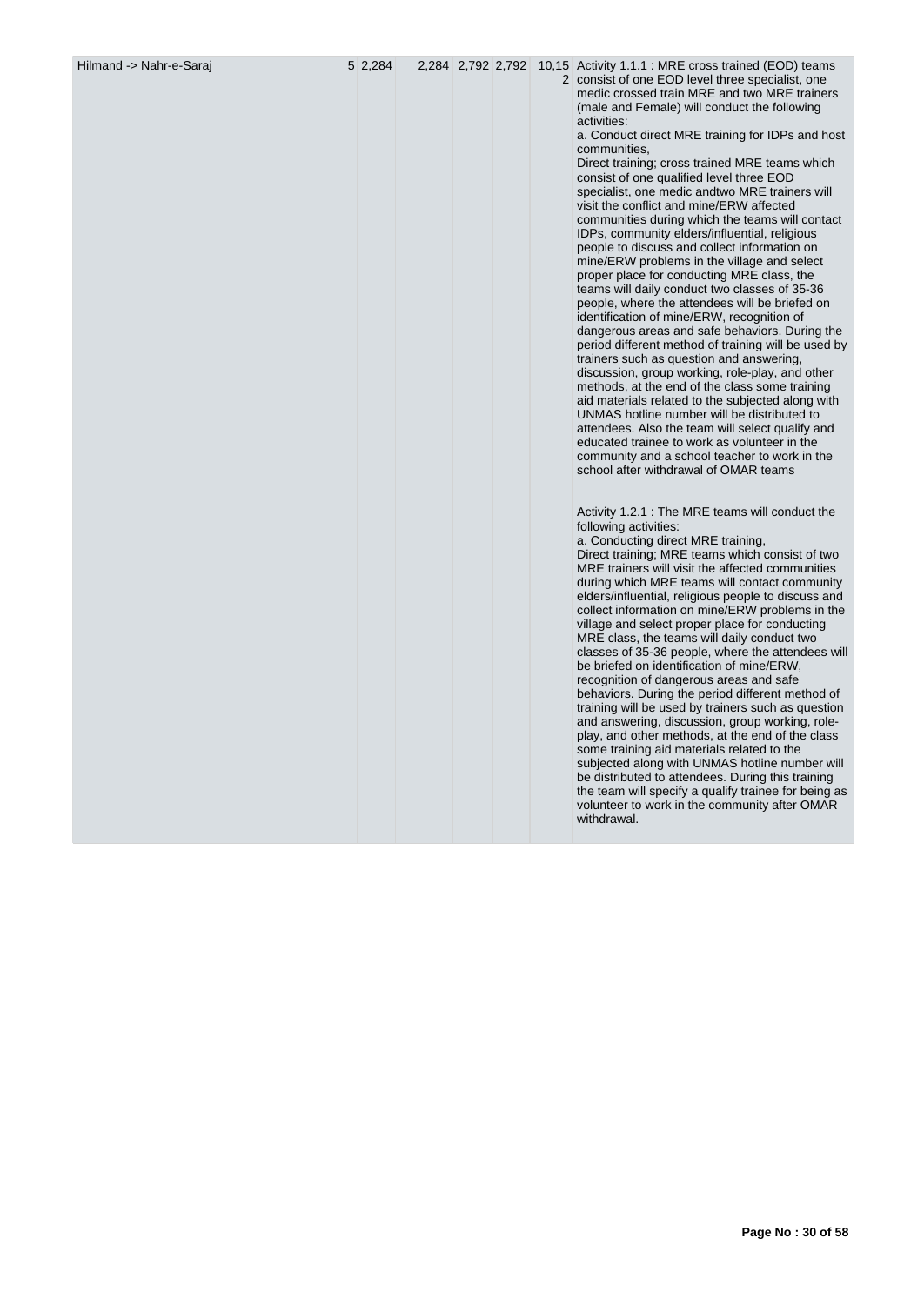| Hilmand -> Nad-e-Ali | 3 1,207 | 1,207 1,475 1,475 |  | 5,364 Activity 1.1.1 : MRE cross trained (EOD) teams<br>consist of one EOD level three specialist, one<br>medic crossed train MRE and two MRE trainers<br>(male and Female) will conduct the following<br>activities:<br>a. Conduct direct MRE training for IDPs and host<br>communities,<br>Direct training; cross trained MRE teams which<br>consist of one qualified level three EOD<br>specialist, one medic andtwo MRE trainers will<br>visit the conflict and mine/ERW affected<br>communities during which the teams will contact<br>IDPs, community elders/influential, religious<br>people to discuss and collect information on<br>mine/ERW problems in the village and select<br>proper place for conducting MRE class, the<br>teams will daily conduct two classes of 35-36<br>people, where the attendees will be briefed on<br>identification of mine/ERW, recognition of<br>dangerous areas and safe behaviors. During the<br>period different method of training will be used by<br>trainers such as question and answering,<br>discussion, group working, role-play, and other<br>methods, at the end of the class some training<br>aid materials related to the subjected along with<br>UNMAS hotline number will be distributed to<br>attendees. Also the team will select qualify and<br>educated trainee to work as volunteer in the<br>community and a school teacher to work in the<br>school after withdrawal of OMAR teams |
|----------------------|---------|-------------------|--|-----------------------------------------------------------------------------------------------------------------------------------------------------------------------------------------------------------------------------------------------------------------------------------------------------------------------------------------------------------------------------------------------------------------------------------------------------------------------------------------------------------------------------------------------------------------------------------------------------------------------------------------------------------------------------------------------------------------------------------------------------------------------------------------------------------------------------------------------------------------------------------------------------------------------------------------------------------------------------------------------------------------------------------------------------------------------------------------------------------------------------------------------------------------------------------------------------------------------------------------------------------------------------------------------------------------------------------------------------------------------------------------------------------------------------------------------------|
|                      |         |                   |  | Activity 1.2.1 : The MRE teams will conduct the<br>following activities:<br>a. Conducting direct MRE training,<br>Direct training; MRE teams which consist of two<br>MRE trainers will visit the affected communities<br>during which MRE teams will contact community<br>elders/influential, religious people to discuss and<br>collect information on mine/ERW problems in the<br>village and select proper place for conducting<br>MRE class, the teams will daily conduct two<br>classes of 35-36 people, where the attendees will<br>be briefed on identification of mine/ERW,<br>recognition of dangerous areas and safe<br>behaviors. During the period different method of<br>training will be used by trainers such as question<br>and answering, discussion, group working, role-<br>play, and other methods, at the end of the class<br>some training aid materials related to the<br>subjected along with UNMAS hotline number will<br>be distributed to attendees. During this training<br>the team will specify a qualify trainee for being as<br>volunteer to work in the community after OMAR<br>withdrawal.                                                                                                                                                                                                                                                                                                                        |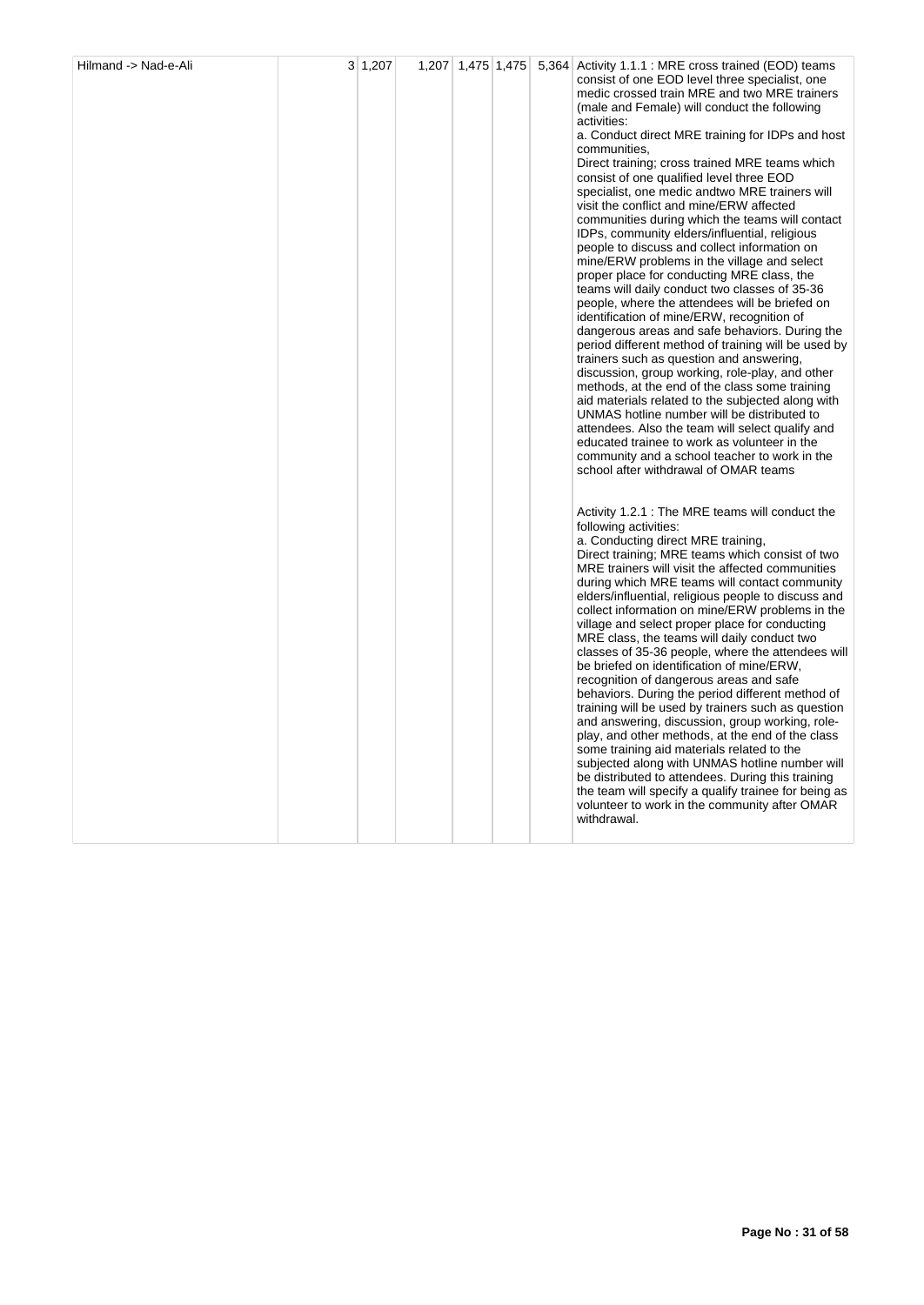| Hilmand -> Nawa-e-Barakzaiy | 2 | 710 | 710 | 868 | 868 | 3,156 Activity 1.1.1 : MRE cross trained (EOD) teams<br>consist of one EOD level three specialist, one<br>medic crossed train MRE and two MRE trainers<br>(male and Female) will conduct the following<br>activities:<br>a. Conduct direct MRE training for IDPs and host<br>communities,<br>Direct training; cross trained MRE teams which<br>consist of one qualified level three EOD<br>specialist, one medic andtwo MRE trainers will<br>visit the conflict and mine/ERW affected<br>communities during which the teams will contact<br>IDPs, community elders/influential, religious<br>people to discuss and collect information on<br>mine/ERW problems in the village and select<br>proper place for conducting MRE class, the<br>teams will daily conduct two classes of 35-36<br>people, where the attendees will be briefed on<br>identification of mine/ERW, recognition of<br>dangerous areas and safe behaviors. During the<br>period different method of training will be used by<br>trainers such as question and answering,<br>discussion, group working, role-play, and other<br>methods, at the end of the class some training<br>aid materials related to the subjected along with<br>UNMAS hotline number will be distributed to<br>attendees. Also the team will select qualify and<br>educated trainee to work as volunteer in the<br>community and a school teacher to work in the<br>school after withdrawal of OMAR teams<br>Activity 1.2.1 : The MRE teams will conduct the<br>following activities: |
|-----------------------------|---|-----|-----|-----|-----|---------------------------------------------------------------------------------------------------------------------------------------------------------------------------------------------------------------------------------------------------------------------------------------------------------------------------------------------------------------------------------------------------------------------------------------------------------------------------------------------------------------------------------------------------------------------------------------------------------------------------------------------------------------------------------------------------------------------------------------------------------------------------------------------------------------------------------------------------------------------------------------------------------------------------------------------------------------------------------------------------------------------------------------------------------------------------------------------------------------------------------------------------------------------------------------------------------------------------------------------------------------------------------------------------------------------------------------------------------------------------------------------------------------------------------------------------------------------------------------------------------------------------------|
|                             |   |     |     |     |     | a. Conducting direct MRE training,<br>Direct training; MRE teams which consist of two<br>MRE trainers will visit the affected communities<br>during which MRE teams will contact community<br>elders/influential, religious people to discuss and<br>collect information on mine/ERW problems in the<br>village and select proper place for conducting<br>MRE class, the teams will daily conduct two<br>classes of 35-36 people, where the attendees will<br>be briefed on identification of mine/ERW,<br>recognition of dangerous areas and safe<br>behaviors. During the period different method of<br>training will be used by trainers such as question<br>and answering, discussion, group working, role-<br>play, and other methods, at the end of the class<br>some training aid materials related to the<br>subjected along with UNMAS hotline number will<br>be distributed to attendees. During this training<br>the team will specify a qualify trainee for being as<br>volunteer to work in the community after OMAR<br>withdrawal.                                                                                                                                                                                                                                                                                                                                                                                                                                                                                |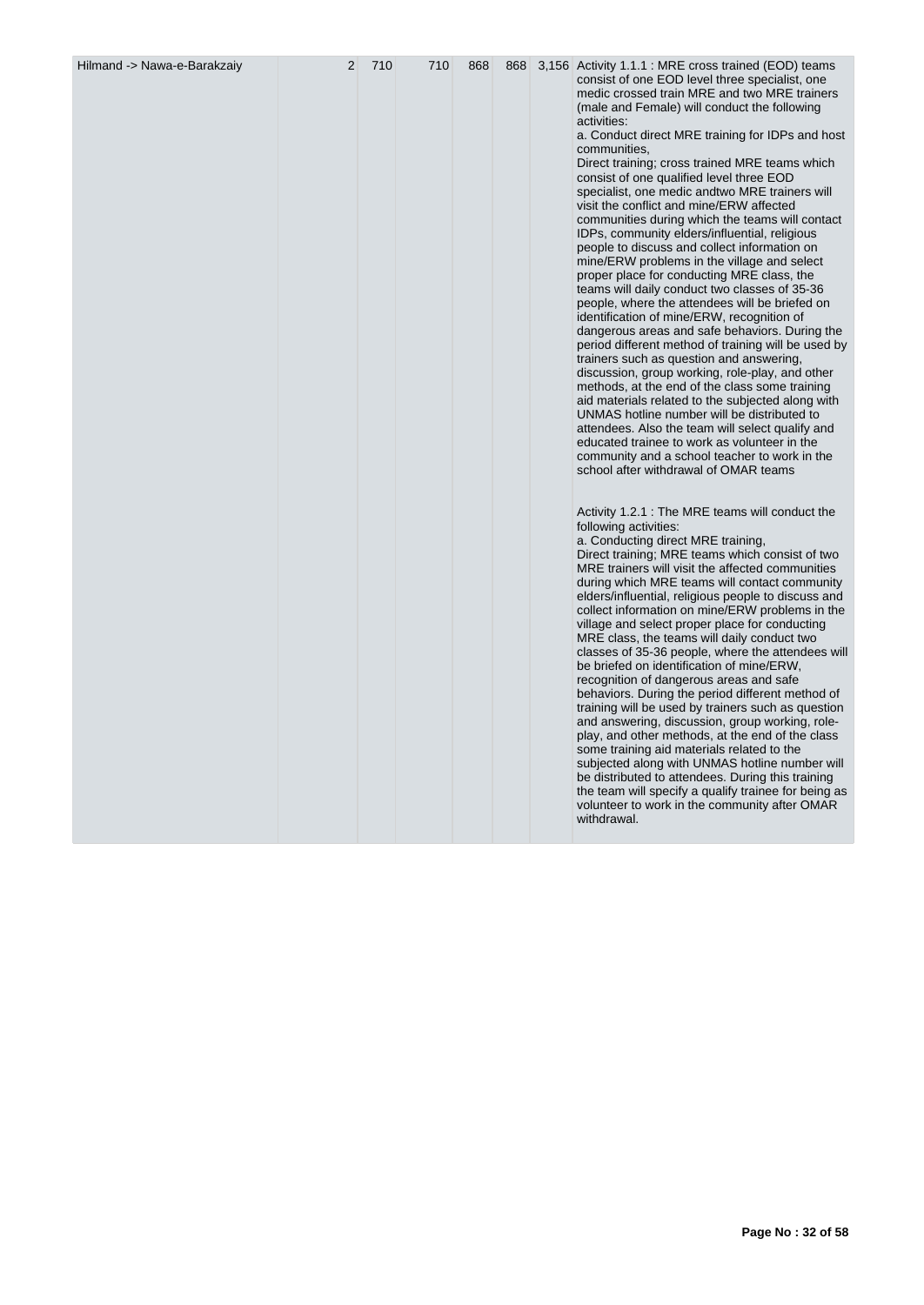| Hilmand -> Sangin | 4 2,057 |  |  | 2,057 2,515 2,515 9,144 Activity 1.1.1 : MRE cross trained (EOD) teams<br>consist of one EOD level three specialist, one<br>medic crossed train MRE and two MRE trainers<br>(male and Female) will conduct the following<br>activities:<br>a. Conduct direct MRE training for IDPs and host<br>communities,<br>Direct training; cross trained MRE teams which<br>consist of one qualified level three EOD<br>specialist, one medic andtwo MRE trainers will<br>visit the conflict and mine/ERW affected<br>communities during which the teams will contact<br>IDPs, community elders/influential, religious<br>people to discuss and collect information on<br>mine/ERW problems in the village and select<br>proper place for conducting MRE class, the<br>teams will daily conduct two classes of 35-36<br>people, where the attendees will be briefed on<br>identification of mine/ERW, recognition of<br>dangerous areas and safe behaviors. During the<br>period different method of training will be used by<br>trainers such as question and answering,<br>discussion, group working, role-play, and other<br>methods, at the end of the class some training<br>aid materials related to the subjected along with<br>UNMAS hotline number will be distributed to<br>attendees. Also the team will select qualify and |
|-------------------|---------|--|--|-----------------------------------------------------------------------------------------------------------------------------------------------------------------------------------------------------------------------------------------------------------------------------------------------------------------------------------------------------------------------------------------------------------------------------------------------------------------------------------------------------------------------------------------------------------------------------------------------------------------------------------------------------------------------------------------------------------------------------------------------------------------------------------------------------------------------------------------------------------------------------------------------------------------------------------------------------------------------------------------------------------------------------------------------------------------------------------------------------------------------------------------------------------------------------------------------------------------------------------------------------------------------------------------------------------------------------|
|                   |         |  |  | educated trainee to work as volunteer in the<br>community and a school teacher to work in the<br>school after withdrawal of OMAR teams<br>Activity 1.2.1 : The MRE teams will conduct the<br>following activities:<br>a. Conducting direct MRE training,<br>Direct training; MRE teams which consist of two<br>MRE trainers will visit the affected communities<br>during which MRE teams will contact community<br>elders/influential, religious people to discuss and<br>collect information on mine/ERW problems in the<br>village and select proper place for conducting<br>MRE class, the teams will daily conduct two<br>classes of 35-36 people, where the attendees will<br>be briefed on identification of mine/ERW,<br>recognition of dangerous areas and safe<br>behaviors. During the period different method of<br>training will be used by trainers such as question<br>and answering, discussion, group working, role-<br>play, and other methods, at the end of the class<br>some training aid materials related to the<br>subjected along with UNMAS hotline number will<br>be distributed to attendees. During this training<br>the team will specify a qualify trainee for being as<br>volunteer to work in the community after OMAR<br>withdrawal.                                                      |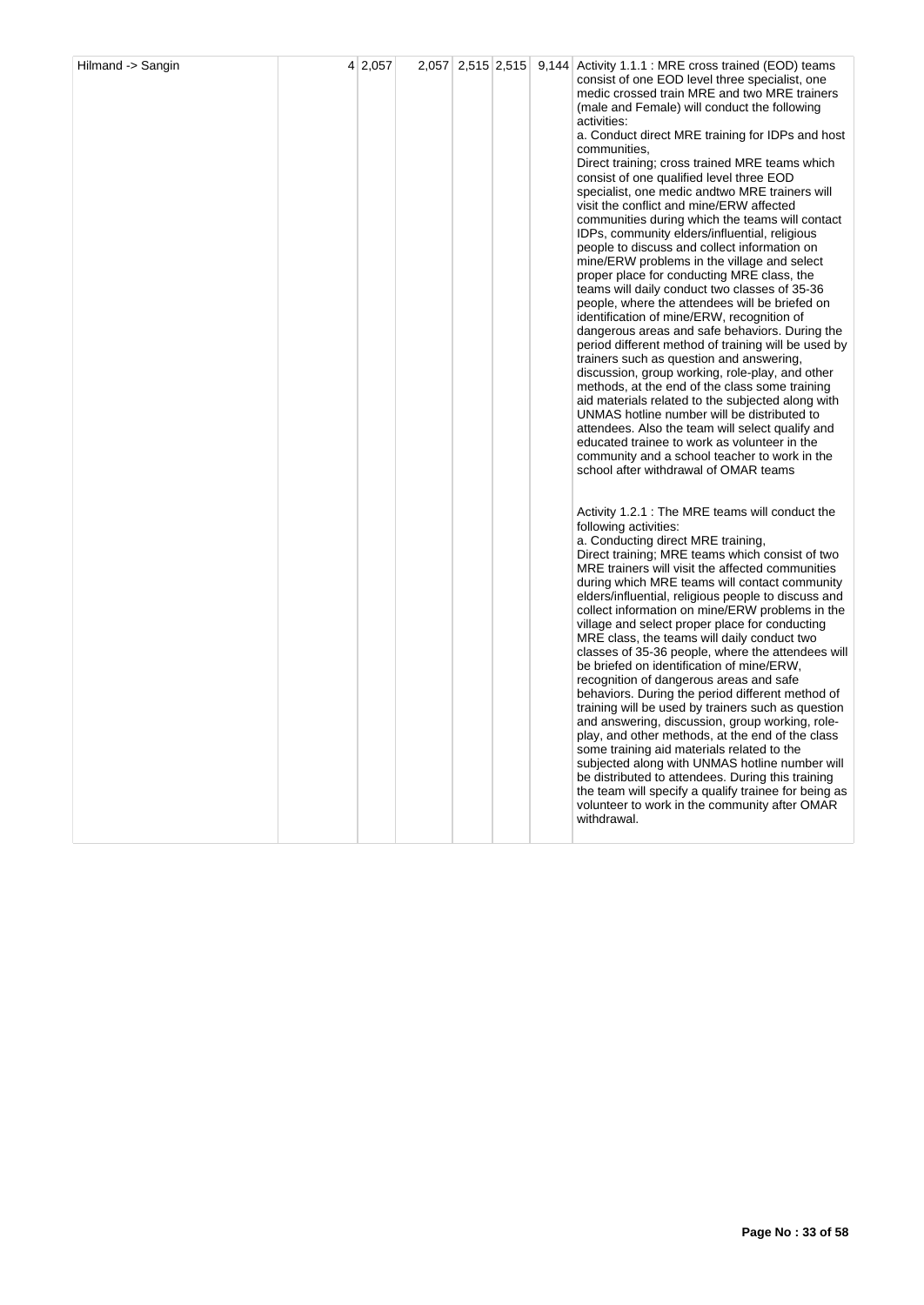Hilmand -> Musaqalah 4 1,717 1,717 2,099 2,099 7,632 Activity 1.1.1 : MRE cross trained (EOD) teams consist of one EOD level three specialist, one medic crossed train MRE and two MRE trainers (male and Female) will conduct the following activities:

> a. Conduct direct MRE training for IDPs and host communities,

> Direct training; cross trained MRE teams which consist of one qualified level three EOD specialist, one medic andtwo MRE trainers will visit the conflict and mine/ERW affected communities during which the teams will contact IDPs, community elders/influential, religious people to discuss and collect information on mine/ERW problems in the village and select proper place for conducting MRE class, the teams will daily conduct two classes of 35-36 people, where the attendees will be briefed on identification of mine/ERW, recognition of dangerous areas and safe behaviors. During the period different method of training will be used by trainers such as question and answering, discussion, group working, role-play, and other methods, at the end of the class some training aid materials related to the subjected along with UNMAS hotline number will be distributed to attendees. Also the team will select qualify and educated trainee to work as volunteer in the community and a school teacher to work in the school after withdrawal of OMAR teams

Activity 1.2.1 : The MRE teams will conduct the following activities: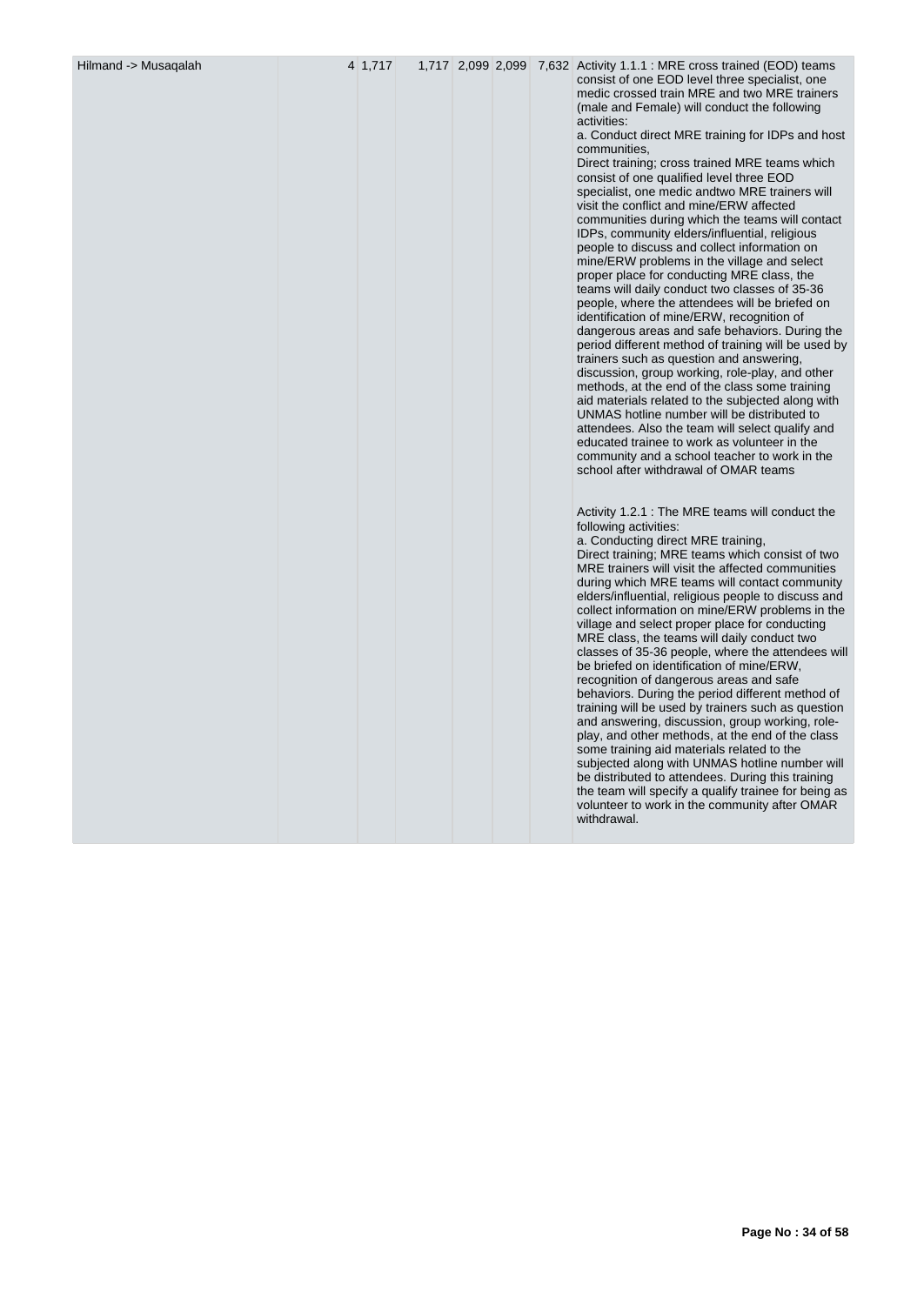|  |  |  | consist of one EOD level three specialist, one<br>medic crossed train MRE and two MRE trainers<br>(male and Female) will conduct the following<br>activities:<br>a. Conduct direct MRE training for IDPs and host<br>communities,<br>Direct training; cross trained MRE teams which<br>consist of one qualified level three EOD<br>specialist, one medic andtwo MRE trainers will<br>visit the conflict and mine/ERW affected<br>communities during which the teams will contact<br>IDPs, community elders/influential, religious<br>people to discuss and collect information on<br>mine/ERW problems in the village and select<br>proper place for conducting MRE class, the<br>teams will daily conduct two classes of 35-36<br>people, where the attendees will be briefed on<br>identification of mine/ERW, recognition of<br>dangerous areas and safe behaviors. During the<br>period different method of training will be used by<br>trainers such as question and answering,<br>discussion, group working, role-play, and other<br>methods, at the end of the class some training<br>aid materials related to the subjected along with<br>UNMAS hotline number will be distributed to<br>attendees. Also the team will select qualify and<br>educated trainee to work as volunteer in the<br>community and a school teacher to work in the<br>school after withdrawal of OMAR teams |
|--|--|--|---------------------------------------------------------------------------------------------------------------------------------------------------------------------------------------------------------------------------------------------------------------------------------------------------------------------------------------------------------------------------------------------------------------------------------------------------------------------------------------------------------------------------------------------------------------------------------------------------------------------------------------------------------------------------------------------------------------------------------------------------------------------------------------------------------------------------------------------------------------------------------------------------------------------------------------------------------------------------------------------------------------------------------------------------------------------------------------------------------------------------------------------------------------------------------------------------------------------------------------------------------------------------------------------------------------------------------------------------------------------------------------------|
|  |  |  | Activity 1.2.1 : The MRE teams will conduct the<br>following activities:<br>a. Conducting direct MRE training,<br>Direct training; MRE teams which consist of two<br>MRE trainers will visit the affected communities<br>during which MRE teams will contact community<br>elders/influential, religious people to discuss and<br>collect information on mine/ERW problems in the<br>village and select proper place for conducting<br>MRE class, the teams will daily conduct two<br>classes of 35-36 people, where the attendees will<br>be briefed on identification of mine/ERW,<br>recognition of dangerous areas and safe<br>behaviors. During the period different method of<br>training will be used by trainers such as question<br>and answering, discussion, group working, role-<br>play, and other methods, at the end of the class<br>some training aid materials related to the<br>subjected along with UNMAS hotline number will<br>be distributed to attendees. During this training<br>the team will specify a qualify trainee for being as<br>volunteer to work in the community after OMAR<br>withdrawal.                                                                                                                                                                                                                                                                |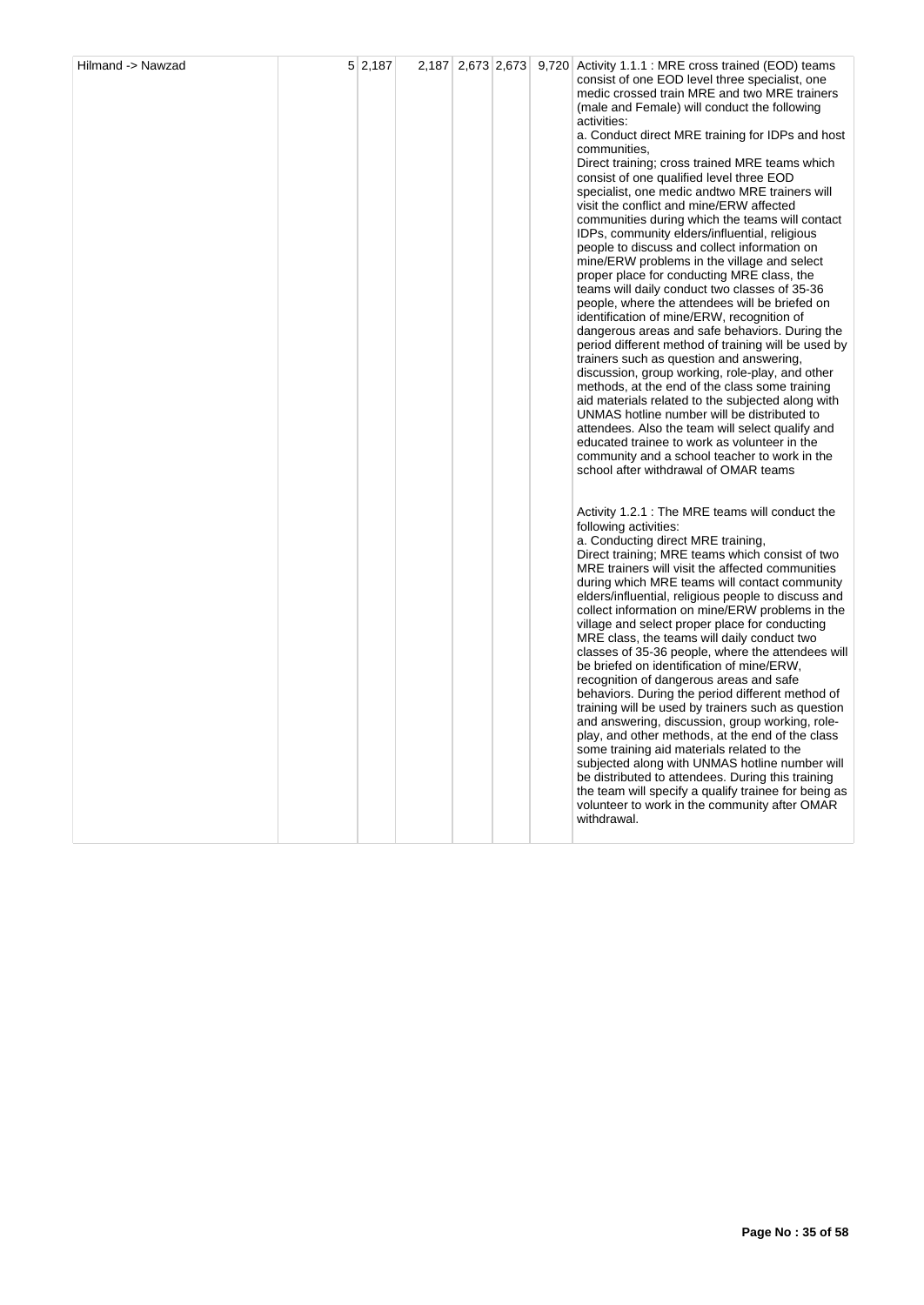| Hilmand -> Washer | 170 | 170 | 208 | 208 |  | 756 Activity 1.1.1 : MRE cross trained (EOD) teams<br>consist of one EOD level three specialist, one<br>medic crossed train MRE and two MRE trainers<br>(male and Female) will conduct the following<br>activities:<br>a. Conduct direct MRE training for IDPs and host<br>communities.<br>Direct training; cross trained MRE teams which<br>consist of one qualified level three EOD<br>specialist, one medic andtwo MRE trainers will<br>visit the conflict and mine/ERW affected<br>communities during which the teams will contact<br>IDPs, community elders/influential, religious<br>people to discuss and collect information on<br>mine/ERW problems in the village and select<br>proper place for conducting MRE class, the<br>teams will daily conduct two classes of 35-36<br>people, where the attendees will be briefed on<br>identification of mine/ERW, recognition of<br>dangerous areas and safe behaviors. During the<br>period different method of training will be used by<br>trainers such as question and answering.<br>discussion, group working, role-play, and other<br>methods, at the end of the class some training<br>aid materials related to the subjected along with<br>UNMAS hotline number will be distributed to<br>attendees. Also the team will select qualify and<br>educated trainee to work as volunteer in the<br>community and a school teacher to work in the<br>school after withdrawal of OMAR teams |
|-------------------|-----|-----|-----|-----|--|---------------------------------------------------------------------------------------------------------------------------------------------------------------------------------------------------------------------------------------------------------------------------------------------------------------------------------------------------------------------------------------------------------------------------------------------------------------------------------------------------------------------------------------------------------------------------------------------------------------------------------------------------------------------------------------------------------------------------------------------------------------------------------------------------------------------------------------------------------------------------------------------------------------------------------------------------------------------------------------------------------------------------------------------------------------------------------------------------------------------------------------------------------------------------------------------------------------------------------------------------------------------------------------------------------------------------------------------------------------------------------------------------------------------------------------------------|
|-------------------|-----|-----|-----|-----|--|---------------------------------------------------------------------------------------------------------------------------------------------------------------------------------------------------------------------------------------------------------------------------------------------------------------------------------------------------------------------------------------------------------------------------------------------------------------------------------------------------------------------------------------------------------------------------------------------------------------------------------------------------------------------------------------------------------------------------------------------------------------------------------------------------------------------------------------------------------------------------------------------------------------------------------------------------------------------------------------------------------------------------------------------------------------------------------------------------------------------------------------------------------------------------------------------------------------------------------------------------------------------------------------------------------------------------------------------------------------------------------------------------------------------------------------------------|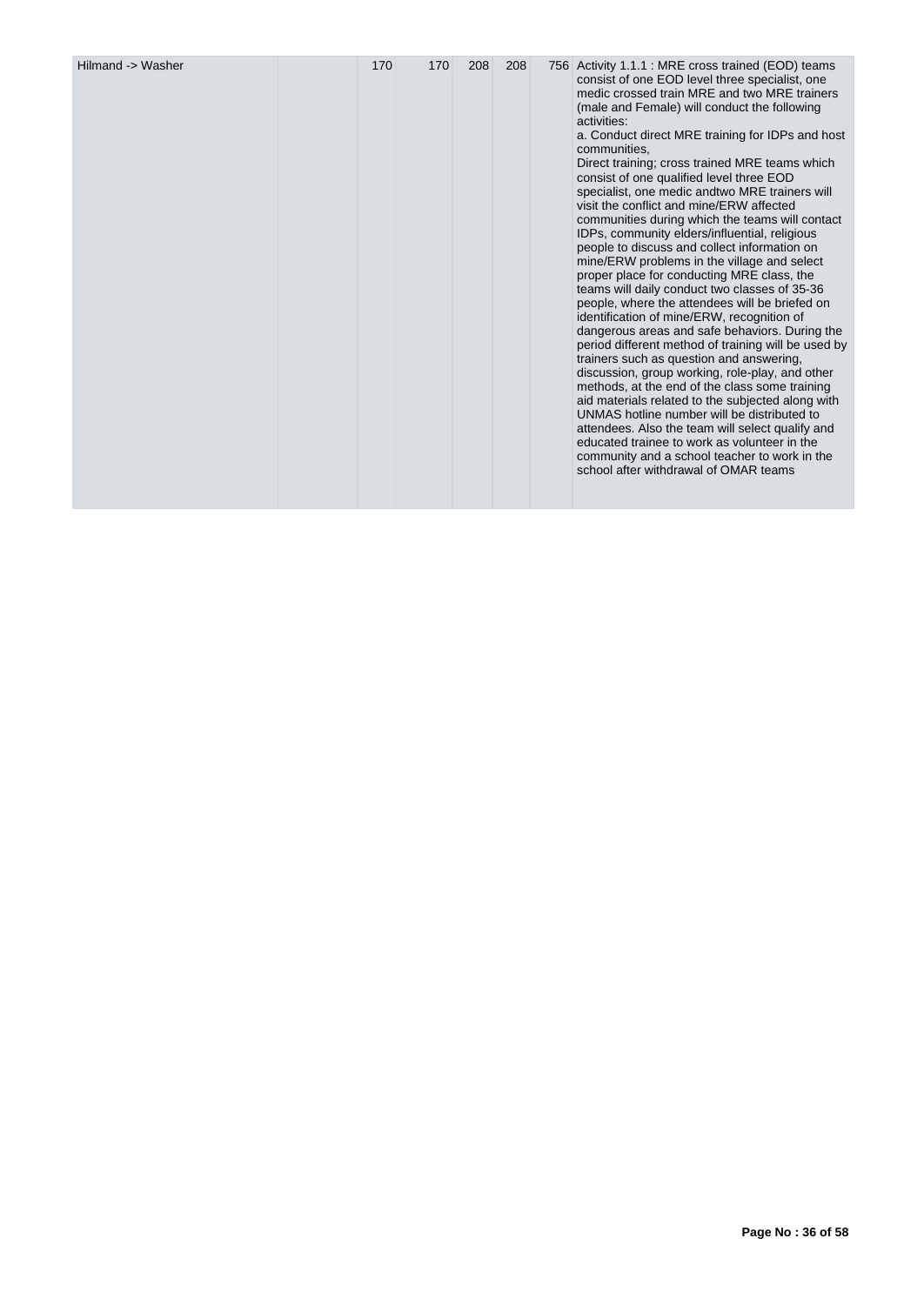|  |  |  | consist of one EOD level three specialist, one<br>medic crossed train MRE and two MRE trainers<br>(male and Female) will conduct the following<br>activities:<br>a. Conduct direct MRE training for IDPs and host<br>communities,<br>Direct training; cross trained MRE teams which<br>consist of one qualified level three EOD<br>specialist, one medic andtwo MRE trainers will<br>visit the conflict and mine/ERW affected<br>communities during which the teams will contact<br>IDPs, community elders/influential, religious<br>people to discuss and collect information on<br>mine/ERW problems in the village and select<br>proper place for conducting MRE class, the<br>teams will daily conduct two classes of 35-36<br>people, where the attendees will be briefed on<br>identification of mine/ERW, recognition of<br>dangerous areas and safe behaviors. During the<br>period different method of training will be used by<br>trainers such as question and answering,<br>discussion, group working, role-play, and other<br>methods, at the end of the class some training<br>aid materials related to the subjected along with<br>UNMAS hotline number will be distributed to<br>attendees. Also the team will select qualify and<br>educated trainee to work as volunteer in the<br>community and a school teacher to work in the<br>school after withdrawal of OMAR teams |
|--|--|--|---------------------------------------------------------------------------------------------------------------------------------------------------------------------------------------------------------------------------------------------------------------------------------------------------------------------------------------------------------------------------------------------------------------------------------------------------------------------------------------------------------------------------------------------------------------------------------------------------------------------------------------------------------------------------------------------------------------------------------------------------------------------------------------------------------------------------------------------------------------------------------------------------------------------------------------------------------------------------------------------------------------------------------------------------------------------------------------------------------------------------------------------------------------------------------------------------------------------------------------------------------------------------------------------------------------------------------------------------------------------------------------------|
|  |  |  | Activity 1.2.1 : The MRE teams will conduct the<br>following activities:<br>a. Conducting direct MRE training,<br>Direct training; MRE teams which consist of two<br>MRE trainers will visit the affected communities<br>during which MRE teams will contact community<br>elders/influential, religious people to discuss and<br>collect information on mine/ERW problems in the<br>village and select proper place for conducting<br>MRE class, the teams will daily conduct two<br>classes of 35-36 people, where the attendees will<br>be briefed on identification of mine/ERW,<br>recognition of dangerous areas and safe<br>behaviors. During the period different method of<br>training will be used by trainers such as question<br>and answering, discussion, group working, role-<br>play, and other methods, at the end of the class<br>some training aid materials related to the<br>subjected along with UNMAS hotline number will<br>be distributed to attendees. During this training<br>the team will specify a qualify trainee for being as<br>volunteer to work in the community after OMAR<br>withdrawal.                                                                                                                                                                                                                                                                |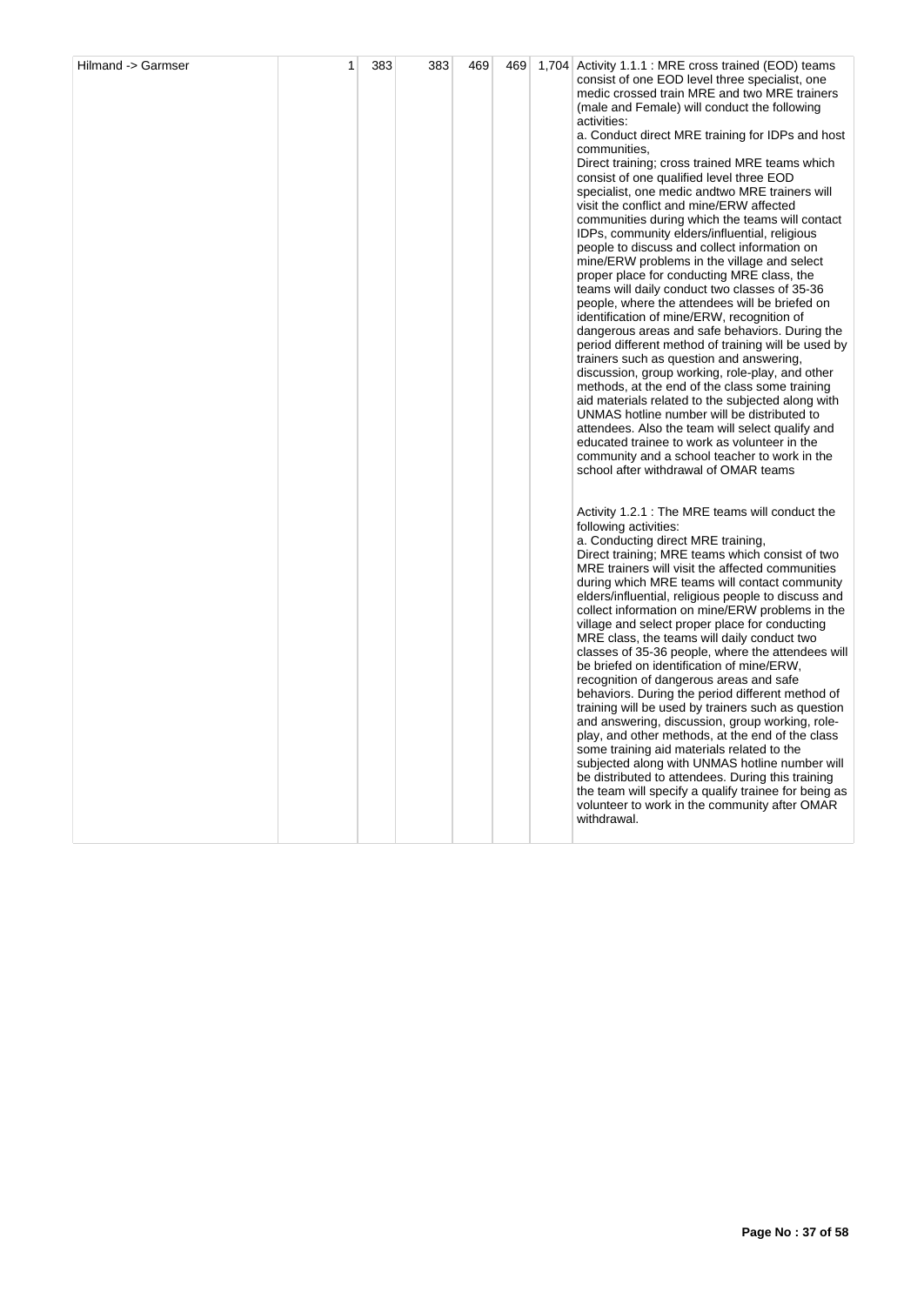| Hilmand -> Kajaki | 1 | 554 | 554 | 677 |  | 677 2,462 Activity 1.1.1 : MRE cross trained (EOD) teams<br>consist of one EOD level three specialist, one<br>medic crossed train MRE and two MRE trainers<br>(male and Female) will conduct the following<br>activities:<br>a. Conduct direct MRE training for IDPs and host<br>communities,<br>Direct training; cross trained MRE teams which<br>consist of one qualified level three EOD<br>specialist, one medic andtwo MRE trainers will<br>visit the conflict and mine/ERW affected<br>communities during which the teams will contact<br>IDPs, community elders/influential, religious<br>people to discuss and collect information on<br>mine/ERW problems in the village and select<br>proper place for conducting MRE class, the<br>teams will daily conduct two classes of 35-36<br>people, where the attendees will be briefed on<br>identification of mine/ERW, recognition of<br>dangerous areas and safe behaviors. During the<br>period different method of training will be used by<br>trainers such as question and answering,<br>discussion, group working, role-play, and other<br>methods, at the end of the class some training<br>aid materials related to the subjected along with<br>UNMAS hotline number will be distributed to<br>attendees. Also the team will select qualify and<br>educated trainee to work as volunteer in the<br>community and a school teacher to work in the<br>school after withdrawal of OMAR teams<br>Activity 1.2.1 : The MRE teams will conduct the<br>following activities: |
|-------------------|---|-----|-----|-----|--|-------------------------------------------------------------------------------------------------------------------------------------------------------------------------------------------------------------------------------------------------------------------------------------------------------------------------------------------------------------------------------------------------------------------------------------------------------------------------------------------------------------------------------------------------------------------------------------------------------------------------------------------------------------------------------------------------------------------------------------------------------------------------------------------------------------------------------------------------------------------------------------------------------------------------------------------------------------------------------------------------------------------------------------------------------------------------------------------------------------------------------------------------------------------------------------------------------------------------------------------------------------------------------------------------------------------------------------------------------------------------------------------------------------------------------------------------------------------------------------------------------------------------------------|
|                   |   |     |     |     |  | a. Conducting direct MRE training,<br>Direct training; MRE teams which consist of two<br>MRE trainers will visit the affected communities<br>during which MRE teams will contact community<br>elders/influential, religious people to discuss and<br>collect information on mine/ERW problems in the<br>village and select proper place for conducting<br>MRE class, the teams will daily conduct two<br>classes of 35-36 people, where the attendees will<br>be briefed on identification of mine/ERW,<br>recognition of dangerous areas and safe<br>behaviors. During the period different method of<br>training will be used by trainers such as question<br>and answering, discussion, group working, role-<br>play, and other methods, at the end of the class<br>some training aid materials related to the<br>subjected along with UNMAS hotline number will<br>be distributed to attendees. During this training<br>the team will specify a qualify trainee for being as<br>volunteer to work in the community after OMAR<br>withdrawal.                                                                                                                                                                                                                                                                                                                                                                                                                                                                                    |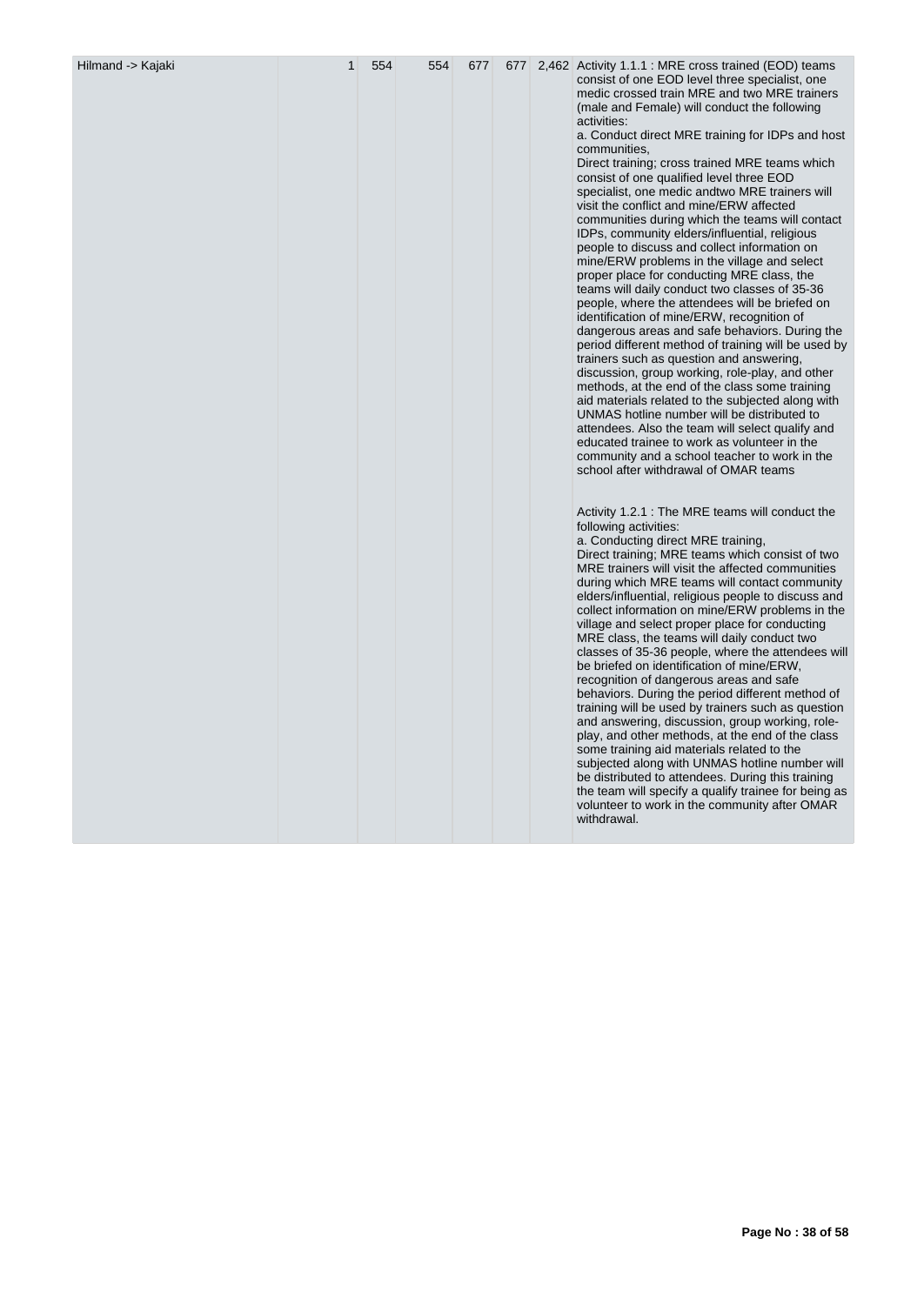| Hilmand -> Reg       | 1 | 680 | 680 | 832 | 832 | 3,024 Activity 1.1.1 : MRE cross trained (EOD) teams<br>consist of one EOD level three specialist, one<br>medic crossed train MRE and two MRE trainers<br>(male and Female) will conduct the following<br>activities:<br>a. Conduct direct MRE training for IDPs and host<br>communities,<br>Direct training; cross trained MRE teams which<br>consist of one qualified level three EOD<br>specialist, one medic and two MRE trainers will<br>visit the conflict and mine/ERW affected<br>communities during which the teams will contact<br>IDPs, community elders/influential, religious<br>people to discuss and collect information on<br>mine/ERW problems in the village and select<br>proper place for conducting MRE class, the<br>teams will daily conduct two classes of 35-36<br>people, where the attendees will be briefed on<br>identification of mine/ERW, recognition of<br>dangerous areas and safe behaviors. During the<br>period different method of training will be used by<br>trainers such as question and answering,<br>discussion, group working, role-play, and other<br>methods, at the end of the class some training<br>aid materials related to the subjected along with<br>UNMAS hotline number will be distributed to<br>attendees. Also the team will select qualify and<br>educated trainee to work as volunteer in the<br>community and a school teacher to work in the<br>school after withdrawal of OMAR teams |
|----------------------|---|-----|-----|-----|-----|------------------------------------------------------------------------------------------------------------------------------------------------------------------------------------------------------------------------------------------------------------------------------------------------------------------------------------------------------------------------------------------------------------------------------------------------------------------------------------------------------------------------------------------------------------------------------------------------------------------------------------------------------------------------------------------------------------------------------------------------------------------------------------------------------------------------------------------------------------------------------------------------------------------------------------------------------------------------------------------------------------------------------------------------------------------------------------------------------------------------------------------------------------------------------------------------------------------------------------------------------------------------------------------------------------------------------------------------------------------------------------------------------------------------------------------------------|
| Hilmand -> Deh-e-shu |   | 57  | 57  | 69  | 69  | 252 Activity 1.1.1 : MRE cross trained (EOD) teams<br>consist of one EOD level three specialist, one<br>medic crossed train MRE and two MRE trainers<br>(male and Female) will conduct the following<br>activities:<br>a. Conduct direct MRE training for IDPs and host<br>communities,<br>Direct training; cross trained MRE teams which<br>consist of one qualified level three EOD<br>specialist, one medic and two MRE trainers will<br>visit the conflict and mine/ERW affected<br>communities during which the teams will contact<br>IDPs, community elders/influential, religious<br>people to discuss and collect information on<br>mine/ERW problems in the village and select<br>proper place for conducting MRE class, the<br>teams will daily conduct two classes of 35-36<br>people, where the attendees will be briefed on<br>identification of mine/ERW, recognition of<br>dangerous areas and safe behaviors. During the<br>period different method of training will be used by<br>trainers such as question and answering,<br>discussion, group working, role-play, and other<br>methods, at the end of the class some training<br>aid materials related to the subjected along with<br>UNMAS hotline number will be distributed to<br>attendees. Also the team will select qualify and<br>educated trainee to work as volunteer in the<br>community and a school teacher to work in the<br>school after withdrawal of OMAR teams   |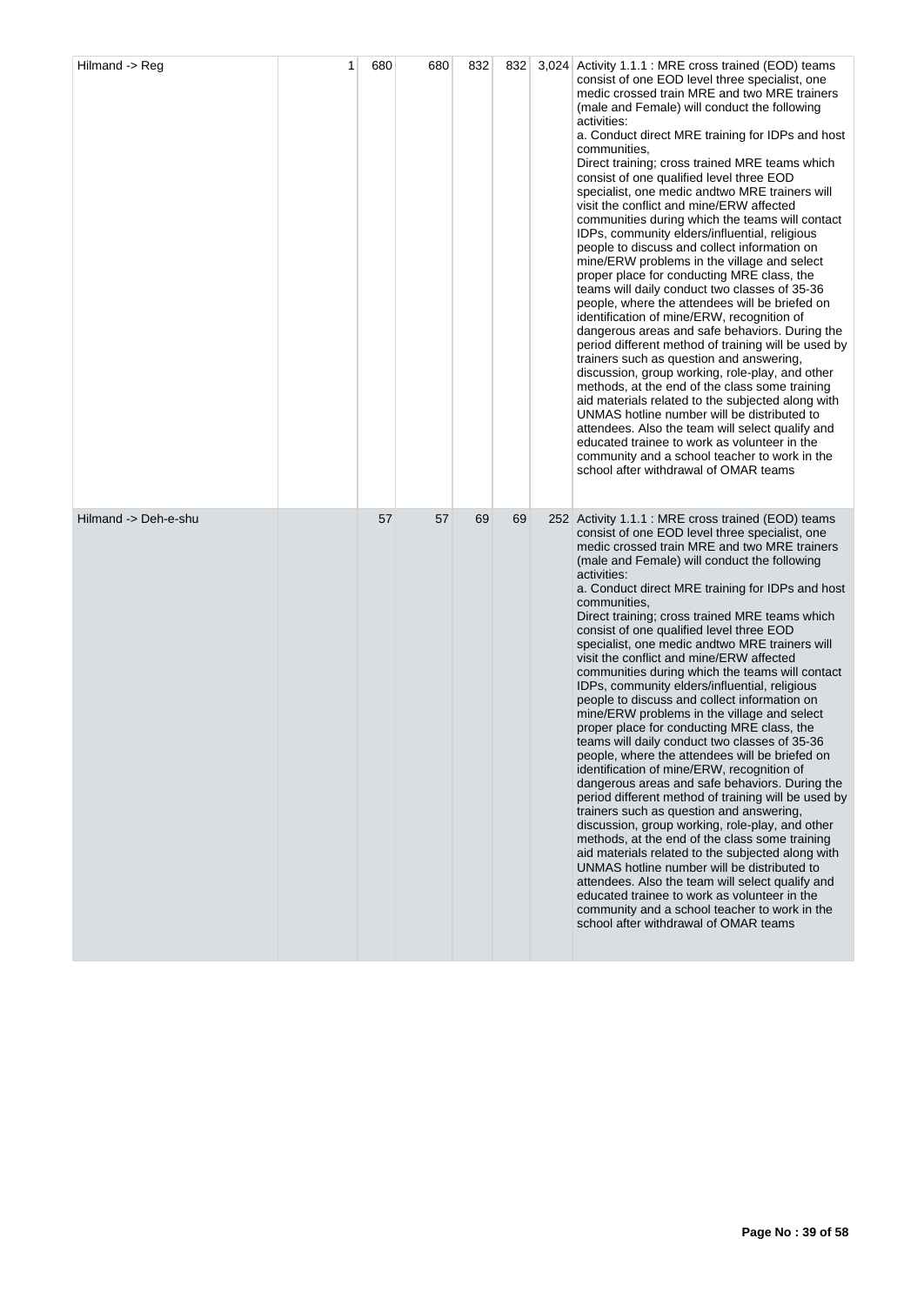| Kandahar -> Kandahar | 113 | 113 | 139 | 139 |  | 504 Activity 1.1.1 : MRE cross trained (EOD) teams<br>consist of one EOD level three specialist, one<br>medic crossed train MRE and two MRE trainers<br>(male and Female) will conduct the following<br>activities:<br>a. Conduct direct MRE training for IDPs and host<br>communities,<br>Direct training; cross trained MRE teams which<br>consist of one qualified level three EOD<br>specialist, one medic and two MRE trainers will<br>visit the conflict and mine/ERW affected<br>communities during which the teams will contact<br>IDPs, community elders/influential, religious<br>people to discuss and collect information on<br>mine/ERW problems in the village and select<br>proper place for conducting MRE class, the<br>teams will daily conduct two classes of 35-36<br>people, where the attendees will be briefed on<br>identification of mine/ERW, recognition of<br>dangerous areas and safe behaviors. During the<br>period different method of training will be used by<br>trainers such as question and answering.<br>discussion, group working, role-play, and other<br>methods, at the end of the class some training<br>aid materials related to the subjected along with<br>UNMAS hotline number will be distributed to<br>attendees. Also the team will select qualify and<br>educated trainee to work as volunteer in the<br>community and a school teacher to work in the<br>school after withdrawal of OMAR teams |
|----------------------|-----|-----|-----|-----|--|----------------------------------------------------------------------------------------------------------------------------------------------------------------------------------------------------------------------------------------------------------------------------------------------------------------------------------------------------------------------------------------------------------------------------------------------------------------------------------------------------------------------------------------------------------------------------------------------------------------------------------------------------------------------------------------------------------------------------------------------------------------------------------------------------------------------------------------------------------------------------------------------------------------------------------------------------------------------------------------------------------------------------------------------------------------------------------------------------------------------------------------------------------------------------------------------------------------------------------------------------------------------------------------------------------------------------------------------------------------------------------------------------------------------------------------------------|
|----------------------|-----|-----|-----|-----|--|----------------------------------------------------------------------------------------------------------------------------------------------------------------------------------------------------------------------------------------------------------------------------------------------------------------------------------------------------------------------------------------------------------------------------------------------------------------------------------------------------------------------------------------------------------------------------------------------------------------------------------------------------------------------------------------------------------------------------------------------------------------------------------------------------------------------------------------------------------------------------------------------------------------------------------------------------------------------------------------------------------------------------------------------------------------------------------------------------------------------------------------------------------------------------------------------------------------------------------------------------------------------------------------------------------------------------------------------------------------------------------------------------------------------------------------------------|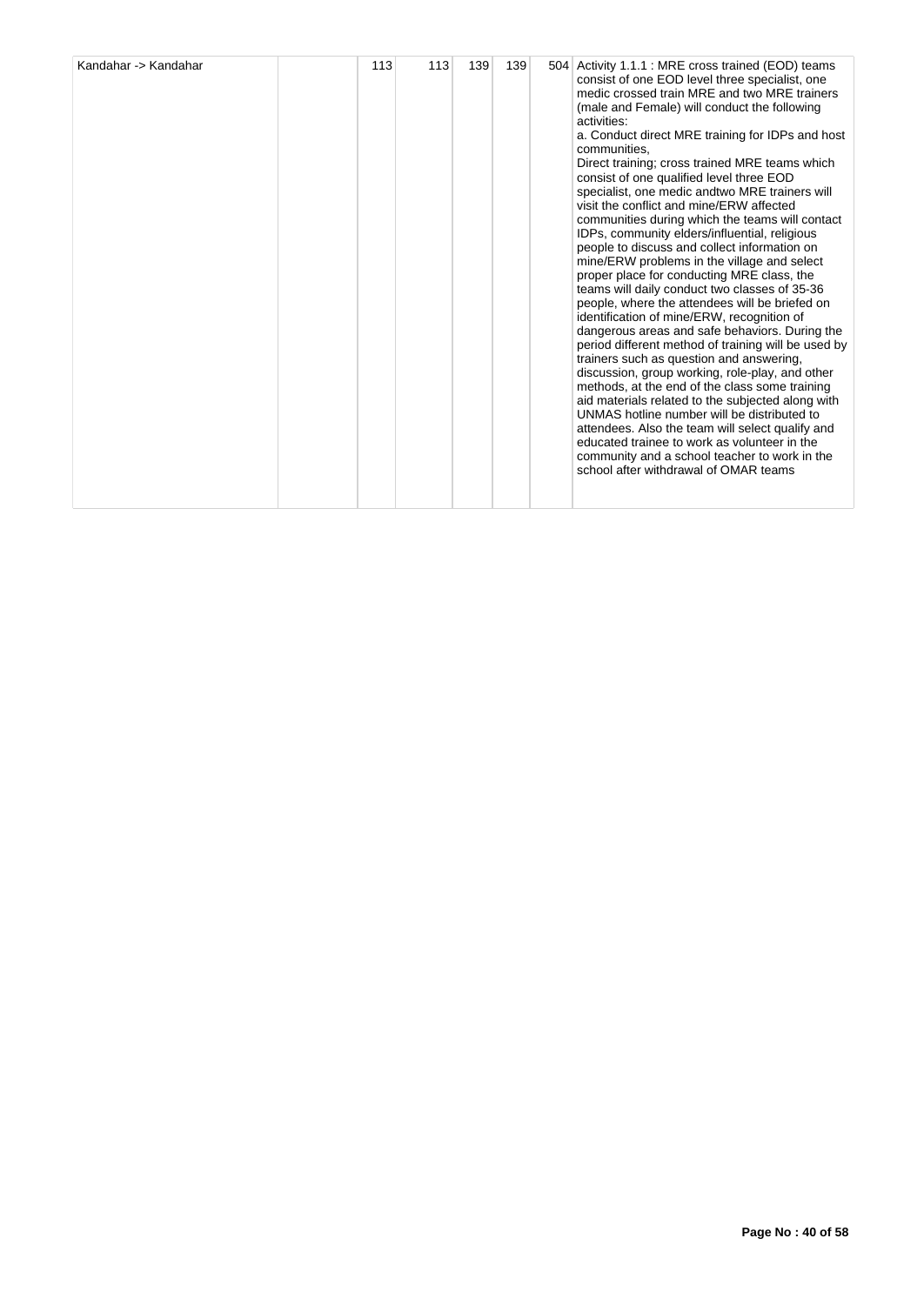| Kandahar -> Arghandab |  |  |  |
|-----------------------|--|--|--|
|-----------------------|--|--|--|

2 937 937 1,145 1,145 4,164 Activity 1,1,1 : MRE cross trained (EOD) teams consist of one EOD level three specialist, one medic crossed train MRE and two MRE trainers (male and Female) will conduct the following activities:

a. Conduct direct MRE training for IDPs and host communities,

Direct training; cross trained MRE teams which consist of one qualified level three EOD specialist, one medic andtwo MRE trainers will visit the conflict and mine/ERW affected communities during which the teams will contact IDPs, community elders/influential, religious people to discuss and collect information on mine/ERW problems in the village and select proper place for conducting MRE class, the teams will daily conduct two classes of 35-36 people, where the attendees will be briefed on identification of mine/ERW, recognition of dangerous areas and safe behaviors. During the period different method of training will be used by trainers such as question and answering, discussion, group working, role-play, and other methods, at the end of the class some training aid materials related to the subjected along with UNMAS hotline number will be distributed to attendees. Also the team will select qualify and educated trainee to work as volunteer in the community and a school teacher to work in the school after withdrawal of OMAR teams

Activity 1.2.1 : The MRE teams will conduct the following activities: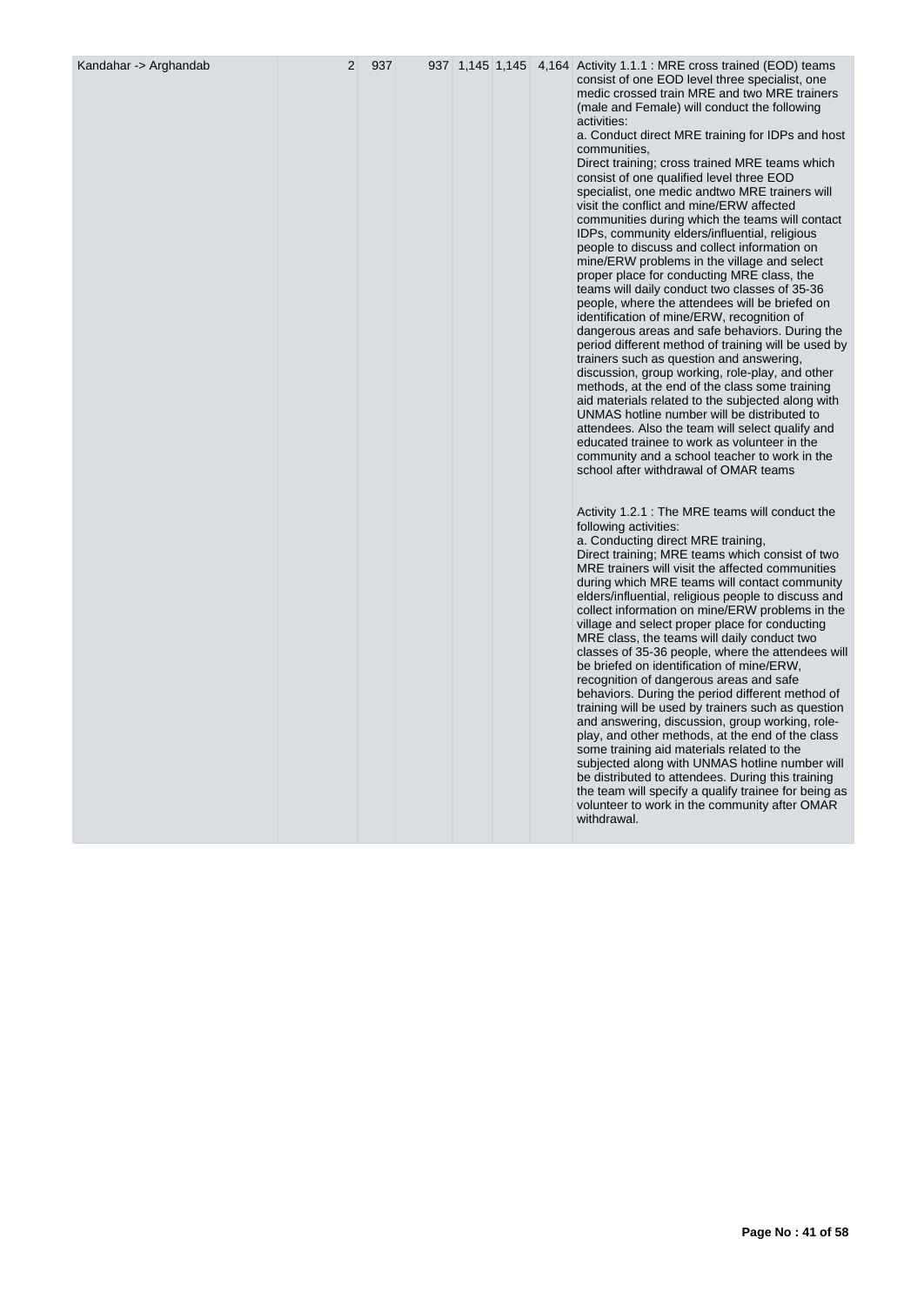| Kandahar -> Zheray   | 1           | 680 | 680 | 830 | 831 | 3,021 Activity 1.1.1 : MRE cross trained (EOD) teams<br>consist of one EOD level three specialist, one<br>medic crossed train MRE and two MRE trainers<br>(male and Female) will conduct the following<br>activities:<br>a. Conduct direct MRE training for IDPs and host<br>communities,<br>Direct training; cross trained MRE teams which<br>consist of one qualified level three EOD<br>specialist, one medic and two MRE trainers will<br>visit the conflict and mine/ERW affected<br>communities during which the teams will contact<br>IDPs, community elders/influential, religious<br>people to discuss and collect information on<br>mine/ERW problems in the village and select<br>proper place for conducting MRE class, the<br>teams will daily conduct two classes of 35-36<br>people, where the attendees will be briefed on<br>identification of mine/ERW, recognition of<br>dangerous areas and safe behaviors. During the<br>period different method of training will be used by<br>trainers such as question and answering,<br>discussion, group working, role-play, and other<br>methods, at the end of the class some training<br>aid materials related to the subjected along with<br>UNMAS hotline number will be distributed to<br>attendees. Also the team will select qualify and<br>educated trainee to work as volunteer in the<br>community and a school teacher to work in the<br>school after withdrawal of OMAR teams |
|----------------------|-------------|-----|-----|-----|-----|------------------------------------------------------------------------------------------------------------------------------------------------------------------------------------------------------------------------------------------------------------------------------------------------------------------------------------------------------------------------------------------------------------------------------------------------------------------------------------------------------------------------------------------------------------------------------------------------------------------------------------------------------------------------------------------------------------------------------------------------------------------------------------------------------------------------------------------------------------------------------------------------------------------------------------------------------------------------------------------------------------------------------------------------------------------------------------------------------------------------------------------------------------------------------------------------------------------------------------------------------------------------------------------------------------------------------------------------------------------------------------------------------------------------------------------------------|
| Kandahar -> Panjwayi | $\mathbf 1$ | 621 | 620 | 767 | 762 | 2,770 Activity 1.1.1 : MRE cross trained (EOD) teams<br>consist of one EOD level three specialist, one<br>medic crossed train MRE and two MRE trainers<br>(male and Female) will conduct the following<br>activities:<br>a. Conduct direct MRE training for IDPs and host<br>communities,<br>Direct training; cross trained MRE teams which<br>consist of one qualified level three EOD<br>specialist, one medic and two MRE trainers will<br>visit the conflict and mine/ERW affected<br>communities during which the teams will contact<br>IDPs, community elders/influential, religious<br>people to discuss and collect information on<br>mine/ERW problems in the village and select<br>proper place for conducting MRE class, the<br>teams will daily conduct two classes of 35-36<br>people, where the attendees will be briefed on<br>identification of mine/ERW, recognition of<br>dangerous areas and safe behaviors. During the<br>period different method of training will be used by<br>trainers such as question and answering,<br>discussion, group working, role-play, and other<br>methods, at the end of the class some training<br>aid materials related to the subjected along with<br>UNMAS hotline number will be distributed to<br>attendees. Also the team will select qualify and<br>educated trainee to work as volunteer in the<br>community and a school teacher to work in the<br>school after withdrawal of OMAR teams |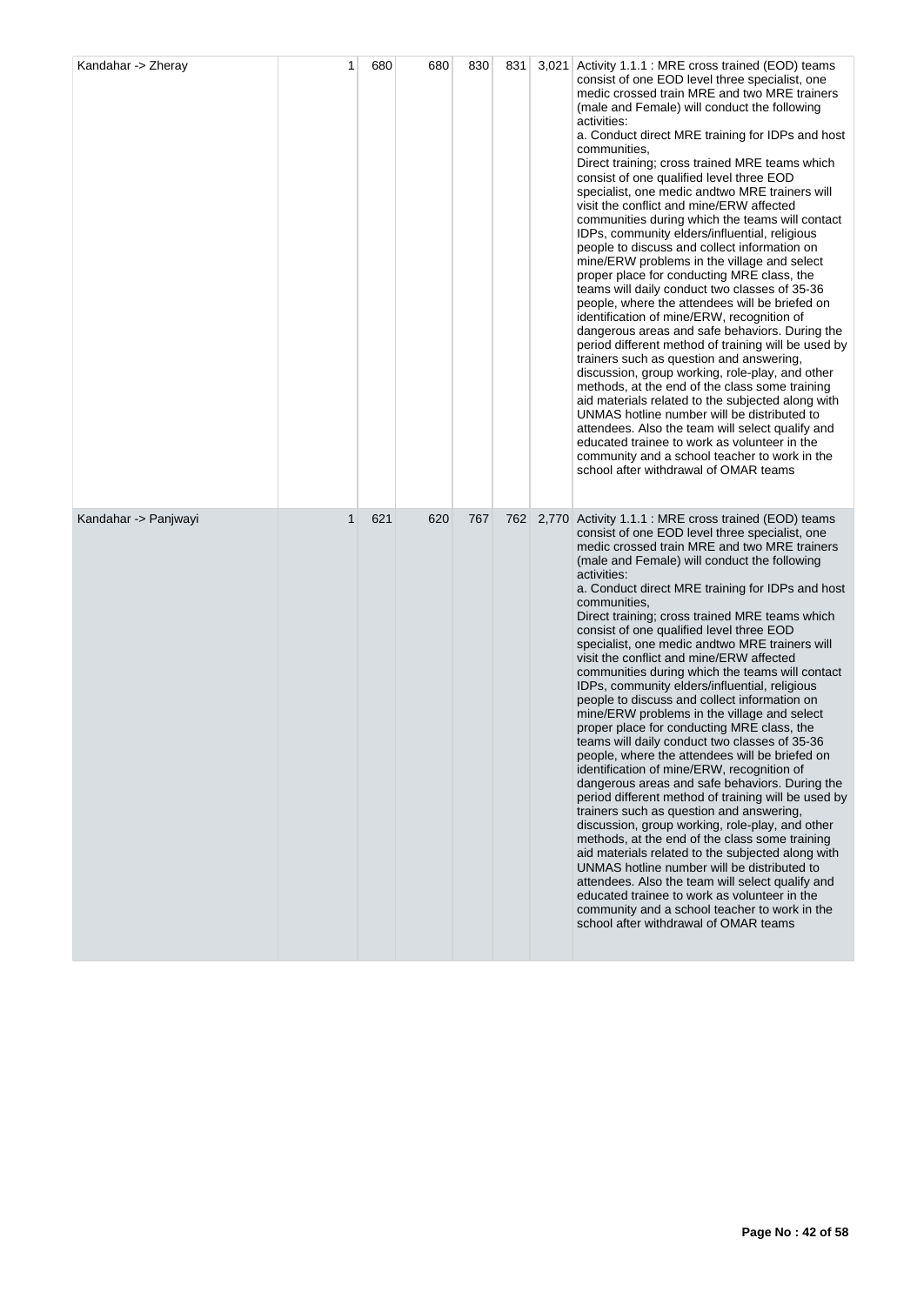| Kandahar -> Daman |  | 283 | 283 | 347 | 346 | 1,259 | Activity 1.1.1 : MRE cross trained (EOD) teams<br>consist of one EOD level three specialist, one<br>medic crossed train MRE and two MRE trainers<br>(male and Female) will conduct the following<br>activities:<br>a. Conduct direct MRE training for IDPs and host<br>communities.<br>Direct training; cross trained MRE teams which<br>consist of one qualified level three EOD<br>specialist, one medic and two MRE trainers will<br>visit the conflict and mine/ERW affected<br>communities during which the teams will contact<br>IDPs, community elders/influential, religious<br>people to discuss and collect information on<br>mine/ERW problems in the village and select<br>proper place for conducting MRE class, the<br>teams will daily conduct two classes of 35-36<br>people, where the attendees will be briefed on<br>identification of mine/ERW, recognition of<br>dangerous areas and safe behaviors. During the<br>period different method of training will be used by<br>trainers such as question and answering,<br>discussion, group working, role-play, and other<br>methods, at the end of the class some training<br>aid materials related to the subjected along with<br>UNMAS hotline number will be distributed to<br>attendees. Also the team will select qualify and<br>educated trainee to work as volunteer in the<br>community and a school teacher to work in the<br>school after withdrawal of OMAR teams |
|-------------------|--|-----|-----|-----|-----|-------|------------------------------------------------------------------------------------------------------------------------------------------------------------------------------------------------------------------------------------------------------------------------------------------------------------------------------------------------------------------------------------------------------------------------------------------------------------------------------------------------------------------------------------------------------------------------------------------------------------------------------------------------------------------------------------------------------------------------------------------------------------------------------------------------------------------------------------------------------------------------------------------------------------------------------------------------------------------------------------------------------------------------------------------------------------------------------------------------------------------------------------------------------------------------------------------------------------------------------------------------------------------------------------------------------------------------------------------------------------------------------------------------------------------------------------------------|
|-------------------|--|-----|-----|-----|-----|-------|------------------------------------------------------------------------------------------------------------------------------------------------------------------------------------------------------------------------------------------------------------------------------------------------------------------------------------------------------------------------------------------------------------------------------------------------------------------------------------------------------------------------------------------------------------------------------------------------------------------------------------------------------------------------------------------------------------------------------------------------------------------------------------------------------------------------------------------------------------------------------------------------------------------------------------------------------------------------------------------------------------------------------------------------------------------------------------------------------------------------------------------------------------------------------------------------------------------------------------------------------------------------------------------------------------------------------------------------------------------------------------------------------------------------------------------------|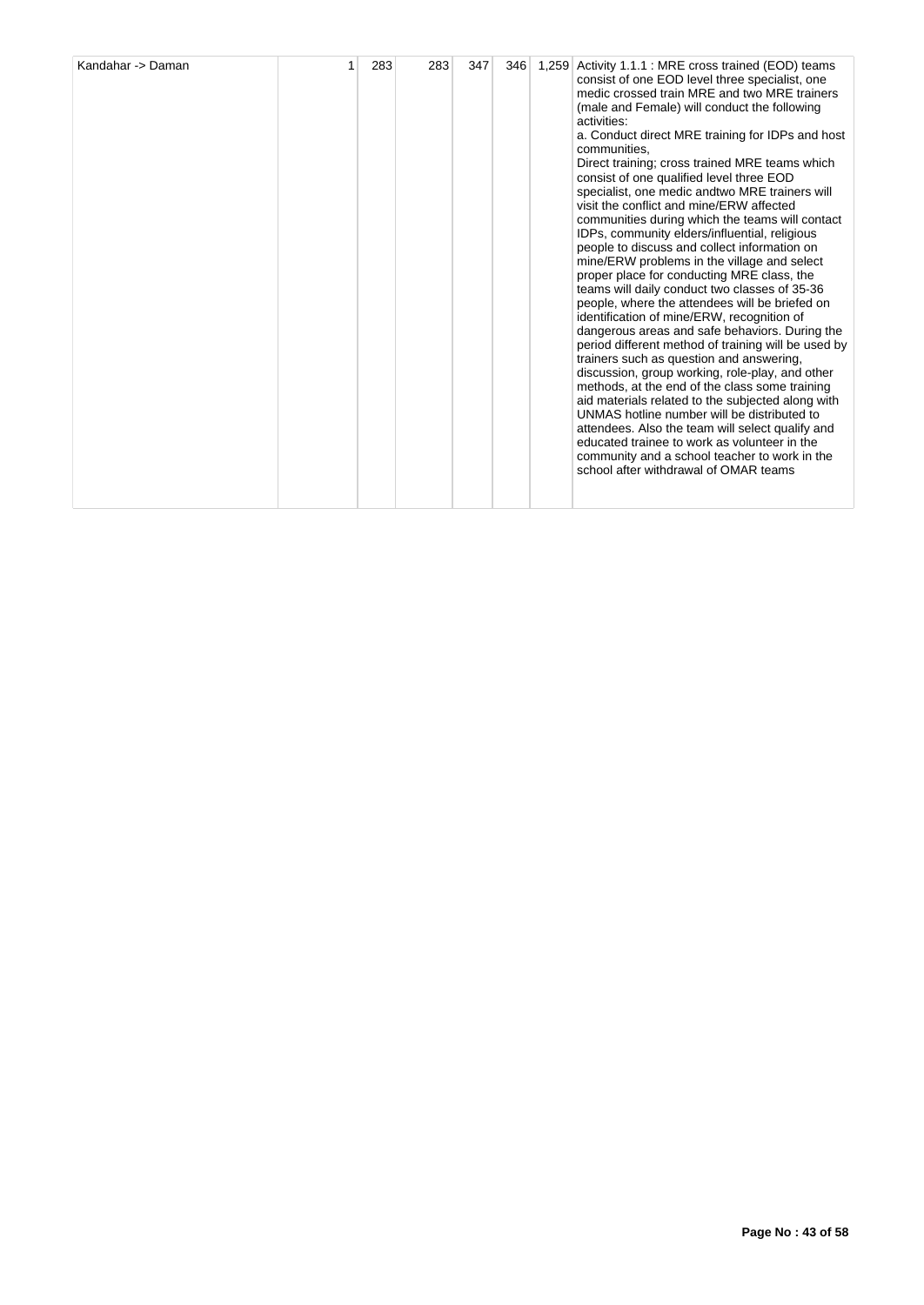Kandahar -> Shahwalikot 8 3,933 3,933 4,807 4,807 17,48 Activity 1.1.1 : MRE cross trained (EOD) teams 0 consist of one EOD level three specialist, one medic crossed train MRE and two MRE trainers (male and Female) will conduct the following activities:

a. Conduct direct MRE training for IDPs and host communities,

Direct training; cross trained MRE teams which consist of one qualified level three EOD specialist, one medic andtwo MRE trainers will visit the conflict and mine/ERW affected communities during which the teams will contact IDPs, community elders/influential, religious people to discuss and collect information on mine/ERW problems in the village and select proper place for conducting MRE class, the teams will daily conduct two classes of 35-36 people, where the attendees will be briefed on identification of mine/ERW, recognition of dangerous areas and safe behaviors. During the period different method of training will be used by trainers such as question and answering, discussion, group working, role-play, and other methods, at the end of the class some training aid materials related to the subjected along with UNMAS hotline number will be distributed to attendees. Also the team will select qualify and educated trainee to work as volunteer in the community and a school teacher to work in the school after withdrawal of OMAR teams

Activity 1.2.1 : The MRE teams will conduct the following activities: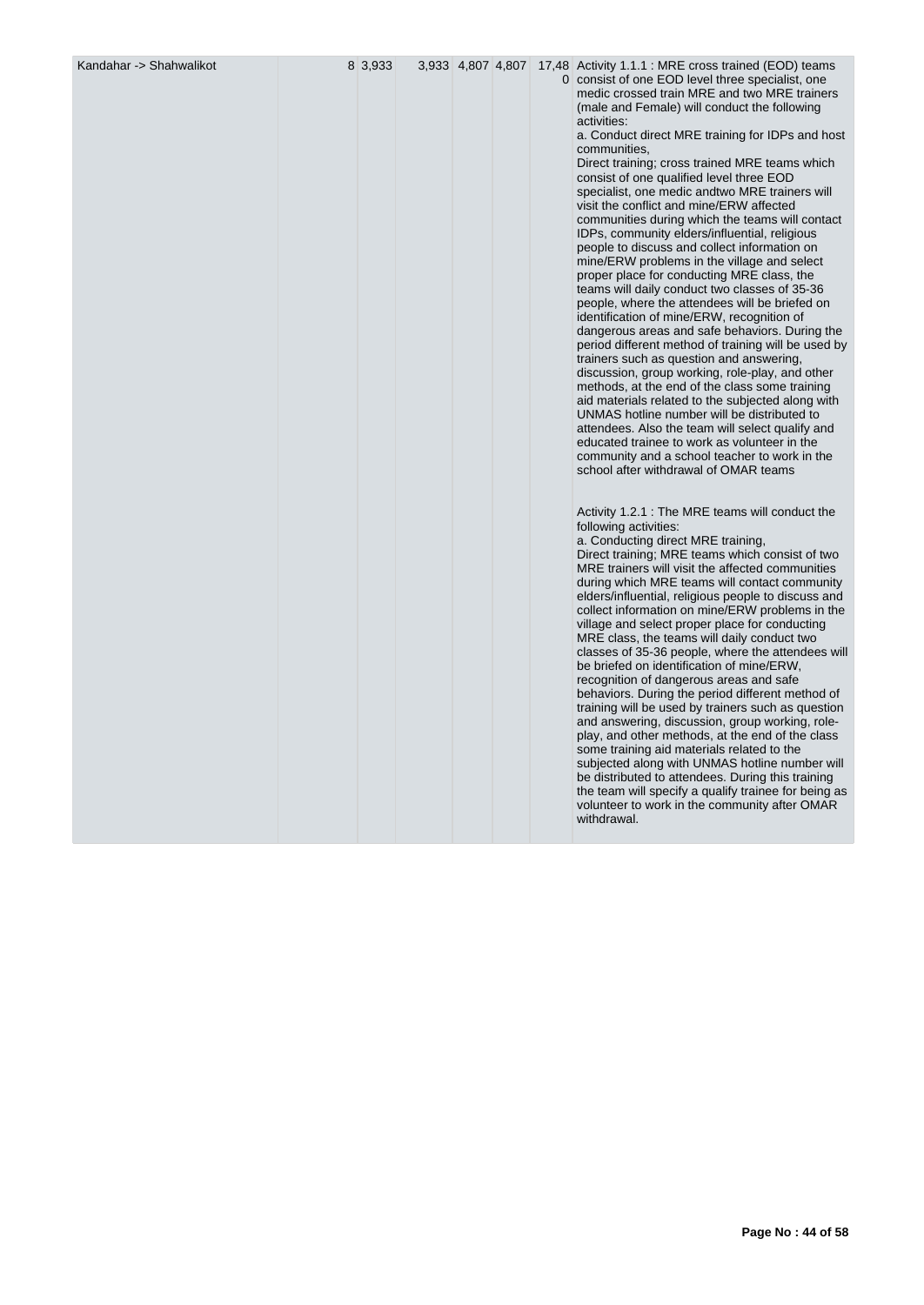|  |  |  | consist of one EOD level three specialist, one<br>medic crossed train MRE and two MRE trainers<br>(male and Female) will conduct the following<br>activities:<br>a. Conduct direct MRE training for IDPs and host<br>communities,<br>Direct training; cross trained MRE teams which<br>consist of one qualified level three EOD<br>specialist, one medic andtwo MRE trainers will<br>visit the conflict and mine/ERW affected<br>communities during which the teams will contact<br>IDPs, community elders/influential, religious<br>people to discuss and collect information on<br>mine/ERW problems in the village and select<br>proper place for conducting MRE class, the<br>teams will daily conduct two classes of 35-36<br>people, where the attendees will be briefed on<br>identification of mine/ERW, recognition of<br>dangerous areas and safe behaviors. During the<br>period different method of training will be used by<br>trainers such as question and answering,<br>discussion, group working, role-play, and other<br>methods, at the end of the class some training<br>aid materials related to the subjected along with<br>UNMAS hotline number will be distributed to<br>attendees. Also the team will select qualify and<br>educated trainee to work as volunteer in the<br>community and a school teacher to work in the<br>school after withdrawal of OMAR teams |
|--|--|--|---------------------------------------------------------------------------------------------------------------------------------------------------------------------------------------------------------------------------------------------------------------------------------------------------------------------------------------------------------------------------------------------------------------------------------------------------------------------------------------------------------------------------------------------------------------------------------------------------------------------------------------------------------------------------------------------------------------------------------------------------------------------------------------------------------------------------------------------------------------------------------------------------------------------------------------------------------------------------------------------------------------------------------------------------------------------------------------------------------------------------------------------------------------------------------------------------------------------------------------------------------------------------------------------------------------------------------------------------------------------------------------------|
|  |  |  | Activity 1.2.1 : The MRE teams will conduct the<br>following activities:<br>a. Conducting direct MRE training,<br>Direct training; MRE teams which consist of two<br>MRE trainers will visit the affected communities<br>during which MRE teams will contact community<br>elders/influential, religious people to discuss and<br>collect information on mine/ERW problems in the<br>village and select proper place for conducting<br>MRE class, the teams will daily conduct two<br>classes of 35-36 people, where the attendees will<br>be briefed on identification of mine/ERW,<br>recognition of dangerous areas and safe<br>behaviors. During the period different method of<br>training will be used by trainers such as question<br>and answering, discussion, group working, role-<br>play, and other methods, at the end of the class<br>some training aid materials related to the<br>subjected along with UNMAS hotline number will<br>be distributed to attendees. During this training<br>the team will specify a qualify trainee for being as<br>volunteer to work in the community after OMAR<br>withdrawal.                                                                                                                                                                                                                                                                |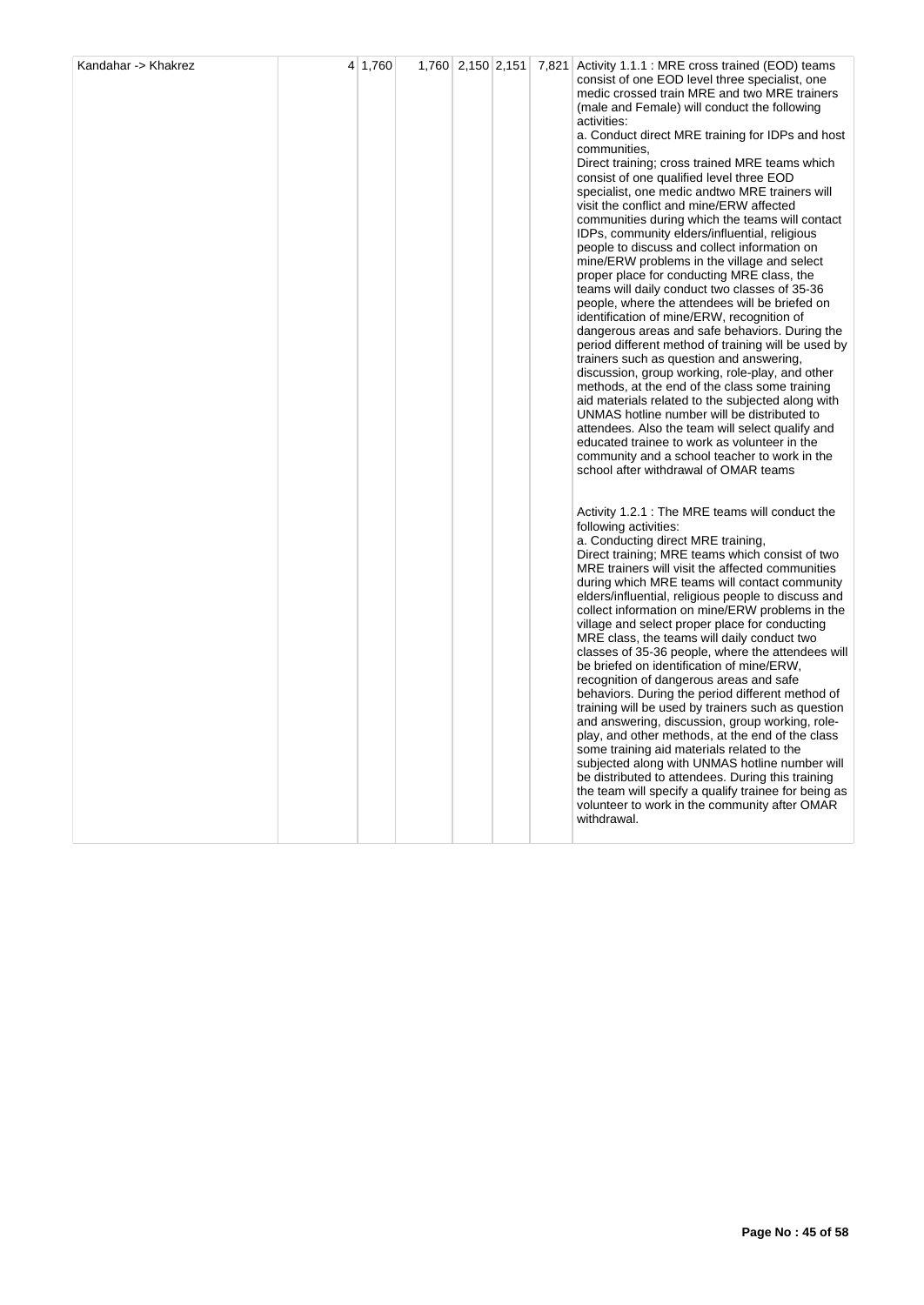|  | Kandahar -> Maywand |  |  |  |
|--|---------------------|--|--|--|
|--|---------------------|--|--|--|

Kandahar -> Maywand 8 3,646 3,646 4,457 4,457 16,20 Activity 1.1.1 : MRE cross trained (EOD) teams 6 consist of one EOD level three specialist, one medic crossed train MRE and two MRE trainers (male and Female) will conduct the following activities:

a. Conduct direct MRE training for IDPs and host communities,

Direct training; cross trained MRE teams which consist of one qualified level three EOD specialist, one medic andtwo MRE trainers will visit the conflict and mine/ERW affected communities during which the teams will contact IDPs, community elders/influential, religious people to discuss and collect information on mine/ERW problems in the village and select proper place for conducting MRE class, the teams will daily conduct two classes of 35-36 people, where the attendees will be briefed on identification of mine/ERW, recognition of dangerous areas and safe behaviors. During the period different method of training will be used by trainers such as question and answering, discussion, group working, role-play, and other methods, at the end of the class some training aid materials related to the subjected along with UNMAS hotline number will be distributed to attendees. Also the team will select qualify and educated trainee to work as volunteer in the community and a school teacher to work in the school after withdrawal of OMAR teams

Activity 1.2.1 : The MRE teams will conduct the following activities: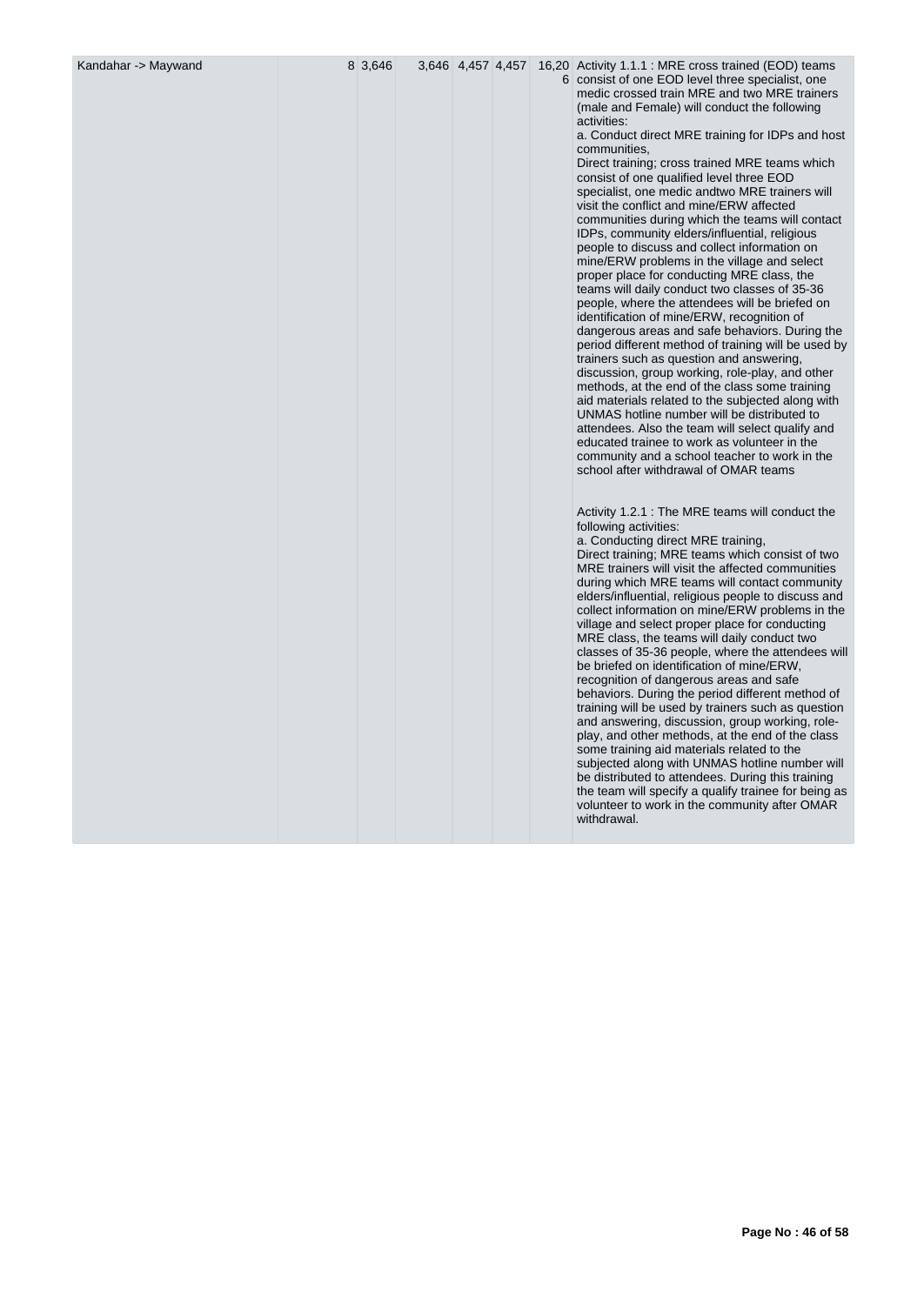| Kandahar -> Reg      | 57  | 57  | 69  | 69  | 252 Activity 1.1.1 : MRE cross trained (EOD) teams<br>consist of one EOD level three specialist, one<br>medic crossed train MRE and two MRE trainers<br>(male and Female) will conduct the following<br>activities:<br>a. Conduct direct MRE training for IDPs and host<br>communities,<br>Direct training; cross trained MRE teams which<br>consist of one qualified level three EOD<br>specialist, one medic and two MRE trainers will<br>visit the conflict and mine/ERW affected<br>communities during which the teams will contact<br>IDPs, community elders/influential, religious<br>people to discuss and collect information on<br>mine/ERW problems in the village and select<br>proper place for conducting MRE class, the<br>teams will daily conduct two classes of 35-36<br>people, where the attendees will be briefed on<br>identification of mine/ERW, recognition of<br>dangerous areas and safe behaviors. During the<br>period different method of training will be used by<br>trainers such as question and answering,<br>discussion, group working, role-play, and other<br>methods, at the end of the class some training<br>aid materials related to the subjected along with<br>UNMAS hotline number will be distributed to<br>attendees. Also the team will select qualify and<br>educated trainee to work as volunteer in the<br>community and a school teacher to work in the<br>school after withdrawal of OMAR teams |
|----------------------|-----|-----|-----|-----|----------------------------------------------------------------------------------------------------------------------------------------------------------------------------------------------------------------------------------------------------------------------------------------------------------------------------------------------------------------------------------------------------------------------------------------------------------------------------------------------------------------------------------------------------------------------------------------------------------------------------------------------------------------------------------------------------------------------------------------------------------------------------------------------------------------------------------------------------------------------------------------------------------------------------------------------------------------------------------------------------------------------------------------------------------------------------------------------------------------------------------------------------------------------------------------------------------------------------------------------------------------------------------------------------------------------------------------------------------------------------------------------------------------------------------------------------|
| Kandahar -> Shorabak | 113 | 113 | 139 | 139 | 504 Activity 1.1.1 : MRE cross trained (EOD) teams<br>consist of one EOD level three specialist, one<br>medic crossed train MRE and two MRE trainers<br>(male and Female) will conduct the following<br>activities:<br>a. Conduct direct MRE training for IDPs and host<br>communities,<br>Direct training; cross trained MRE teams which<br>consist of one qualified level three EOD<br>specialist, one medic and two MRE trainers will<br>visit the conflict and mine/ERW affected<br>communities during which the teams will contact<br>IDPs, community elders/influential, religious<br>people to discuss and collect information on<br>mine/ERW problems in the village and select<br>proper place for conducting MRE class, the<br>teams will daily conduct two classes of 35-36<br>people, where the attendees will be briefed on<br>identification of mine/ERW, recognition of<br>dangerous areas and safe behaviors. During the<br>period different method of training will be used by<br>trainers such as question and answering,<br>discussion, group working, role-play, and other<br>methods, at the end of the class some training<br>aid materials related to the subjected along with<br>UNMAS hotline number will be distributed to<br>attendees. Also the team will select qualify and<br>educated trainee to work as volunteer in the<br>community and a school teacher to work in the<br>school after withdrawal of OMAR teams |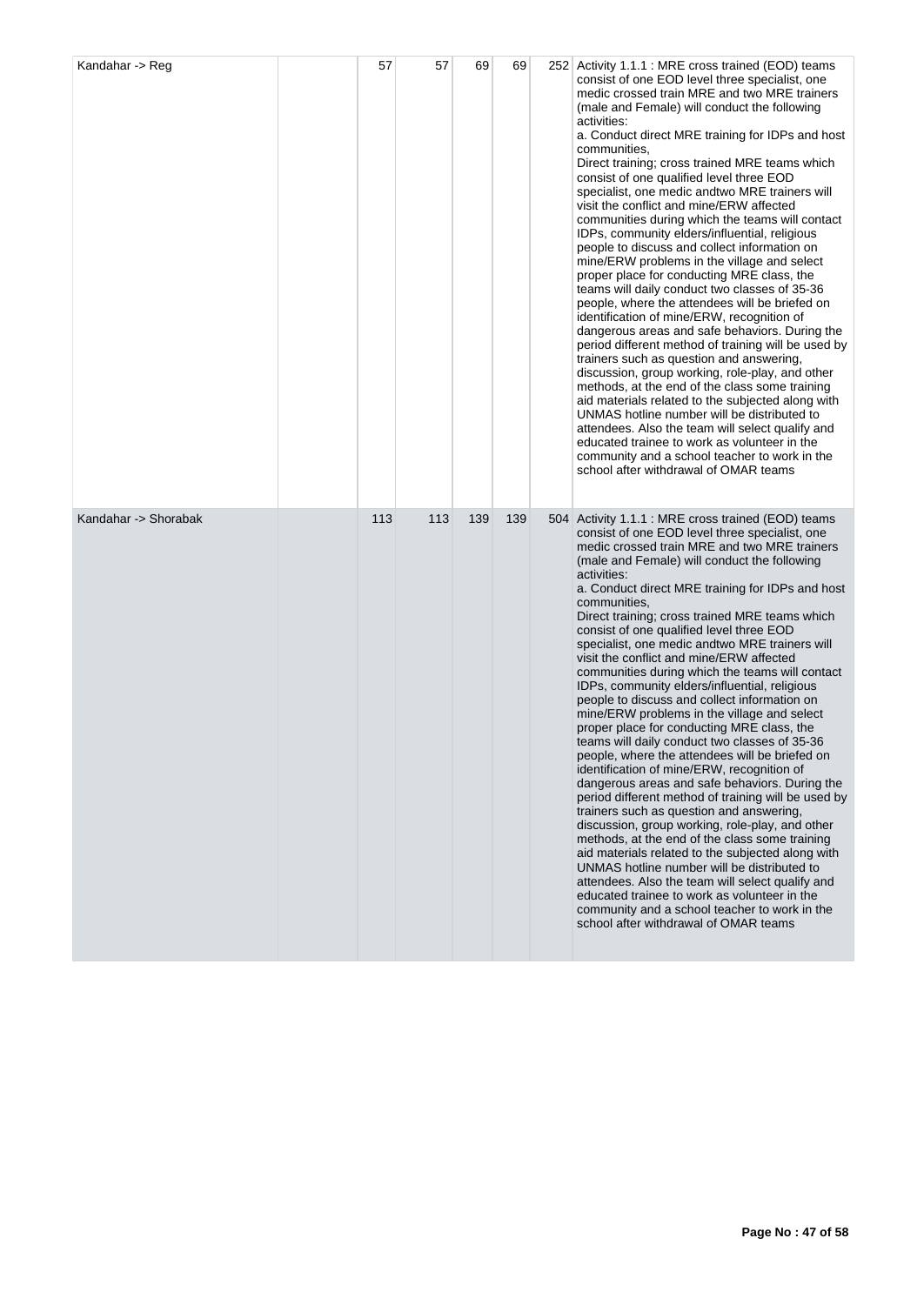| Kandahar -> Spinboldak |  | 227 | 227 | 276 | 277 | 1,007 | Activity 1.1.1 : MRE cross trained (EOD) teams<br>consist of one EOD level three specialist, one<br>medic crossed train MRE and two MRE trainers<br>(male and Female) will conduct the following<br>activities:<br>a. Conduct direct MRE training for IDPs and host<br>communities,<br>Direct training; cross trained MRE teams which<br>consist of one qualified level three EOD<br>specialist, one medic and two MRE trainers will<br>visit the conflict and mine/ERW affected<br>communities during which the teams will contact<br>IDPs, community elders/influential, religious<br>people to discuss and collect information on<br>mine/ERW problems in the village and select<br>proper place for conducting MRE class, the<br>teams will daily conduct two classes of 35-36<br>people, where the attendees will be briefed on<br>identification of mine/ERW, recognition of<br>dangerous areas and safe behaviors. During the<br>period different method of training will be used by<br>trainers such as question and answering.<br>discussion, group working, role-play, and other<br>methods, at the end of the class some training<br>aid materials related to the subjected along with<br>UNMAS hotline number will be distributed to<br>attendees. Also the team will select qualify and<br>educated trainee to work as volunteer in the<br>community and a school teacher to work in the<br>school after withdrawal of OMAR teams |
|------------------------|--|-----|-----|-----|-----|-------|------------------------------------------------------------------------------------------------------------------------------------------------------------------------------------------------------------------------------------------------------------------------------------------------------------------------------------------------------------------------------------------------------------------------------------------------------------------------------------------------------------------------------------------------------------------------------------------------------------------------------------------------------------------------------------------------------------------------------------------------------------------------------------------------------------------------------------------------------------------------------------------------------------------------------------------------------------------------------------------------------------------------------------------------------------------------------------------------------------------------------------------------------------------------------------------------------------------------------------------------------------------------------------------------------------------------------------------------------------------------------------------------------------------------------------------------|
|------------------------|--|-----|-----|-----|-----|-------|------------------------------------------------------------------------------------------------------------------------------------------------------------------------------------------------------------------------------------------------------------------------------------------------------------------------------------------------------------------------------------------------------------------------------------------------------------------------------------------------------------------------------------------------------------------------------------------------------------------------------------------------------------------------------------------------------------------------------------------------------------------------------------------------------------------------------------------------------------------------------------------------------------------------------------------------------------------------------------------------------------------------------------------------------------------------------------------------------------------------------------------------------------------------------------------------------------------------------------------------------------------------------------------------------------------------------------------------------------------------------------------------------------------------------------------------|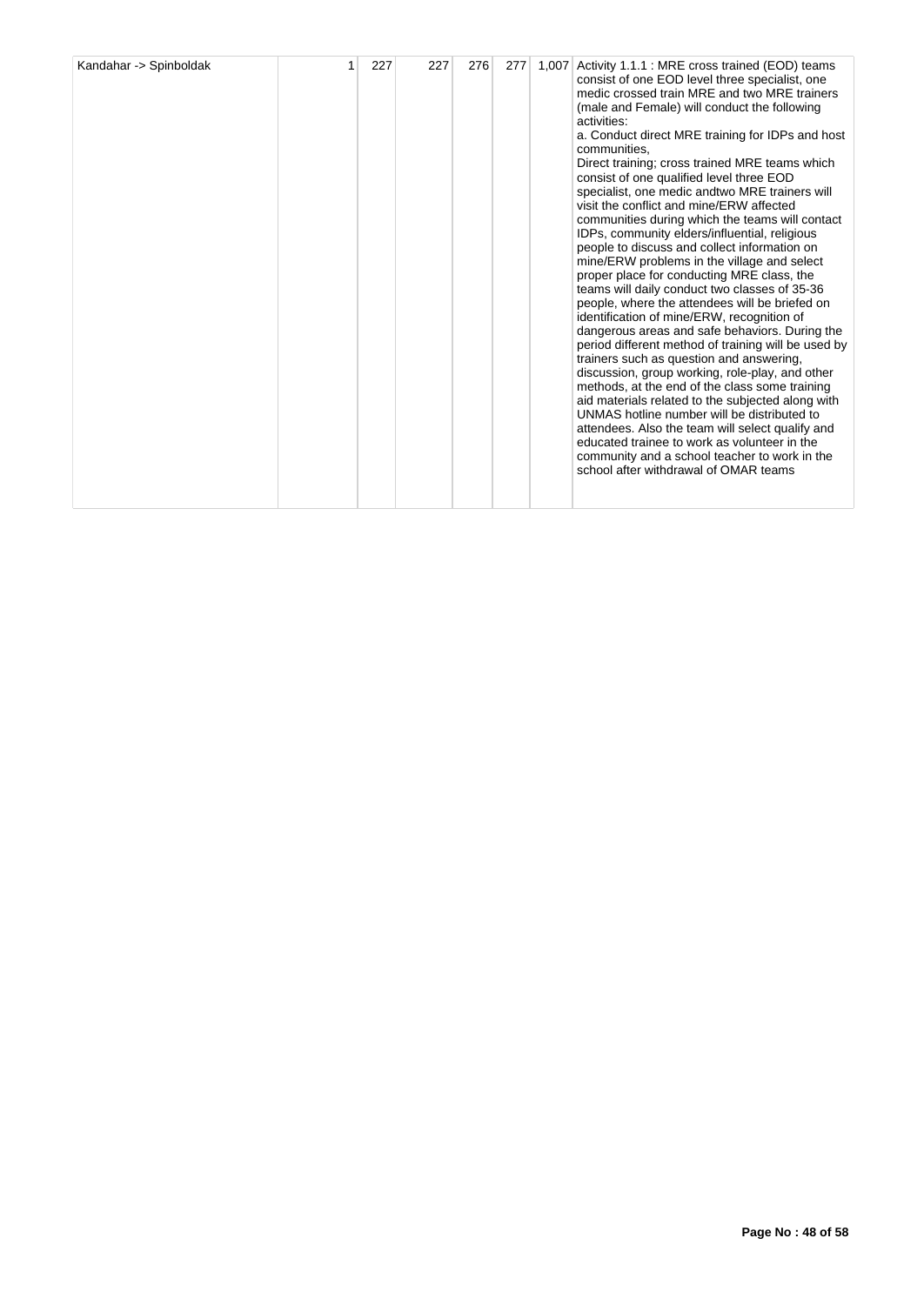| Kandahar -> Arghestan | 9 4.295 | 4,296 5,250 5,250 |  | 19,09 Activity 1.1.1 : MRE cross trained (EOD) teams<br>1 consist of one EOD level three specialist, one<br>medic crossed train MRE and two MRE trainers<br>(male and Female) will conduct the following<br>activities:<br>a. Conduct direct MRE training for IDPs and host<br>communities,<br>Direct training; cross trained MRE teams which<br>consist of one qualified level three EOD<br>specialist, one medic andtwo MRE trainers will<br>visit the conflict and mine/ERW affected<br>communities during which the teams will contact<br>IDPs, community elders/influential, religious<br>people to discuss and collect information on<br>mine/ERW problems in the village and select<br>proper place for conducting MRE class, the<br>teams will daily conduct two classes of 35-36<br>people, where the attendees will be briefed on<br>identification of mine/ERW, recognition of<br>dangerous areas and safe behaviors. During the<br>period different method of training will be used by<br>trainers such as question and answering,<br>discussion, group working, role-play, and other<br>methods, at the end of the class some training<br>aid materials related to the subjected along with<br>UNMAS hotline number will be distributed to<br>attendees. Also the team will select qualify and<br>educated trainee to work as volunteer in the<br>community and a school teacher to work in the<br>school after withdrawal of OMAR teams<br>Activity 1.2.1 : The MRE teams will conduct the<br>following activities:<br>a. Conducting direct MRE training,<br>Direct training; MRE teams which consist of two<br>MRE trainers will visit the affected communities<br>during which MRE teams will contact community<br>elders/influential, religious people to discuss and<br>collect information on mine/ERW problems in the<br>village and select proper place for conducting<br>MRE class, the teams will daily conduct two<br>classes of 35-36 people, where the attendees will<br>be briefed on identification of mine/ERW,<br>recognition of dangerous areas and safe<br>behaviors. During the period different method of<br>training will be used by trainers such as question<br>and answering, discussion, group working, role-<br>play, and other methods, at the end of the class<br>some training aid materials related to the<br>subjected along with UNMAS hotline number will<br>be distributed to attendees. During this training<br>the team will specify a qualify trainee for being as<br>volunteer to work in the community after OMAR<br>withdrawal. |
|-----------------------|---------|-------------------|--|---------------------------------------------------------------------------------------------------------------------------------------------------------------------------------------------------------------------------------------------------------------------------------------------------------------------------------------------------------------------------------------------------------------------------------------------------------------------------------------------------------------------------------------------------------------------------------------------------------------------------------------------------------------------------------------------------------------------------------------------------------------------------------------------------------------------------------------------------------------------------------------------------------------------------------------------------------------------------------------------------------------------------------------------------------------------------------------------------------------------------------------------------------------------------------------------------------------------------------------------------------------------------------------------------------------------------------------------------------------------------------------------------------------------------------------------------------------------------------------------------------------------------------------------------------------------------------------------------------------------------------------------------------------------------------------------------------------------------------------------------------------------------------------------------------------------------------------------------------------------------------------------------------------------------------------------------------------------------------------------------------------------------------------------------------------------------------------------------------------------------------------------------------------------------------------------------------------------------------------------------------------------------------------------------------------------------------------------------------------------------------------------------------------------------------------------------------------------------------------------------------------------------------------------------------------------------------------|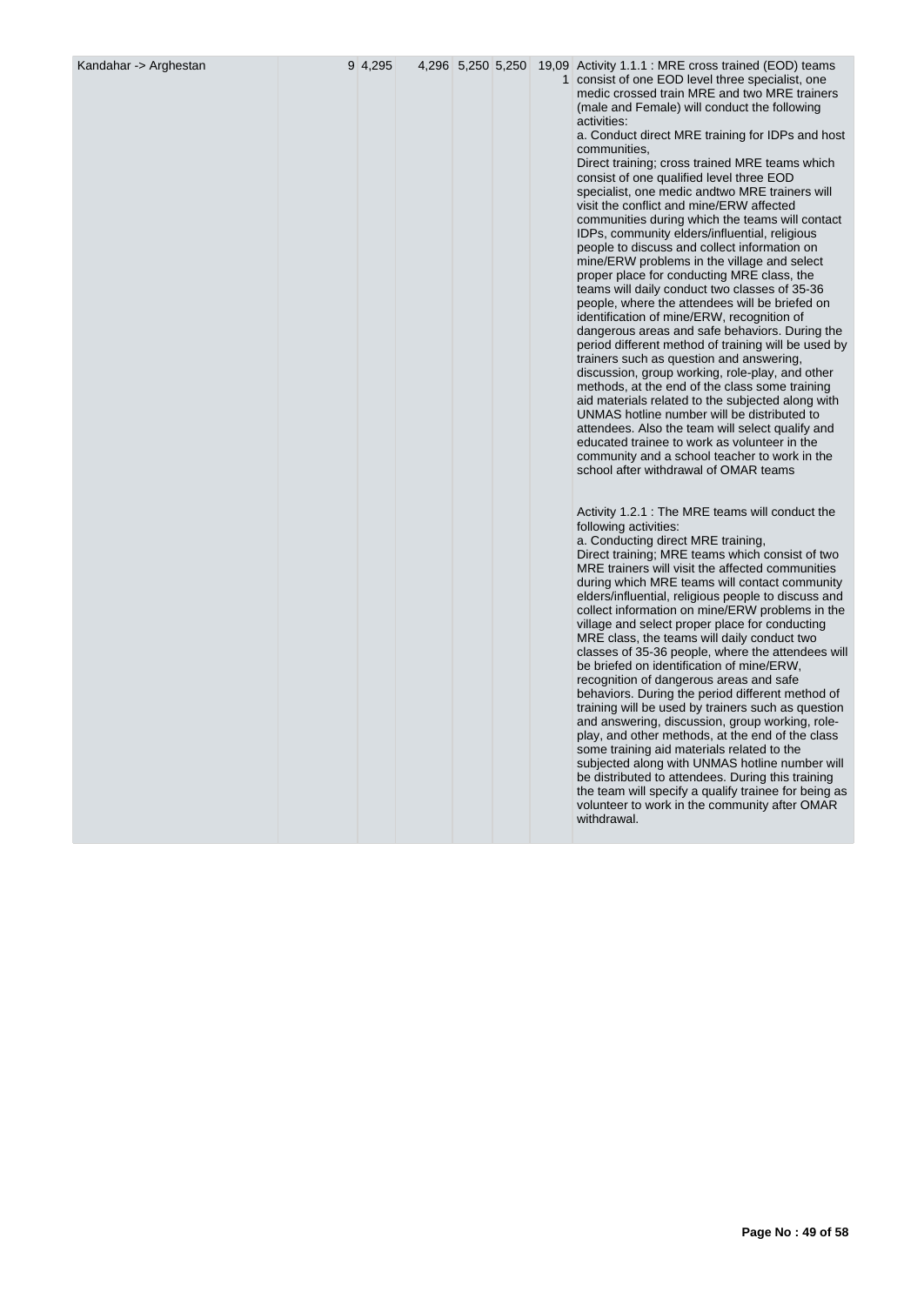|  |  |  | consist of one EOD level three specialist, one<br>medic crossed train MRE and two MRE trainers<br>(male and Female) will conduct the following<br>activities:<br>a. Conduct direct MRE training for IDPs and host<br>communities,<br>Direct training; cross trained MRE teams which<br>consist of one qualified level three EOD<br>specialist, one medic andtwo MRE trainers will<br>visit the conflict and mine/ERW affected<br>communities during which the teams will contact<br>IDPs, community elders/influential, religious<br>people to discuss and collect information on<br>mine/ERW problems in the village and select<br>proper place for conducting MRE class, the<br>teams will daily conduct two classes of 35-36<br>people, where the attendees will be briefed on<br>identification of mine/ERW, recognition of<br>dangerous areas and safe behaviors. During the<br>period different method of training will be used by<br>trainers such as question and answering,<br>discussion, group working, role-play, and other<br>methods, at the end of the class some training<br>aid materials related to the subjected along with<br>UNMAS hotline number will be distributed to<br>attendees. Also the team will select qualify and<br>educated trainee to work as volunteer in the<br>community and a school teacher to work in the<br>school after withdrawal of OMAR teams |
|--|--|--|---------------------------------------------------------------------------------------------------------------------------------------------------------------------------------------------------------------------------------------------------------------------------------------------------------------------------------------------------------------------------------------------------------------------------------------------------------------------------------------------------------------------------------------------------------------------------------------------------------------------------------------------------------------------------------------------------------------------------------------------------------------------------------------------------------------------------------------------------------------------------------------------------------------------------------------------------------------------------------------------------------------------------------------------------------------------------------------------------------------------------------------------------------------------------------------------------------------------------------------------------------------------------------------------------------------------------------------------------------------------------------------------|
|  |  |  | Activity 1.2.1 : The MRE teams will conduct the<br>following activities:<br>a. Conducting direct MRE training,<br>Direct training; MRE teams which consist of two<br>MRE trainers will visit the affected communities<br>during which MRE teams will contact community<br>elders/influential, religious people to discuss and<br>collect information on mine/ERW problems in the<br>village and select proper place for conducting<br>MRE class, the teams will daily conduct two<br>classes of 35-36 people, where the attendees will<br>be briefed on identification of mine/ERW,<br>recognition of dangerous areas and safe<br>behaviors. During the period different method of<br>training will be used by trainers such as question<br>and answering, discussion, group working, role-<br>play, and other methods, at the end of the class<br>some training aid materials related to the<br>subjected along with UNMAS hotline number will<br>be distributed to attendees. During this training<br>the team will specify a qualify trainee for being as<br>volunteer to work in the community after OMAR<br>withdrawal.                                                                                                                                                                                                                                                                |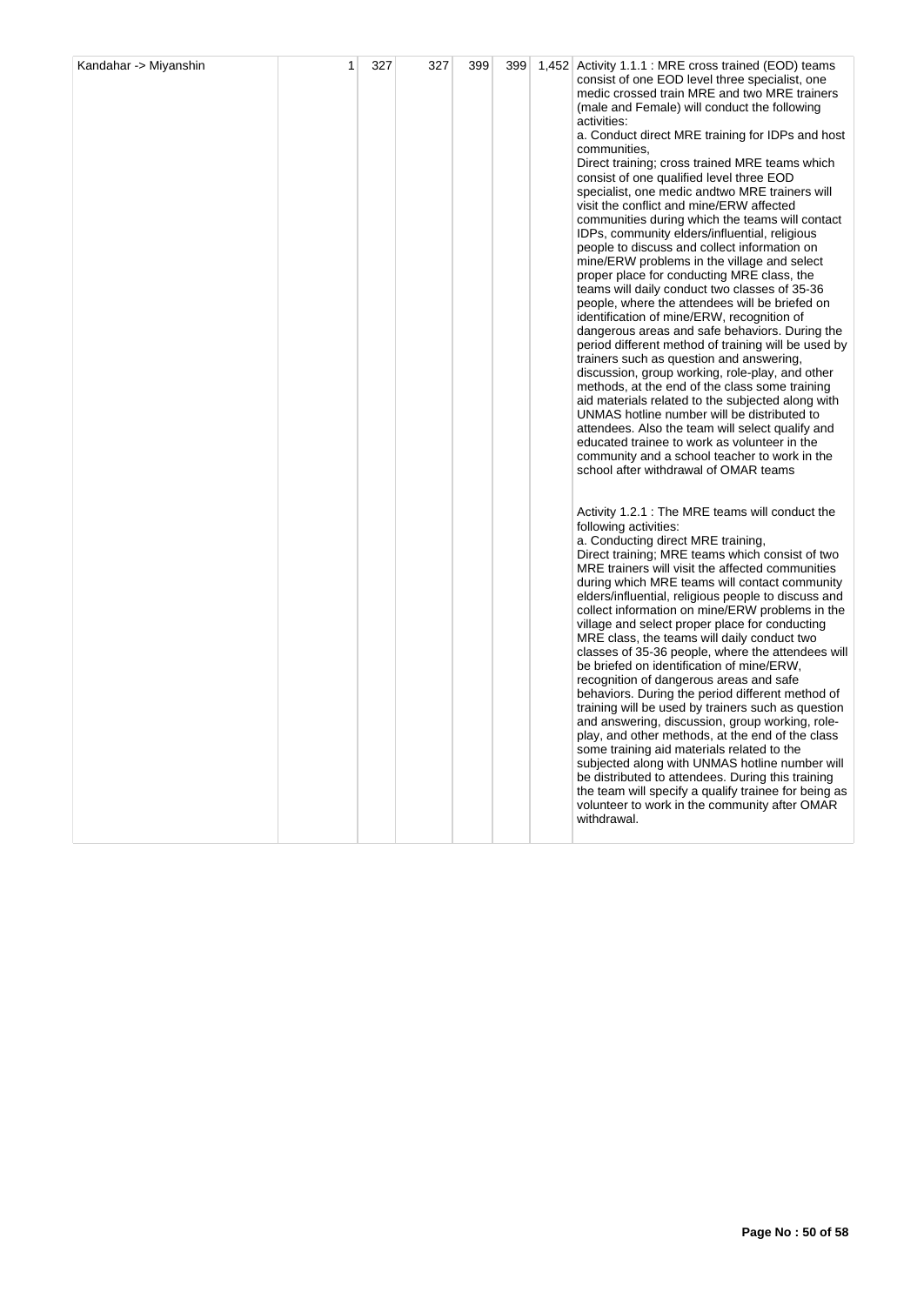| Kandahar -> Nesh | $\overline{2}$ | 767 | 767 | 936 | 937 |  | 3,407 Activity 1.1.1 : MRE cross trained (EOD) teams<br>consist of one EOD level three specialist, one<br>medic crossed train MRE and two MRE trainers<br>(male and Female) will conduct the following<br>activities:<br>a. Conduct direct MRE training for IDPs and host<br>communities,<br>Direct training; cross trained MRE teams which<br>consist of one qualified level three EOD<br>specialist, one medic and two MRE trainers will<br>visit the conflict and mine/ERW affected<br>communities during which the teams will contact<br>IDPs, community elders/influential, religious<br>people to discuss and collect information on<br>mine/ERW problems in the village and select<br>proper place for conducting MRE class, the<br>teams will daily conduct two classes of 35-36<br>people, where the attendees will be briefed on<br>identification of mine/ERW, recognition of<br>dangerous areas and safe behaviors. During the<br>period different method of training will be used by<br>trainers such as question and answering,<br>discussion, group working, role-play, and other<br>methods, at the end of the class some training<br>aid materials related to the subjected along with<br>UNMAS hotline number will be distributed to<br>attendees. Also the team will select qualify and<br>educated trainee to work as volunteer in the<br>community and a school teacher to work in the<br>school after withdrawal of OMAR teams<br>Activity 1.2.1 : The MRE teams will conduct the<br>following activities:<br>a. Conducting direct MRE training,<br>Direct training; MRE teams which consist of two<br>MRE trainers will visit the affected communities<br>during which MRE teams will contact community<br>elders/influential, religious people to discuss and<br>collect information on mine/ERW problems in the<br>village and select proper place for conducting<br>MRE class, the teams will daily conduct two<br>classes of 35-36 people, where the attendees will<br>be briefed on identification of mine/ERW,<br>recognition of dangerous areas and safe<br>behaviors. During the period different method of<br>training will be used by trainers such as question<br>and answering, discussion, group working, role-<br>play, and other methods, at the end of the class<br>some training aid materials related to the<br>subjected along with UNMAS hotline number will<br>be distributed to attendees. During this training<br>the team will specify a qualify trainee for being as<br>volunteer to work in the community after OMAR<br>withdrawal. |
|------------------|----------------|-----|-----|-----|-----|--|--------------------------------------------------------------------------------------------------------------------------------------------------------------------------------------------------------------------------------------------------------------------------------------------------------------------------------------------------------------------------------------------------------------------------------------------------------------------------------------------------------------------------------------------------------------------------------------------------------------------------------------------------------------------------------------------------------------------------------------------------------------------------------------------------------------------------------------------------------------------------------------------------------------------------------------------------------------------------------------------------------------------------------------------------------------------------------------------------------------------------------------------------------------------------------------------------------------------------------------------------------------------------------------------------------------------------------------------------------------------------------------------------------------------------------------------------------------------------------------------------------------------------------------------------------------------------------------------------------------------------------------------------------------------------------------------------------------------------------------------------------------------------------------------------------------------------------------------------------------------------------------------------------------------------------------------------------------------------------------------------------------------------------------------------------------------------------------------------------------------------------------------------------------------------------------------------------------------------------------------------------------------------------------------------------------------------------------------------------------------------------------------------------------------------------------------------------------------------------------------------------------------------------------------------------------------------------------|
|------------------|----------------|-----|-----|-----|-----|--|--------------------------------------------------------------------------------------------------------------------------------------------------------------------------------------------------------------------------------------------------------------------------------------------------------------------------------------------------------------------------------------------------------------------------------------------------------------------------------------------------------------------------------------------------------------------------------------------------------------------------------------------------------------------------------------------------------------------------------------------------------------------------------------------------------------------------------------------------------------------------------------------------------------------------------------------------------------------------------------------------------------------------------------------------------------------------------------------------------------------------------------------------------------------------------------------------------------------------------------------------------------------------------------------------------------------------------------------------------------------------------------------------------------------------------------------------------------------------------------------------------------------------------------------------------------------------------------------------------------------------------------------------------------------------------------------------------------------------------------------------------------------------------------------------------------------------------------------------------------------------------------------------------------------------------------------------------------------------------------------------------------------------------------------------------------------------------------------------------------------------------------------------------------------------------------------------------------------------------------------------------------------------------------------------------------------------------------------------------------------------------------------------------------------------------------------------------------------------------------------------------------------------------------------------------------------------------------|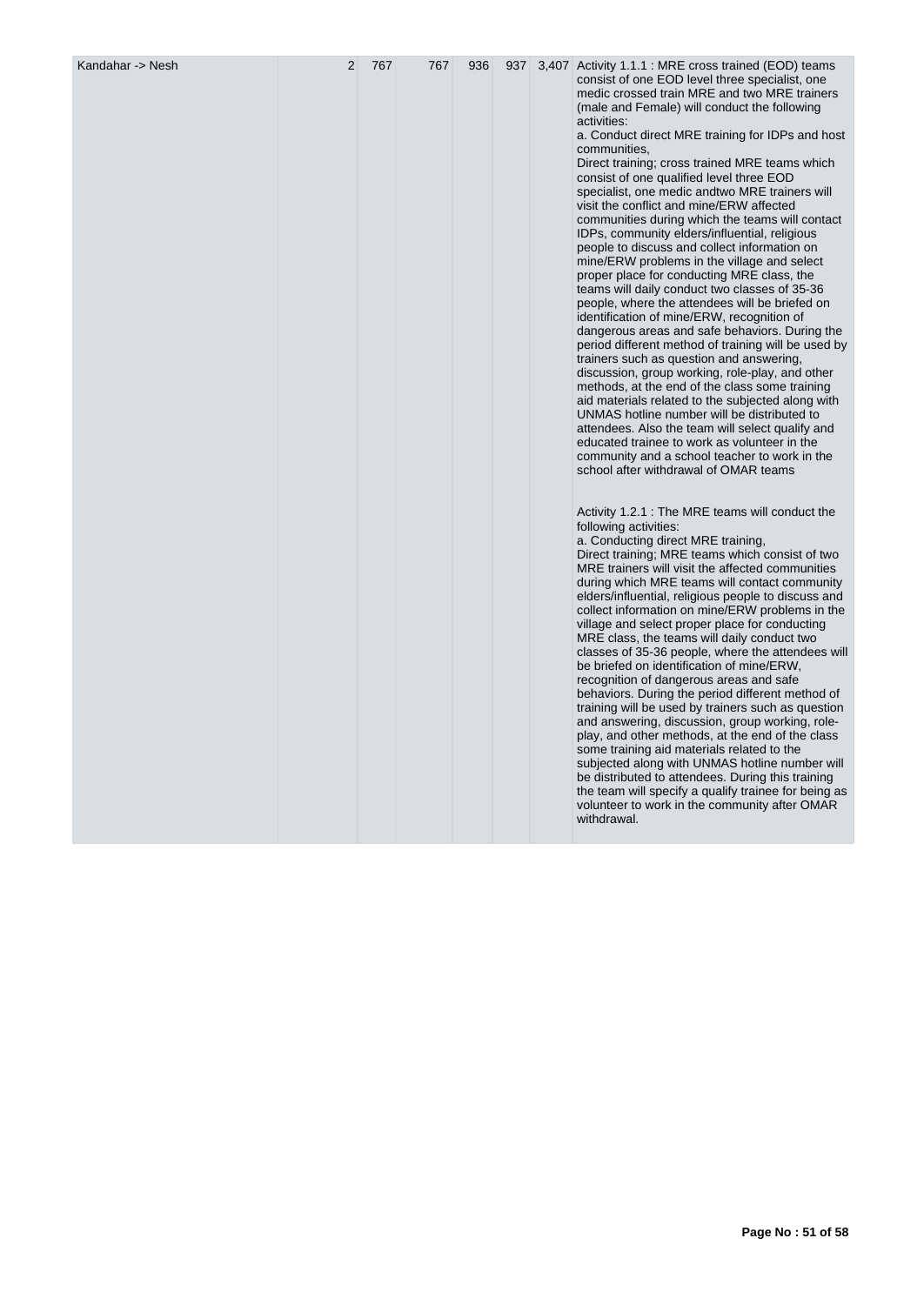|  |  |  | consist of one EOD level three specialist, one<br>medic crossed train MRE and two MRE trainers<br>(male and Female) will conduct the following<br>activities:<br>a. Conduct direct MRE training for IDPs and host<br>communities,<br>Direct training; cross trained MRE teams which<br>consist of one qualified level three EOD<br>specialist, one medic andtwo MRE trainers will<br>visit the conflict and mine/ERW affected<br>communities during which the teams will contact<br>IDPs, community elders/influential, religious<br>people to discuss and collect information on<br>mine/ERW problems in the village and select<br>proper place for conducting MRE class, the<br>teams will daily conduct two classes of 35-36<br>people, where the attendees will be briefed on<br>identification of mine/ERW, recognition of<br>dangerous areas and safe behaviors. During the<br>period different method of training will be used by<br>trainers such as question and answering,<br>discussion, group working, role-play, and other<br>methods, at the end of the class some training<br>aid materials related to the subjected along with<br>UNMAS hotline number will be distributed to<br>attendees. Also the team will select qualify and<br>educated trainee to work as volunteer in the<br>community and a school teacher to work in the<br>school after withdrawal of OMAR teams |
|--|--|--|---------------------------------------------------------------------------------------------------------------------------------------------------------------------------------------------------------------------------------------------------------------------------------------------------------------------------------------------------------------------------------------------------------------------------------------------------------------------------------------------------------------------------------------------------------------------------------------------------------------------------------------------------------------------------------------------------------------------------------------------------------------------------------------------------------------------------------------------------------------------------------------------------------------------------------------------------------------------------------------------------------------------------------------------------------------------------------------------------------------------------------------------------------------------------------------------------------------------------------------------------------------------------------------------------------------------------------------------------------------------------------------------|
|  |  |  | Activity 1.2.1 : The MRE teams will conduct the<br>following activities:<br>a. Conducting direct MRE training,<br>Direct training; MRE teams which consist of two<br>MRE trainers will visit the affected communities<br>during which MRE teams will contact community<br>elders/influential, religious people to discuss and<br>collect information on mine/ERW problems in the<br>village and select proper place for conducting<br>MRE class, the teams will daily conduct two<br>classes of 35-36 people, where the attendees will<br>be briefed on identification of mine/ERW,<br>recognition of dangerous areas and safe<br>behaviors. During the period different method of<br>training will be used by trainers such as question<br>and answering, discussion, group working, role-<br>play, and other methods, at the end of the class<br>some training aid materials related to the<br>subjected along with UNMAS hotline number will<br>be distributed to attendees. During this training<br>the team will specify a qualify trainee for being as<br>volunteer to work in the community after OMAR<br>withdrawal.                                                                                                                                                                                                                                                                |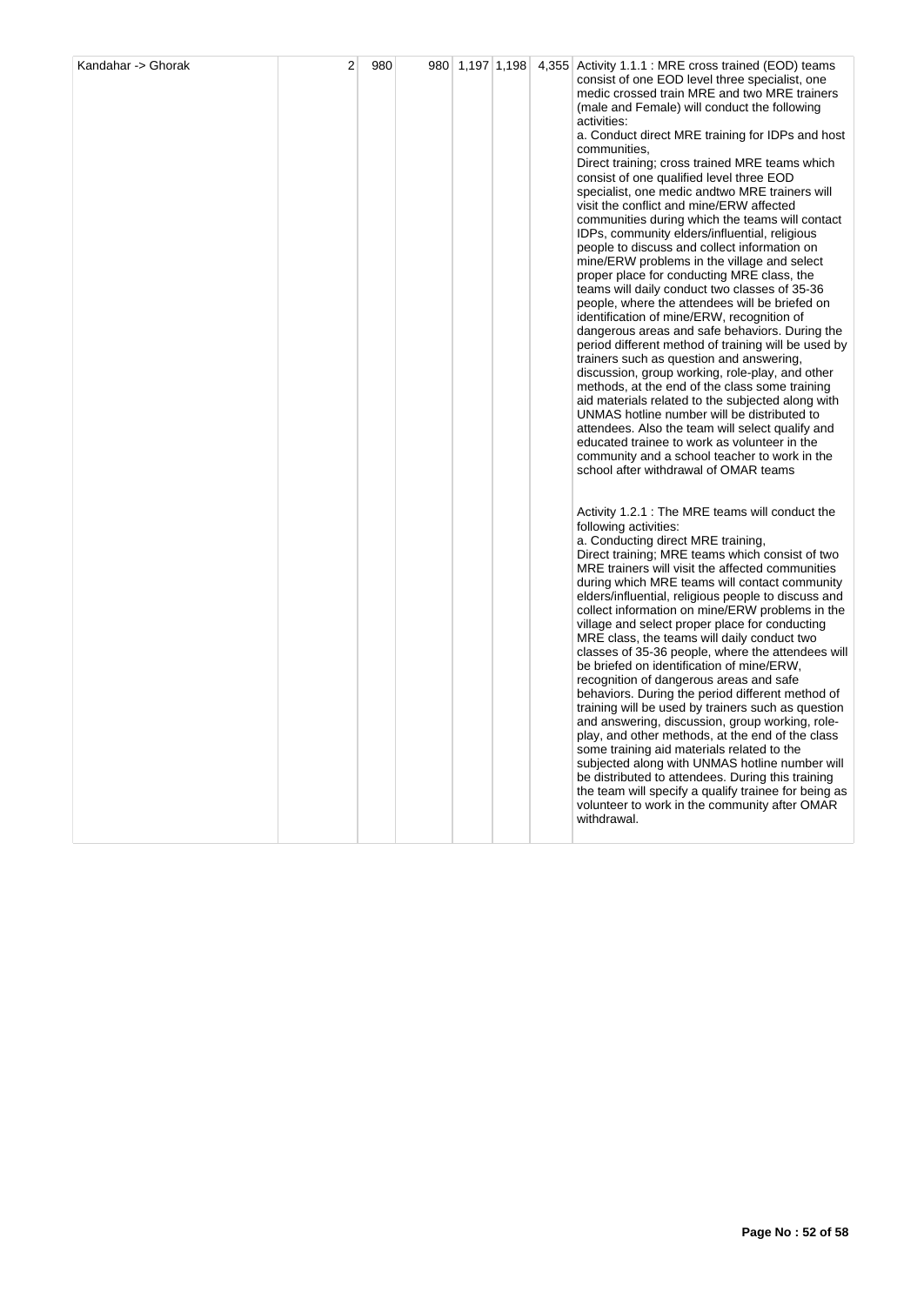Kandahar -> Maruf 1.1.1 : MRE cross trained (EOD) teams 5 2,143 2,619 2,620 9,525 Activity 1.1.1 : MRE cross trained (EOD) teams consist of one EOD level three specialist, one medic crossed train MRE and two MRE trainers (male and Female) will conduct the following activities:

> a. Conduct direct MRE training for IDPs and host communities,

> Direct training; cross trained MRE teams which consist of one qualified level three EOD specialist, one medic andtwo MRE trainers will visit the conflict and mine/ERW affected communities during which the teams will contact IDPs, community elders/influential, religious people to discuss and collect information on mine/ERW problems in the village and select proper place for conducting MRE class, the teams will daily conduct two classes of 35-36 people, where the attendees will be briefed on identification of mine/ERW, recognition of dangerous areas and safe behaviors. During the period different method of training will be used by trainers such as question and answering, discussion, group working, role-play, and other methods, at the end of the class some training aid materials related to the subjected along with UNMAS hotline number will be distributed to attendees. Also the team will select qualify and educated trainee to work as volunteer in the community and a school teacher to work in the school after withdrawal of OMAR teams

Activity 1.2.1 : The MRE teams will conduct the following activities: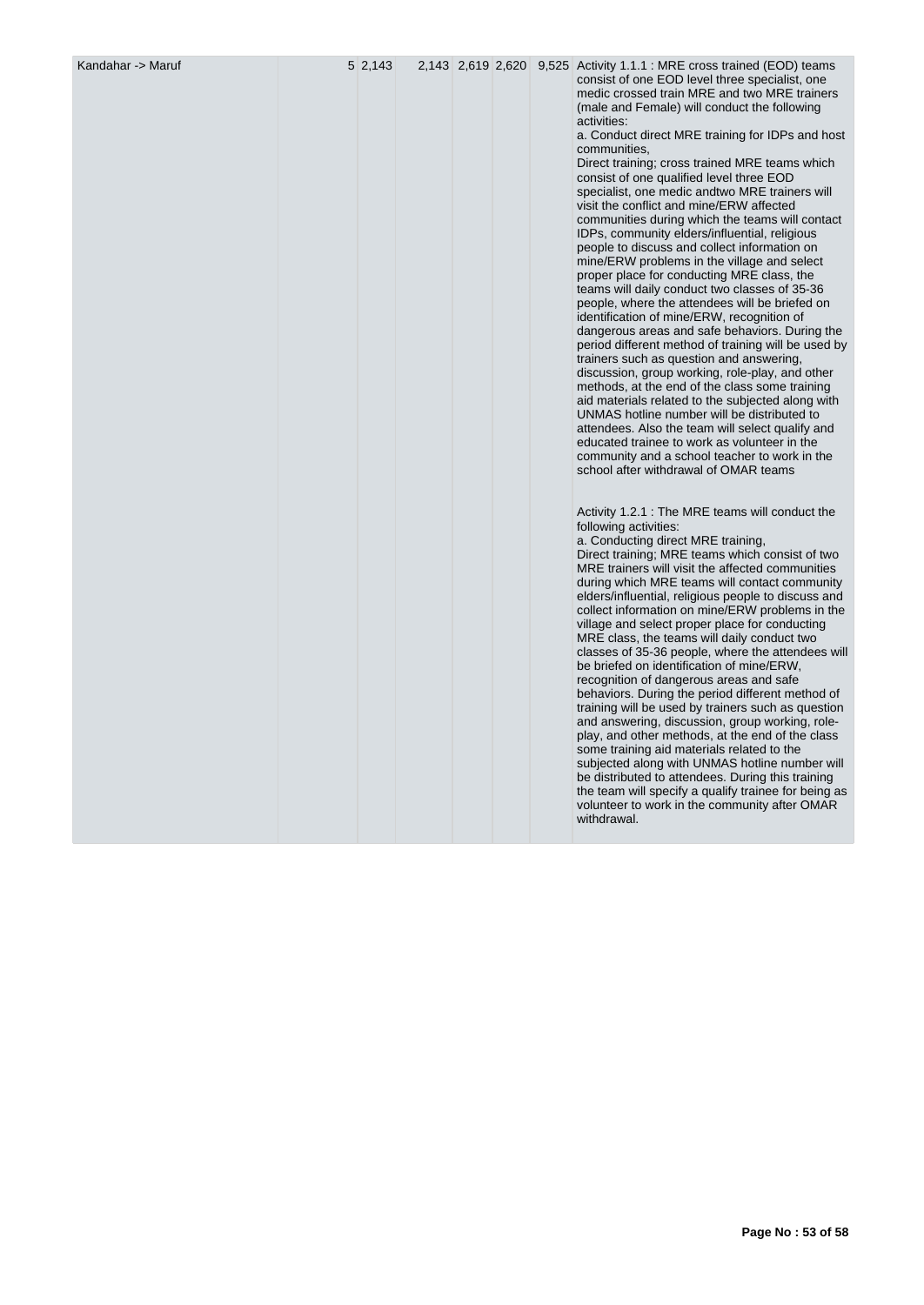| Nimroz -> Zaranj | 1 | 327 | 327 | 399 | 399 | 1,452 Activity 1.1.1 : MRE cross trained (EOD) teams<br>consist of one EOD level three specialist, one<br>medic crossed train MRE and two MRE trainers<br>(male and Female) will conduct the following<br>activities:<br>a. Conduct direct MRE training for IDPs and host<br>communities,<br>Direct training; cross trained MRE teams which<br>consist of one qualified level three EOD<br>specialist, one medic andtwo MRE trainers will<br>visit the conflict and mine/ERW affected<br>communities during which the teams will contact<br>IDPs, community elders/influential, religious<br>people to discuss and collect information on<br>mine/ERW problems in the village and select<br>proper place for conducting MRE class, the<br>teams will daily conduct two classes of 35-36<br>people, where the attendees will be briefed on<br>identification of mine/ERW, recognition of<br>dangerous areas and safe behaviors. During the<br>period different method of training will be used by<br>trainers such as question and answering,<br>discussion, group working, role-play, and other<br>methods, at the end of the class some training<br>aid materials related to the subjected along with<br>UNMAS hotline number will be distributed to<br>attendees. Also the team will select qualify and<br>educated trainee to work as volunteer in the<br>community and a school teacher to work in the<br>school after withdrawal of OMAR teams |
|------------------|---|-----|-----|-----|-----|-----------------------------------------------------------------------------------------------------------------------------------------------------------------------------------------------------------------------------------------------------------------------------------------------------------------------------------------------------------------------------------------------------------------------------------------------------------------------------------------------------------------------------------------------------------------------------------------------------------------------------------------------------------------------------------------------------------------------------------------------------------------------------------------------------------------------------------------------------------------------------------------------------------------------------------------------------------------------------------------------------------------------------------------------------------------------------------------------------------------------------------------------------------------------------------------------------------------------------------------------------------------------------------------------------------------------------------------------------------------------------------------------------------------------------------------------------|
|                  |   |     |     |     |     | Activity 1.2.1 : The MRE teams will conduct the<br>following activities:<br>a. Conducting direct MRE training,<br>Direct training; MRE teams which consist of two<br>MRE trainers will visit the affected communities<br>during which MRE teams will contact community<br>elders/influential, religious people to discuss and<br>collect information on mine/ERW problems in the<br>village and select proper place for conducting<br>MRE class, the teams will daily conduct two<br>classes of 35-36 people, where the attendees will<br>be briefed on identification of mine/ERW,<br>recognition of dangerous areas and safe<br>behaviors. During the period different method of<br>training will be used by trainers such as question<br>and answering, discussion, group working, role-<br>play, and other methods, at the end of the class<br>some training aid materials related to the<br>subjected along with UNMAS hotline number will<br>be distributed to attendees. During this training<br>the team will specify a qualify trainee for being as<br>volunteer to work in the community after OMAR<br>withdrawal.                                                                                                                                                                                                                                                                                                                        |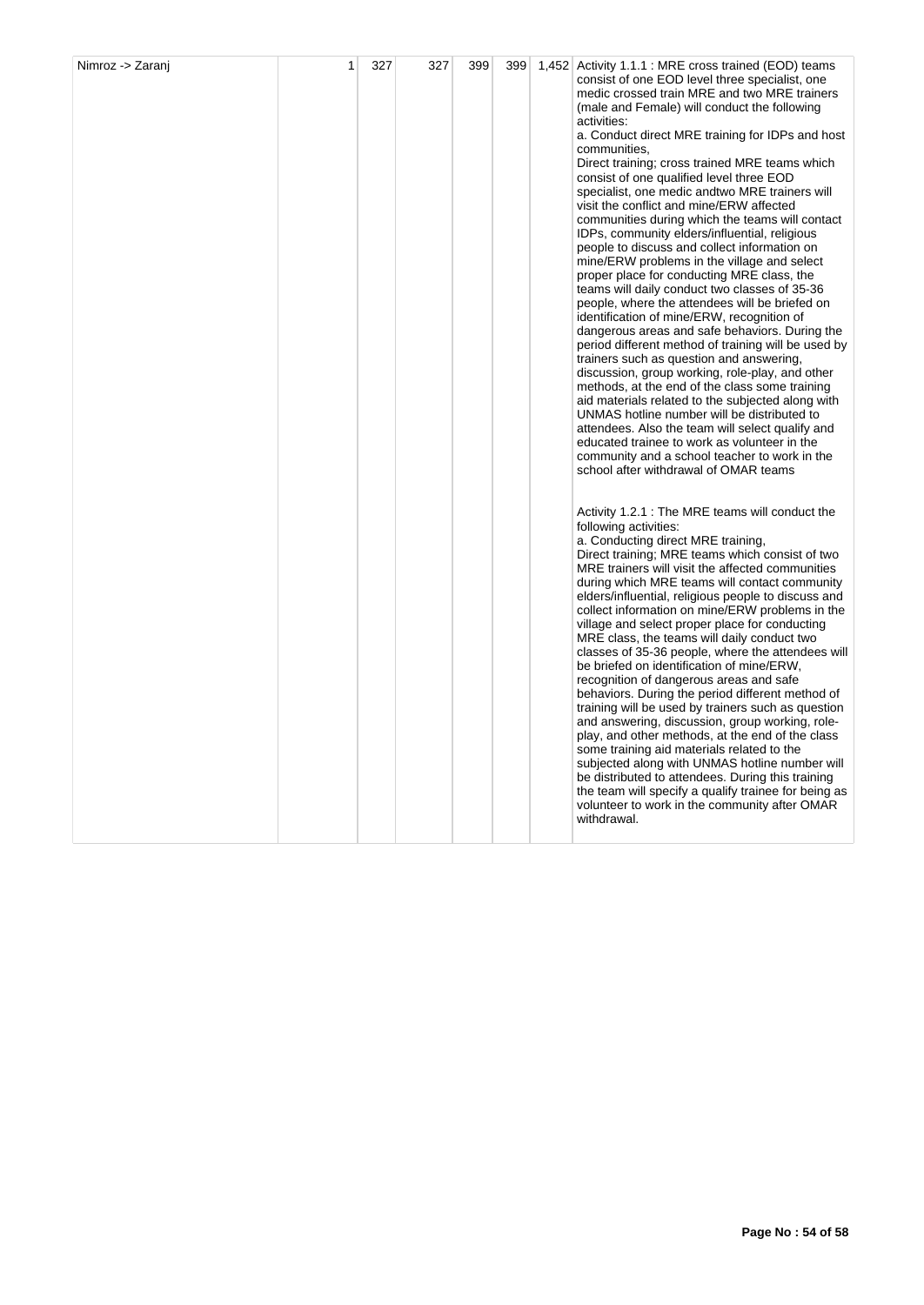| Nimroz -> Kang | 2 | 980 |  |  | 980 1,198 1,198 4,356 Activity 1.1.1 : MRE cross trained (EOD) teams                                                                                                                                                                                                                                                                                                                                                                                                                                                                                                                                                                                                                                                                                                                                                                                                                                                                                                                                                                                                                                                                                                                                                                                                                                                                                                                        |
|----------------|---|-----|--|--|---------------------------------------------------------------------------------------------------------------------------------------------------------------------------------------------------------------------------------------------------------------------------------------------------------------------------------------------------------------------------------------------------------------------------------------------------------------------------------------------------------------------------------------------------------------------------------------------------------------------------------------------------------------------------------------------------------------------------------------------------------------------------------------------------------------------------------------------------------------------------------------------------------------------------------------------------------------------------------------------------------------------------------------------------------------------------------------------------------------------------------------------------------------------------------------------------------------------------------------------------------------------------------------------------------------------------------------------------------------------------------------------|
|                |   |     |  |  | consist of one EOD level three specialist, one<br>medic crossed train MRE and two MRE trainers<br>(male and Female) will conduct the following<br>activities:<br>a. Conduct direct MRE training for IDPs and host<br>communities,<br>Direct training; cross trained MRE teams which<br>consist of one qualified level three EOD<br>specialist, one medic andtwo MRE trainers will<br>visit the conflict and mine/ERW affected<br>communities during which the teams will contact<br>IDPs, community elders/influential, religious<br>people to discuss and collect information on<br>mine/ERW problems in the village and select<br>proper place for conducting MRE class, the<br>teams will daily conduct two classes of 35-36<br>people, where the attendees will be briefed on<br>identification of mine/ERW, recognition of<br>dangerous areas and safe behaviors. During the<br>period different method of training will be used by<br>trainers such as question and answering,<br>discussion, group working, role-play, and other<br>methods, at the end of the class some training<br>aid materials related to the subjected along with<br>UNMAS hotline number will be distributed to<br>attendees. Also the team will select qualify and<br>educated trainee to work as volunteer in the<br>community and a school teacher to work in the<br>school after withdrawal of OMAR teams |
|                |   |     |  |  | Activity 1.2.1 : The MRE teams will conduct the<br>following activities:<br>a. Conducting direct MRE training,<br>Direct training; MRE teams which consist of two<br>MRE trainers will visit the affected communities<br>during which MRE teams will contact community<br>elders/influential, religious people to discuss and<br>collect information on mine/ERW problems in the<br>village and select proper place for conducting<br>MRE class, the teams will daily conduct two<br>classes of 35-36 people, where the attendees will<br>be briefed on identification of mine/ERW,<br>recognition of dangerous areas and safe<br>behaviors. During the period different method of<br>training will be used by trainers such as question<br>and answering, discussion, group working, role-<br>play, and other methods, at the end of the class<br>some training aid materials related to the<br>subjected along with UNMAS hotline number will<br>be distributed to attendees. During this training<br>the team will specify a qualify trainee for being as<br>volunteer to work in the community after OMAR<br>withdrawal.                                                                                                                                                                                                                                                                |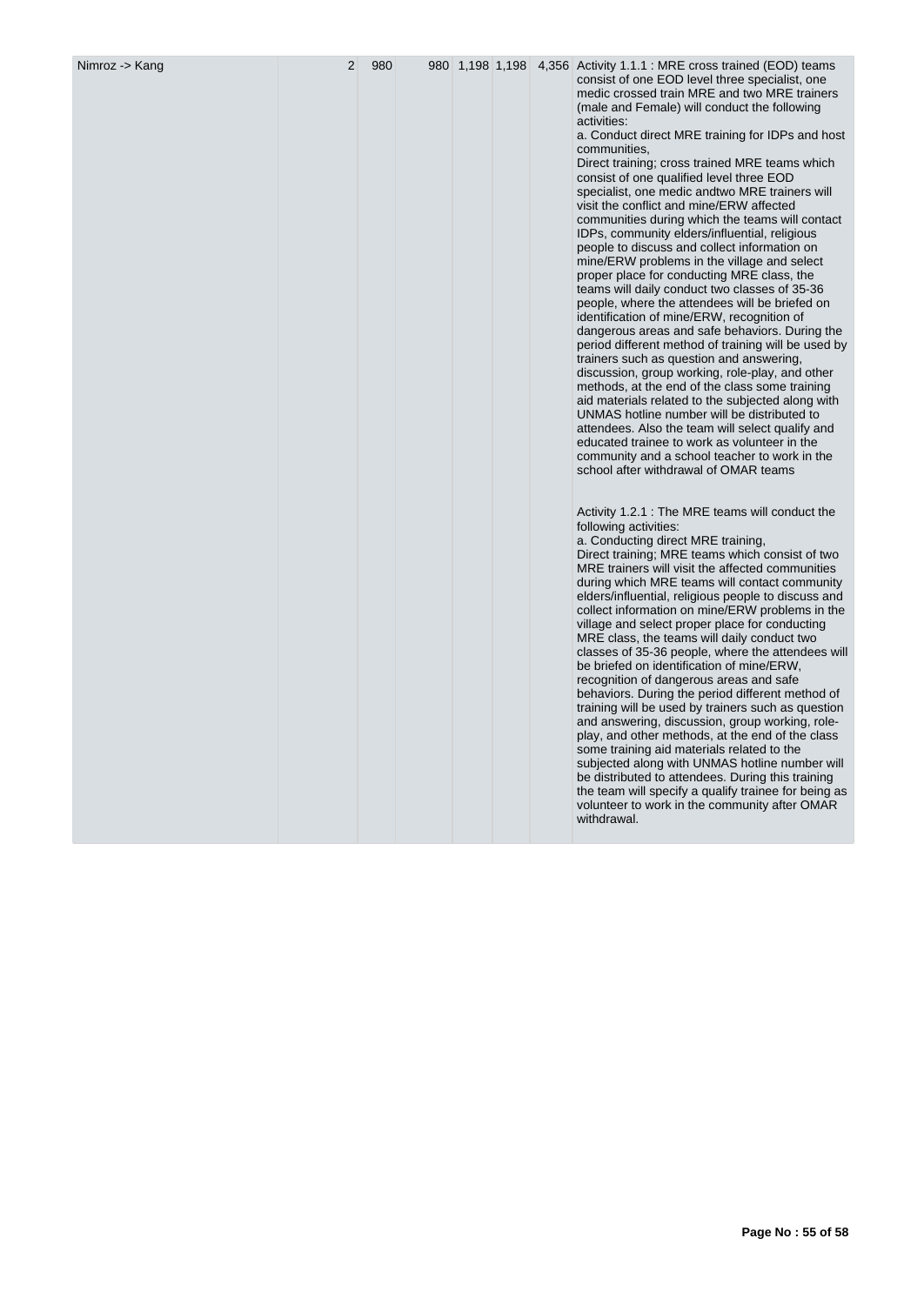|  |  |  | 2 consist of one EOD level three specialist, one<br>medic crossed train MRE and two MRE trainers<br>(male and Female) will conduct the following<br>activities:<br>a. Conduct direct MRE training for IDPs and host<br>communities,<br>Direct training; cross trained MRE teams which<br>consist of one qualified level three EOD<br>specialist, one medic andtwo MRE trainers will<br>visit the conflict and mine/ERW affected<br>communities during which the teams will contact<br>IDPs, community elders/influential, religious<br>people to discuss and collect information on<br>mine/ERW problems in the village and select<br>proper place for conducting MRE class, the<br>teams will daily conduct two classes of 35-36<br>people, where the attendees will be briefed on<br>identification of mine/ERW, recognition of<br>dangerous areas and safe behaviors. During the<br>period different method of training will be used by<br>trainers such as question and answering,<br>discussion, group working, role-play, and other<br>methods, at the end of the class some training<br>aid materials related to the subjected along with<br>UNMAS hotline number will be distributed to<br>attendees. Also the team will select qualify and<br>educated trainee to work as volunteer in the<br>community and a school teacher to work in the<br>school after withdrawal of OMAR teams |
|--|--|--|-----------------------------------------------------------------------------------------------------------------------------------------------------------------------------------------------------------------------------------------------------------------------------------------------------------------------------------------------------------------------------------------------------------------------------------------------------------------------------------------------------------------------------------------------------------------------------------------------------------------------------------------------------------------------------------------------------------------------------------------------------------------------------------------------------------------------------------------------------------------------------------------------------------------------------------------------------------------------------------------------------------------------------------------------------------------------------------------------------------------------------------------------------------------------------------------------------------------------------------------------------------------------------------------------------------------------------------------------------------------------------------------------|
|  |  |  | Activity 1.2.1 : The MRE teams will conduct the<br>following activities:<br>a. Conducting direct MRE training,<br>Direct training; MRE teams which consist of two<br>MRE trainers will visit the affected communities<br>during which MRE teams will contact community<br>elders/influential, religious people to discuss and<br>collect information on mine/ERW problems in the<br>village and select proper place for conducting<br>MRE class, the teams will daily conduct two<br>classes of 35-36 people, where the attendees will<br>be briefed on identification of mine/ERW,<br>recognition of dangerous areas and safe<br>behaviors. During the period different method of<br>training will be used by trainers such as question<br>and answering, discussion, group working, role-<br>play, and other methods, at the end of the class<br>some training aid materials related to the<br>subjected along with UNMAS hotline number will<br>be distributed to attendees. During this training<br>the team will specify a qualify trainee for being as<br>volunteer to work in the community after OMAR<br>withdrawal.                                                                                                                                                                                                                                                                  |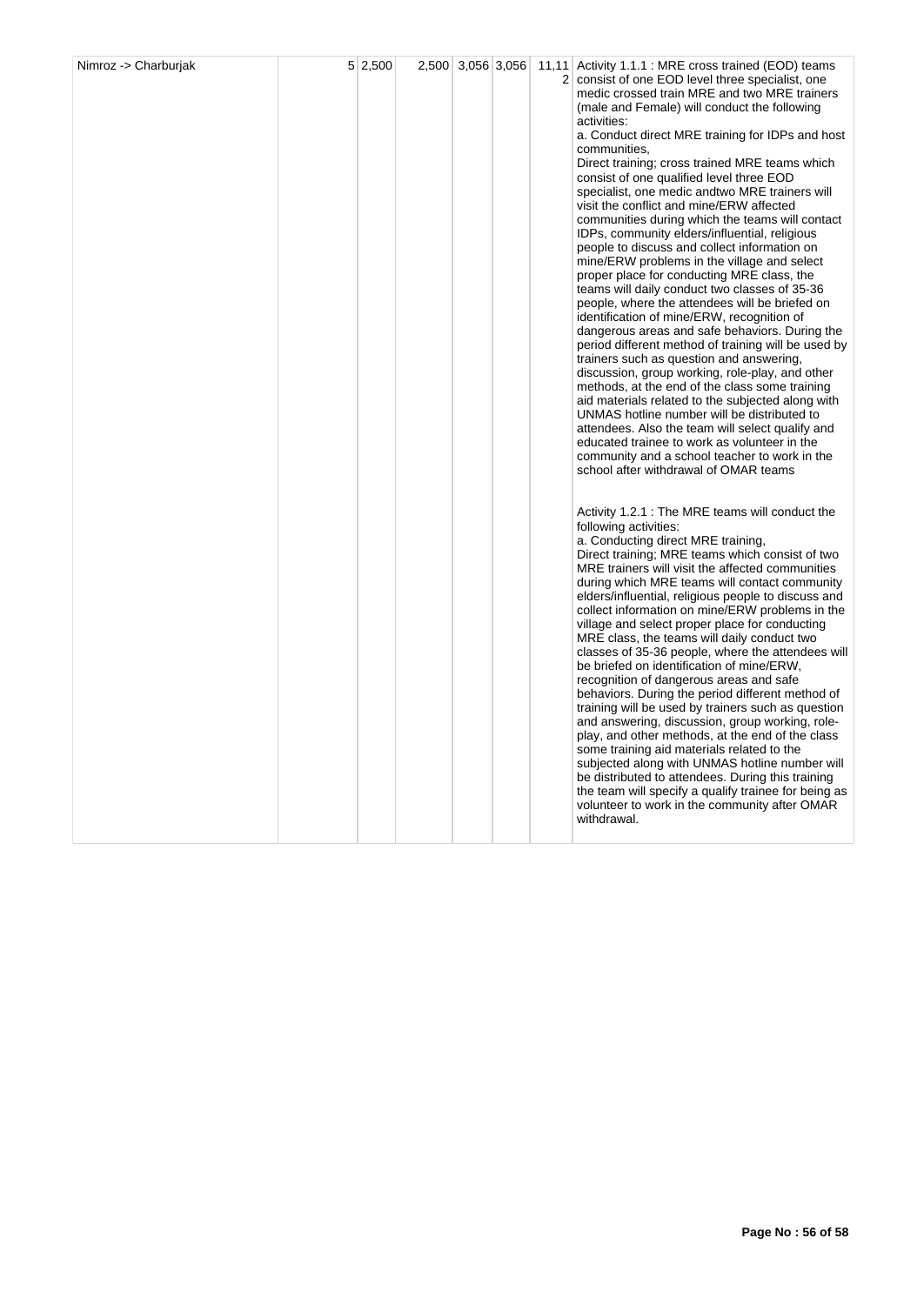| the team will specify a qualify trainee for being as<br>volunteer to work in the community after OMAR<br>withdrawal.<br><b>Documents</b> | Activity 1.2.1 : The MRE teams will conduct the<br>following activities:<br>a. Conducting direct MRE training,<br>Direct training; MRE teams which consist of two<br>MRE trainers will visit the affected communities<br>during which MRE teams will contact community<br>elders/influential, religious people to discuss and<br>collect information on mine/ERW problems in the<br>village and select proper place for conducting<br>MRE class, the teams will daily conduct two<br>classes of 35-36 people, where the attendees will<br>be briefed on identification of mine/ERW,<br>recognition of dangerous areas and safe<br>behaviors. During the period different method of<br>training will be used by trainers such as question<br>and answering, discussion, group working, role-<br>play, and other methods, at the end of the class<br>some training aid materials related to the<br>subjected along with UNMAS hotline number will<br>be distributed to attendees. During this training | consist of one EOD level three specialist, one<br>medic crossed train MRE and two MRE trainers<br>(male and Female) will conduct the following<br>activities:<br>a. Conduct direct MRE training for IDPs and host<br>communities,<br>Direct training; cross trained MRE teams which<br>consist of one qualified level three EOD<br>specialist, one medic andtwo MRE trainers will<br>visit the conflict and mine/ERW affected<br>communities during which the teams will contact<br>IDPs, community elders/influential, religious<br>people to discuss and collect information on<br>mine/ERW problems in the village and select<br>proper place for conducting MRE class, the<br>teams will daily conduct two classes of 35-36<br>people, where the attendees will be briefed on<br>identification of mine/ERW, recognition of<br>dangerous areas and safe behaviors. During the<br>period different method of training will be used by<br>trainers such as question and answering,<br>discussion, group working, role-play, and other<br>methods, at the end of the class some training<br>aid materials related to the subjected along with<br>UNMAS hotline number will be distributed to<br>attendees. Also the team will select qualify and<br>educated trainee to work as volunteer in the<br>community and a school teacher to work in the<br>school after withdrawal of OMAR teams |
|------------------------------------------------------------------------------------------------------------------------------------------|------------------------------------------------------------------------------------------------------------------------------------------------------------------------------------------------------------------------------------------------------------------------------------------------------------------------------------------------------------------------------------------------------------------------------------------------------------------------------------------------------------------------------------------------------------------------------------------------------------------------------------------------------------------------------------------------------------------------------------------------------------------------------------------------------------------------------------------------------------------------------------------------------------------------------------------------------------------------------------------------------|---------------------------------------------------------------------------------------------------------------------------------------------------------------------------------------------------------------------------------------------------------------------------------------------------------------------------------------------------------------------------------------------------------------------------------------------------------------------------------------------------------------------------------------------------------------------------------------------------------------------------------------------------------------------------------------------------------------------------------------------------------------------------------------------------------------------------------------------------------------------------------------------------------------------------------------------------------------------------------------------------------------------------------------------------------------------------------------------------------------------------------------------------------------------------------------------------------------------------------------------------------------------------------------------------------------------------------------------------------------------------------------------|
|------------------------------------------------------------------------------------------------------------------------------------------|------------------------------------------------------------------------------------------------------------------------------------------------------------------------------------------------------------------------------------------------------------------------------------------------------------------------------------------------------------------------------------------------------------------------------------------------------------------------------------------------------------------------------------------------------------------------------------------------------------------------------------------------------------------------------------------------------------------------------------------------------------------------------------------------------------------------------------------------------------------------------------------------------------------------------------------------------------------------------------------------------|---------------------------------------------------------------------------------------------------------------------------------------------------------------------------------------------------------------------------------------------------------------------------------------------------------------------------------------------------------------------------------------------------------------------------------------------------------------------------------------------------------------------------------------------------------------------------------------------------------------------------------------------------------------------------------------------------------------------------------------------------------------------------------------------------------------------------------------------------------------------------------------------------------------------------------------------------------------------------------------------------------------------------------------------------------------------------------------------------------------------------------------------------------------------------------------------------------------------------------------------------------------------------------------------------------------------------------------------------------------------------------------------|

| <b>Category Name</b>                | <b>Document Description</b>                                                 |
|-------------------------------------|-----------------------------------------------------------------------------|
| <b>Project Supporting Documents</b> | Mine Risk education and EOD Surveyance Work Plan for (OCHA-).xlsx           |
| <b>Project Supporting Documents</b> | Mine Risk education MRE-CB Work Plan for (OCHA).xlsx                        |
| <b>Project Supporting Documents</b> | APC CHF Support letter_OMAR.docx                                            |
| <b>Project Supporting Documents</b> | Call Centre - Contact List Template 1SA 2017.xlsx                           |
| <b>Project Supporting Documents</b> | CHF-Afghanistan - Communications and Visibility<br>Guidelines.02.2017.pdf   |
| <b>Project Supporting Documents</b> | Remote Call Campaigns - Guidance Note for Partners.pdf                      |
| <b>Budget Documents</b>             | OMAR CHF Project (BOQ) Budget Breakdown 14 March 2017.xlsx                  |
| <b>Budget Documents</b>             | OMAR CHF Project (BOQ) Budget revised Breakdown 30 March<br>2017.xlsx       |
| <b>Grant Agreement</b>              | 5131_Agreement_signed.pdf                                                   |
| <b>Revision related Documents</b>   | EOD Cross Train and Mine Risk education Project work Plan<br>(Revised).xlsx |